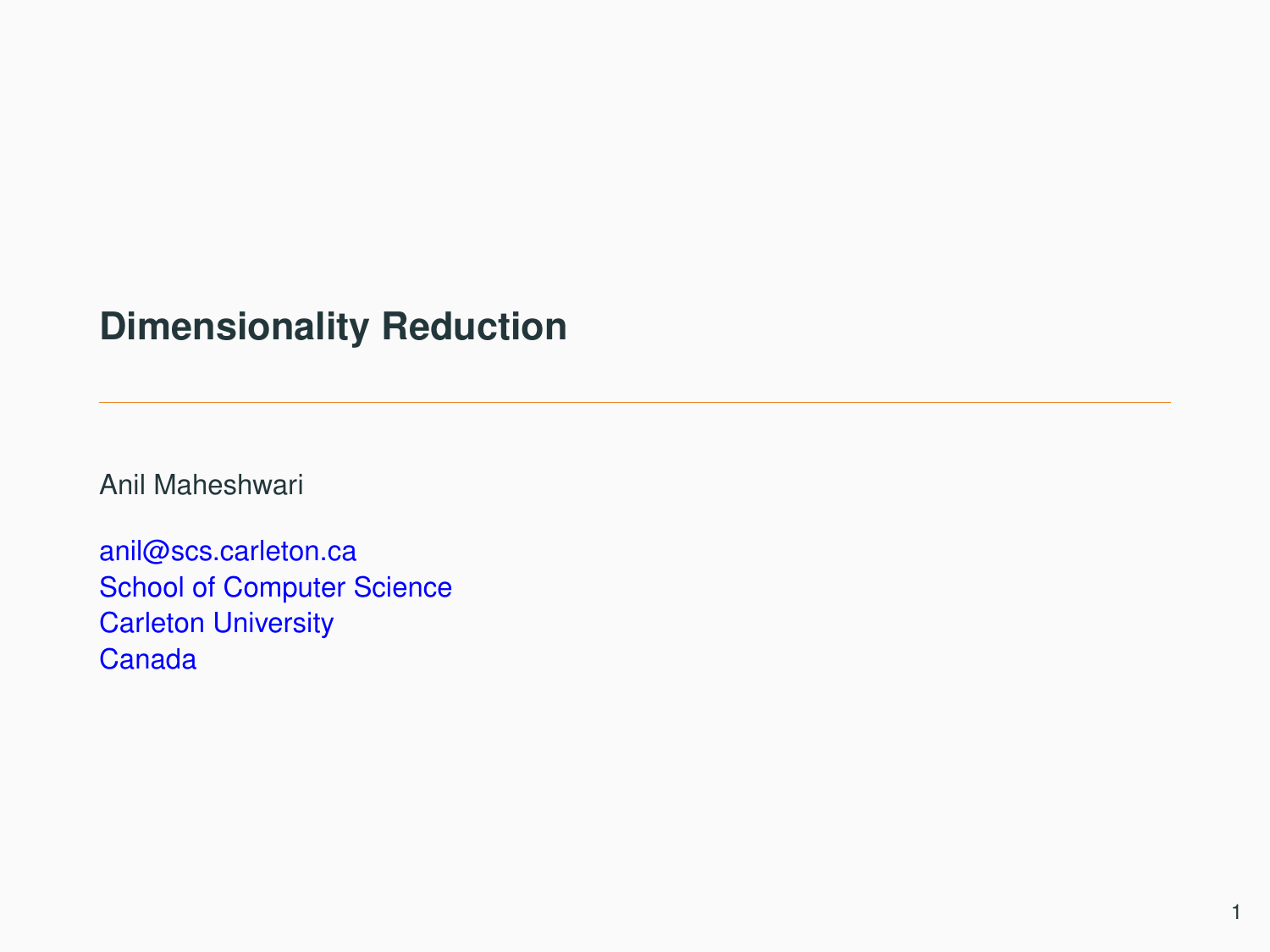# **Outline**

[Metric Space](#page-2-0)

[Isometric embedding](#page-4-0)

[Universal Spaces](#page-13-0)

**[Distortion](#page-17-0)** 

 $L_{\infty}$  [Norm](#page-19-0)

**[Corollaries](#page-37-0)** 

[Normal Distribution](#page-41-0)

L<sup>2</sup> [Norm - Johnson-Lindenstrauss Theorem](#page-44-0)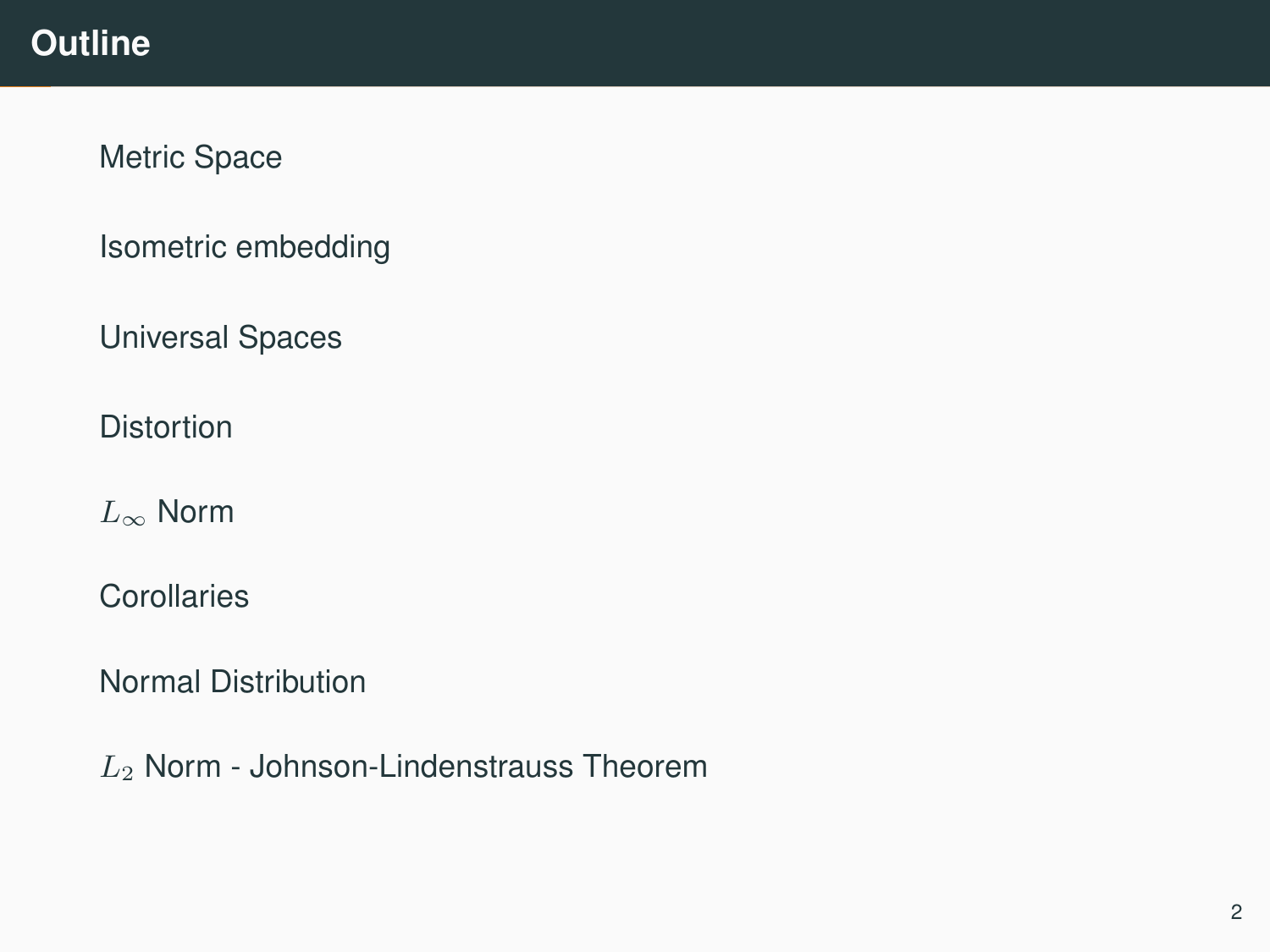<span id="page-2-0"></span>**[Metric Space](#page-2-0)**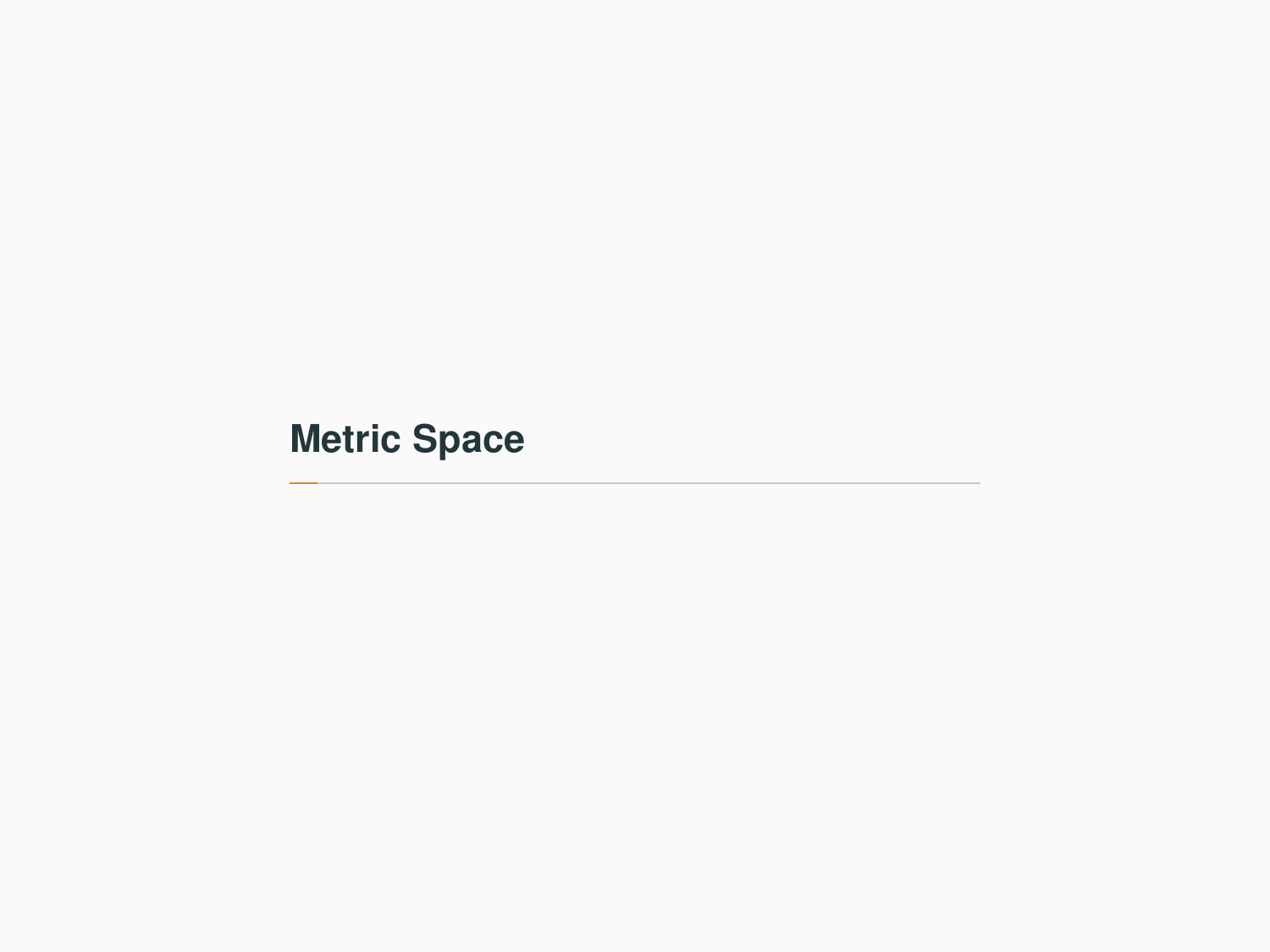Let X be a set of *n*-points and let  $d$  be a distance measure associated with pairs of elements in X.

We say that  $\langle X, d \rangle$  is a finite metric space if the function d satisfies metric properties, i.e.

(a)  $\forall x \in X$ ,  $d(x, x) = 0$ , (b)  $\forall x, y \in X, x \neq y, d(x, y) > 0,$ (c)  $\forall x, y \in X$ ,  $d(x, y) = d(y, x)$  (symmetry), and (d)  $\forall x, y, z \in X$ ,  $d(x, y) \leq d(x, z) + d(z, y)$  (triangle inequality).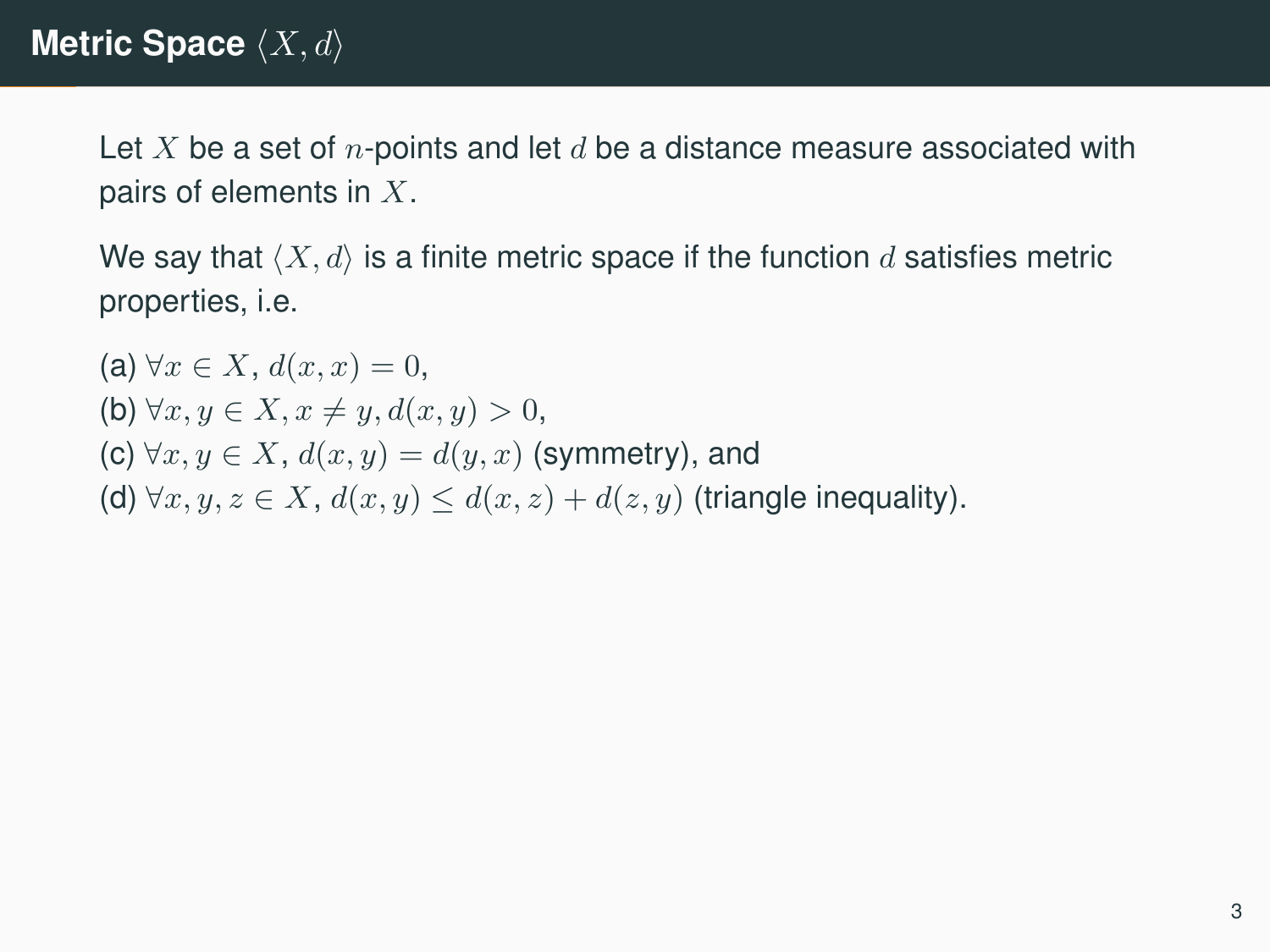# <span id="page-4-0"></span>**[Isometric embedding](#page-4-0)**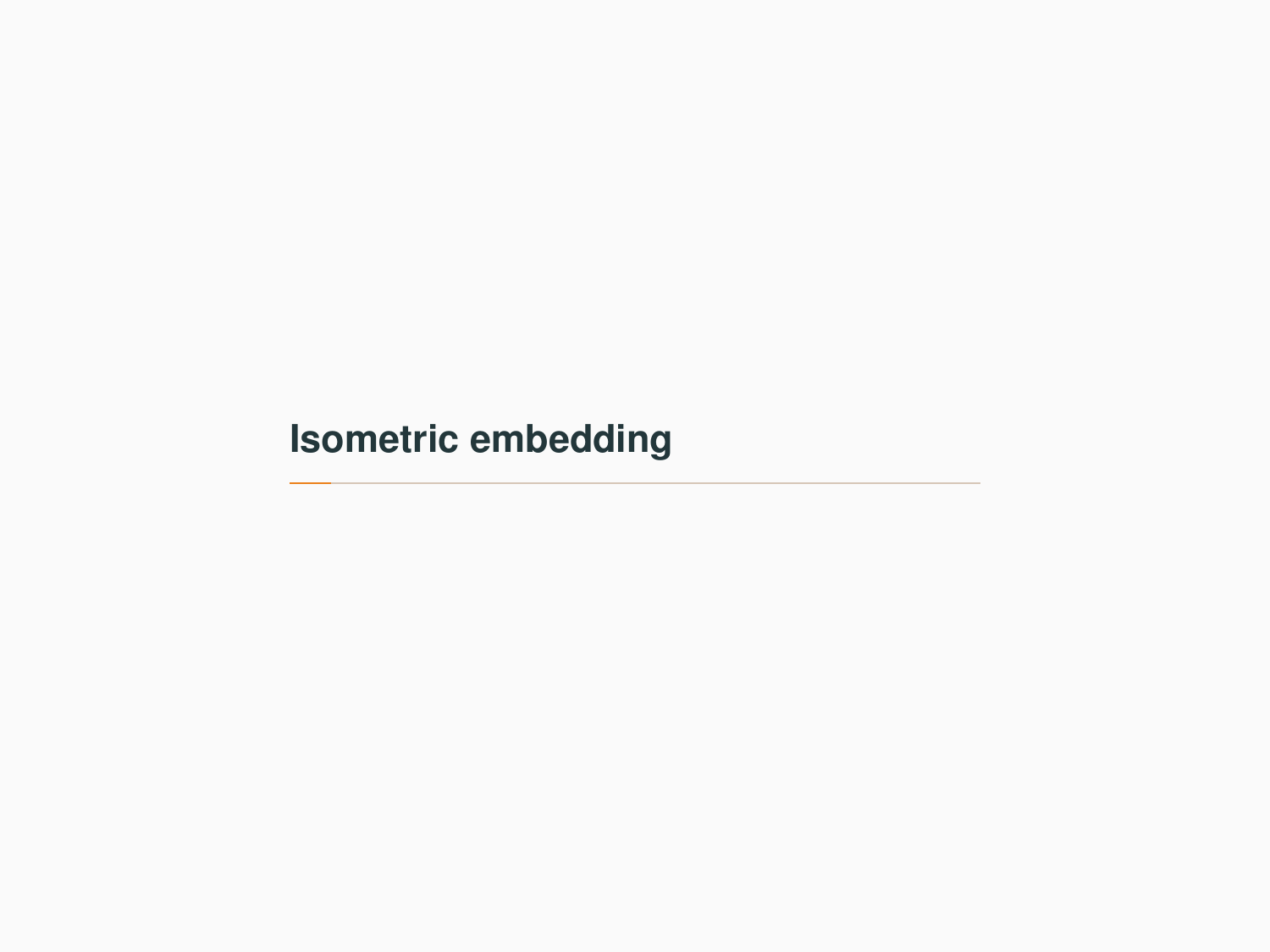# **Embeddings**

Let  $\langle X, d \rangle$  and  $\langle X', d' \rangle$  be two metric spaces.

**Embedding:** A map  $f: X \to X'$  is called an embedding.

**Isometric embedding** (i.e., distance preserving) if for all  $x, y \in X$ ,  $d(x, y) = d'(f(x), f(y)).$ 

3-useful distance measures between a pair of points  $p = (p_1, \ldots, p_k)$  and  $q=(q_1,\ldots,q_k)$  in  $\Re^k$ .

- 1.  $L_2$ -norm (Euclidean):  $||p q||_2 =$  $\sqrt{\sum_{i=1}^{k} (p_i - q_i)^2}$
- 2. L<sub>1</sub>-norm (Manhattan):  $||p q||_1 = \sum_{i=1}^{k} |p_i q_i|$
- 3.  $L_{\infty}$ -norm:  $||p q||_{\infty} = \max\{|p_1 q_1|, \ldots, |p_k q_k|\}$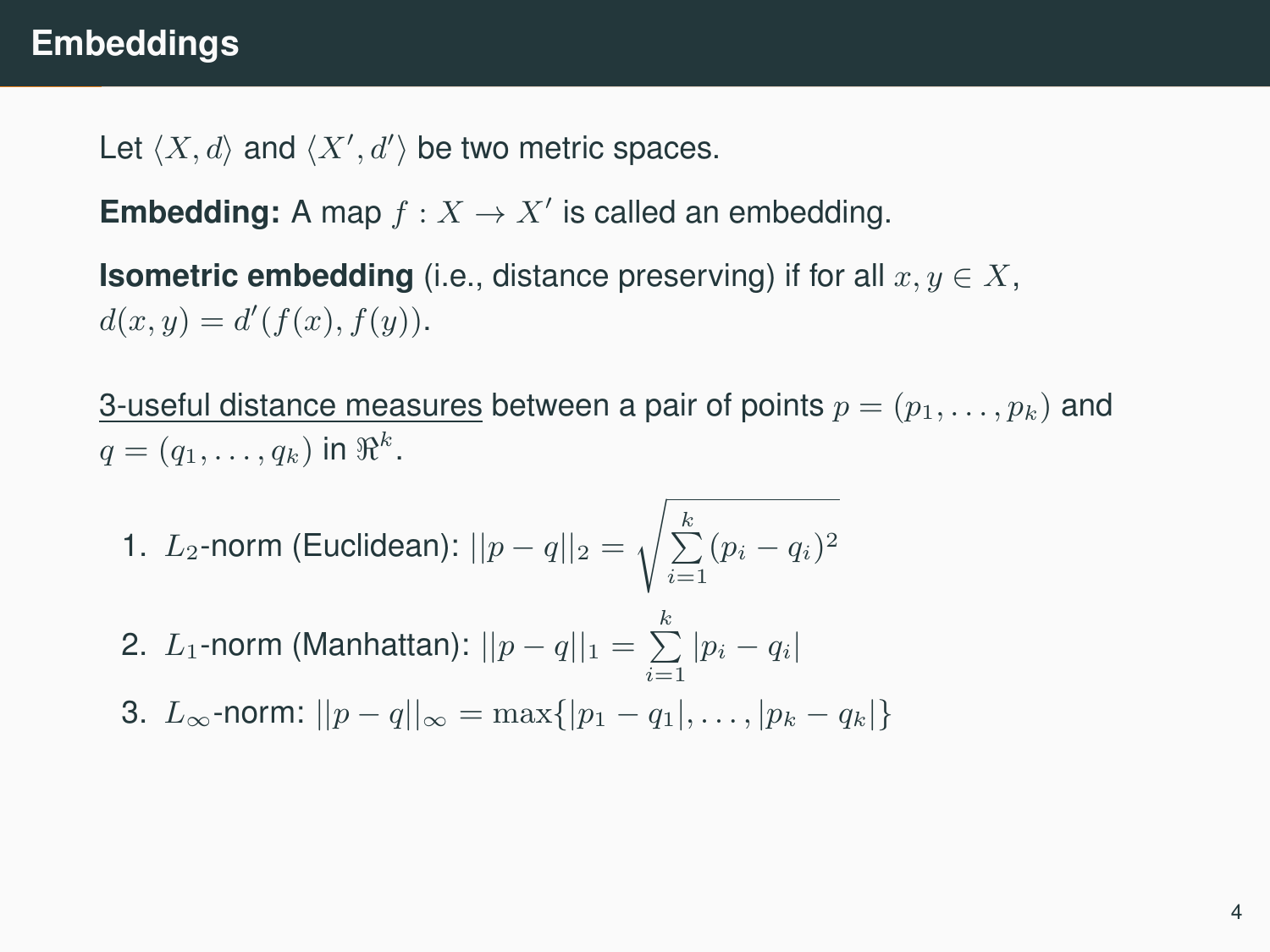# **Motivating Problem**

**Input:**  $X$ =Set of  $n$ -points in  $k$ -dimensional space, where  $n >> 2^k$ **Output:** A pair of points that maximize  $L_1$ -distance.

Let 
$$
p = (p_1, ..., p_k)
$$
 and  $q = (q_1, ..., q_k)$  be two points in  $\mathbb{R}^k$ ,  
\n
$$
||p - q||_1 = \sum_{i=1}^k |p_i - q_i|.
$$
\nFor example,  $||(3, 5) - (2, 7)||_1 = |3 - 2| + |5 - 7| = 3.$ 

Naive Solution: Compute distance between every pair of points and find the pair with largest distance Total Time =  $O(k{n \choose 2}) = O(kn^2)$ .

Next: An algorithm using isometric embedding of  $L_1^k \to L_\infty^{2^k}$  running in  $O(2^k n)$  time.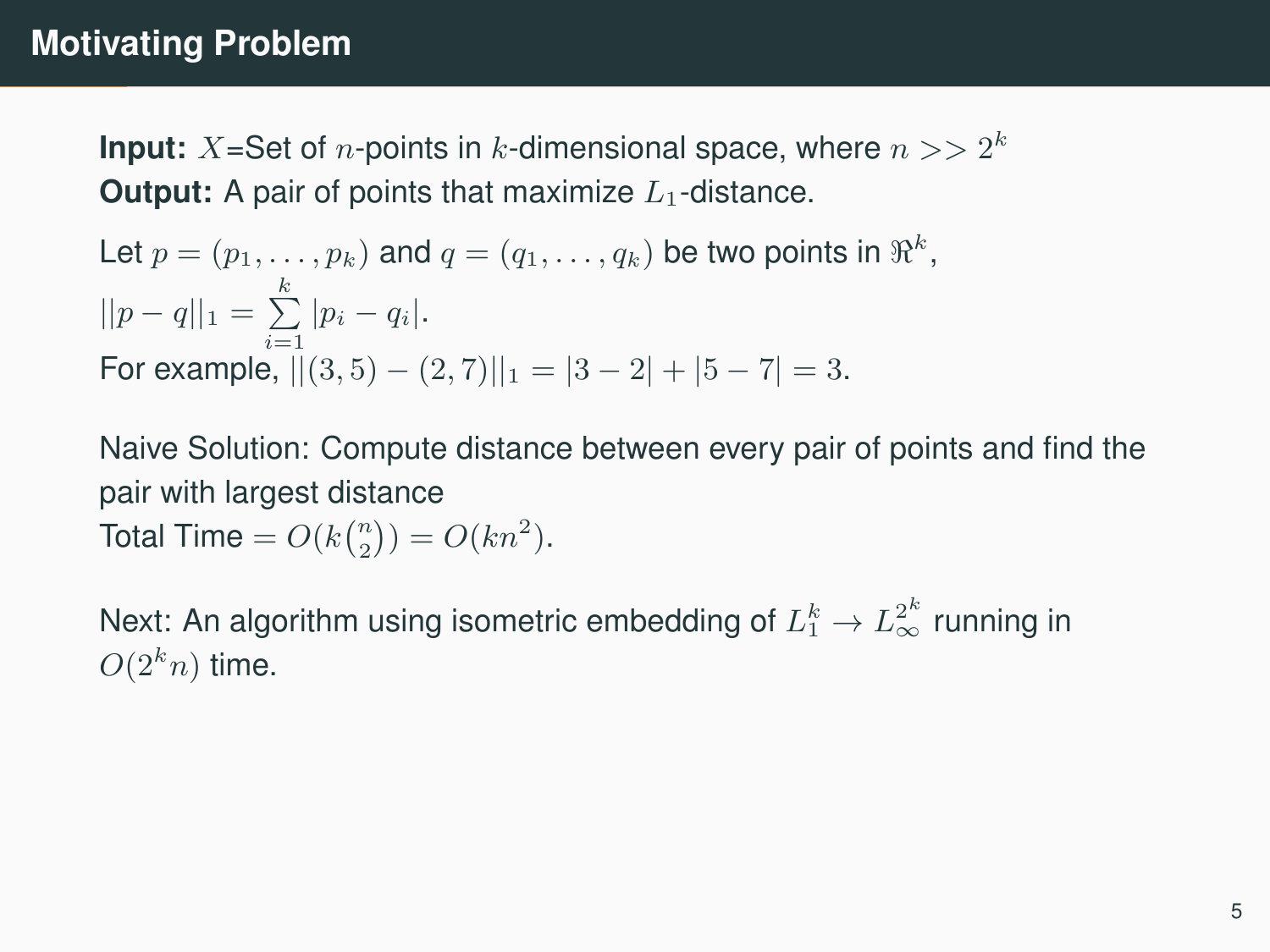Let 
$$
x = (x_1, \ldots, x_k) \in X
$$

Note that  $||x||_1 = \sum\limits_{i=1}^k |x_i| = \sum\limits_{i=1}^k \text{sign}(x_i)x_i = \text{sign}(x) \cdot x$ , where  $\text{sign}(x)$  is the  $\pm 1$  vector of length k denoting the sign of each coordinate of x.

#### **Claim 1**

For any  $\pm 1$  vector  $y = (y_1, \ldots, y_k)$  of length  $k ||x||_1 = \text{sign}(x) \cdot x \geq y \cdot x$ . Moreover,  $||x||_1 = \max\{y \cdot x | y \in \{-1, 1\}^k\}.$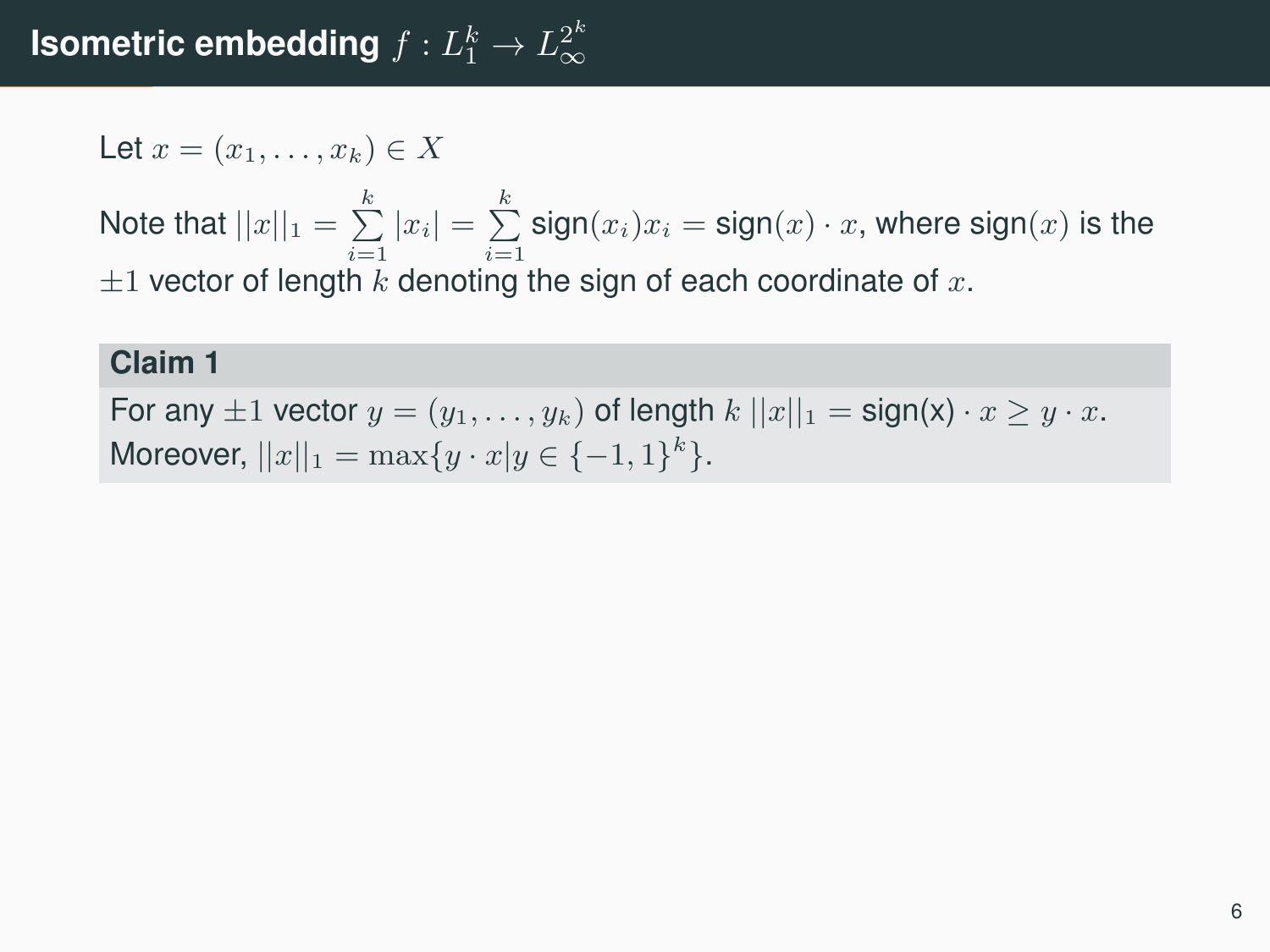## **An Illustration**

#### **Claim 1**

For any  $\pm 1$  vector  $y = (y_1, \ldots, y_k)$  of length  $k ||x||_1 = \text{sign}(x) \cdot x \geq y \cdot x$ . Moreover,  $||x||_1 = \max\{y \cdot x | y \in \{-1, 1\}^k\}.$ 

For  $x = (-2, -3, 4)$ ,  $||x||_1 = |-2| + |-3| + |4| = (-1, -1, 1) \cdot (-2, -3, 4) = 9$ 

| $y \cdot x$                     |     |               |
|---------------------------------|-----|---------------|
| $(-1,-1,1)\cdot(-2,-3,4)$       | $=$ | 9             |
| $(-1, 1, 1) \cdot (-2, -3, 4)$  | $=$ | -3            |
| $(1, -1, 1) \cdot (-2, -3, 4)$  | $=$ | $\frac{5}{2}$ |
| $(1, 1, 1) \cdot (-2, -3, 4)$   | $=$ | $-1$          |
| $(-1,-1,-1) \cdot (-2,-3,4)$    | $=$ | $\mathbf{1}$  |
| $(-1, 1, -1) \cdot (-2, -3, 4)$ | $=$ | $-5$          |
| $(1, -1, -1) \cdot (-2, -3, 4)$ | $=$ | $-3$          |
| $(1, 1, -1) \cdot (-2, -3, 4)$  | $=$ | $-9$          |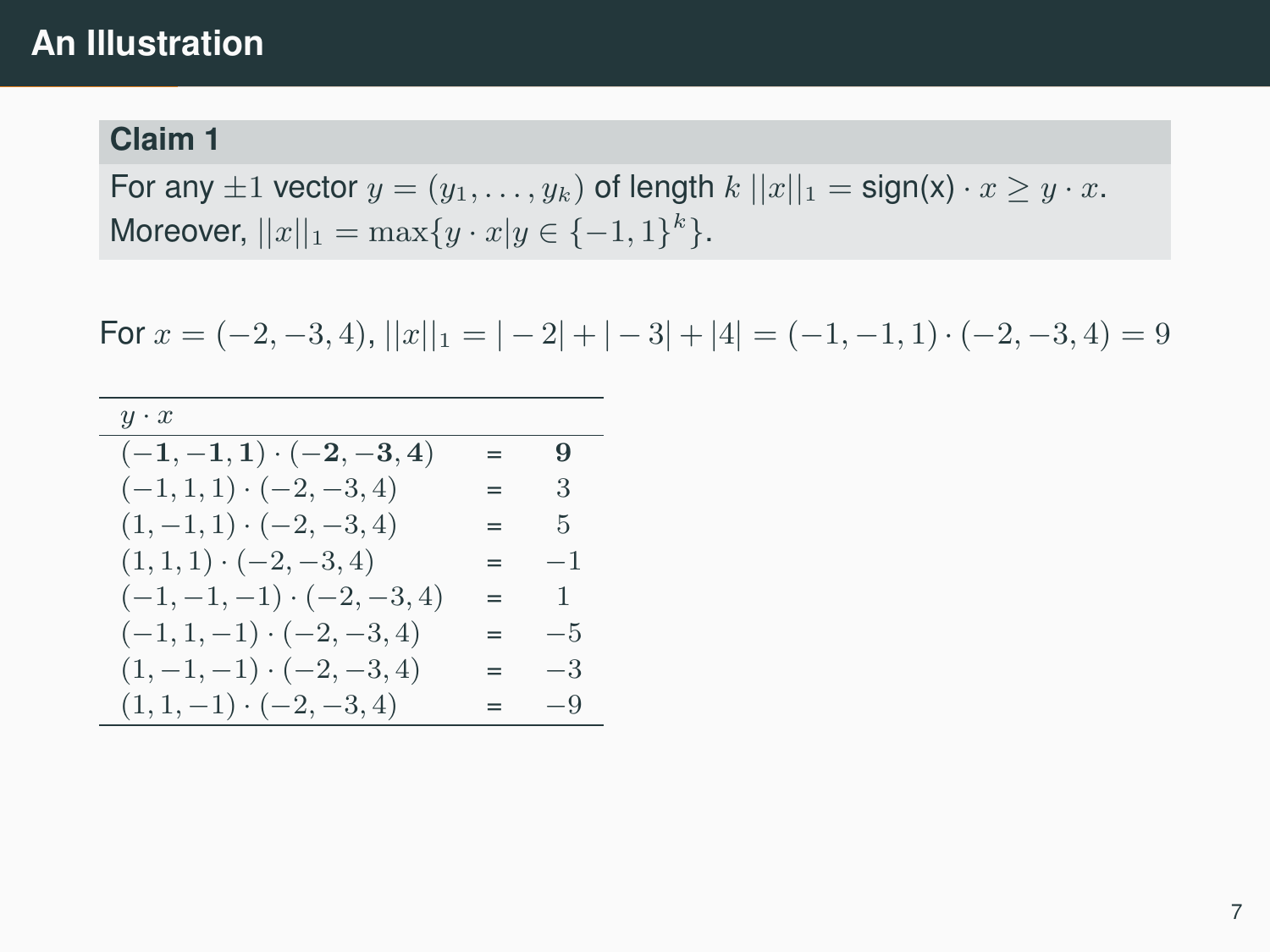# **Isometric embedding**  $f: L_1^k \rightarrow L_\infty^{2^k}$  (contd.)

For each  $\pm 1$  vector y, define  $f_y: X \to \mathbb{R}$  by  $f_y(x) = y \cdot x$ 

For example, 
$$
f_{(1,-1,1)}((-2,-3,4)) = (1,-1,1) \cdot (-2,-3,4) = 5
$$

#### **Isometric Embedding**

Define  $f: X \to \Re^{2^k}$  to be the concatenation of  $f_y$ 's for all possible  $2^k$   $y's$ .

For our example,  $f(x) = (9, 3, 5, -1, 1, -5, -3, -9)$  corresponding to  $2^3 = 8$ possible values for 3-dimensional vector  $y$ .

Let 
$$
x = (-2, -3, 4)
$$
 and  $x' = (2, 3, -2)$ .  
\n $||x - x'||_1 = |-2 - 2| + |-3 - 3| + |4 - (-2)| = 16$   
\n $f(x') = (-7, -1, -3, 3, -3, 3, 1, 7)$ .

#### **Observe**

 $||f(x) - f(x')||_{\infty} = \max_{y} { |f_y(x) - f_y(x')| } = \max(|9 - (-7)|, |3 - (-1)|, |5 (-3)|$ ,  $|-1-3|$ ,  $|1-(-3)|$ ,  $|-5-3|$ ,  $|-3-1|$ ,  $|-9-7|$ ) = 16 =  $||x-x'||_1$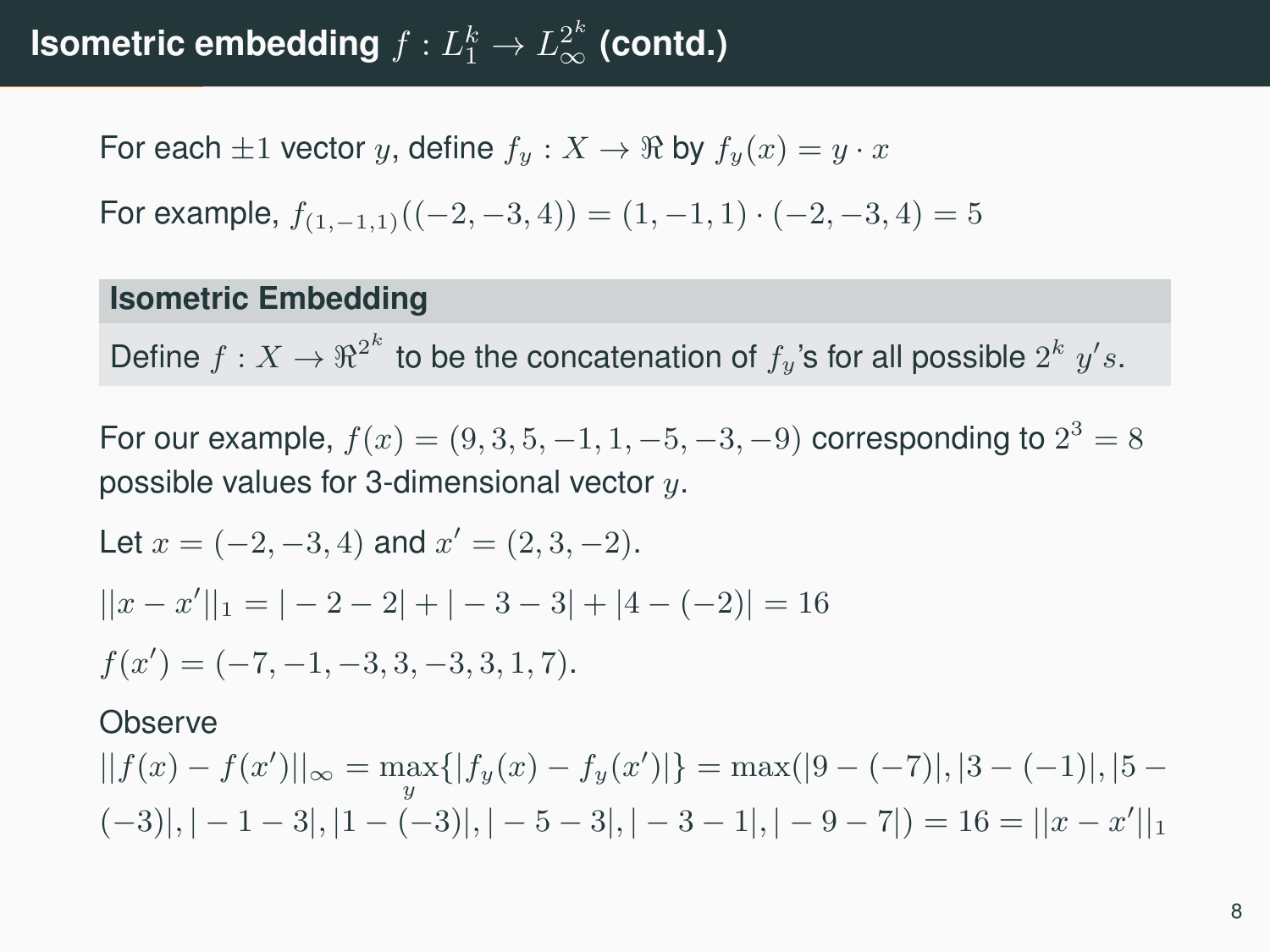#### **Isometric Embedding Lemma**

Under the mapping  $f:X\to\Re^{2^k}$  given by the concatenation of  $f_y$ 's for all possible  $2^k$   $y's$ , where  $f_y(x) = y \cdot x,$  we have that for any two points  $x, x' \in X$ ,  $||f(x) - f(x')||_{\infty} = ||x - x'||_1$ 

**Proof Sketch:**

$$
||f(x) - f(x')||_{\infty} = \max_{y} { |f_y(x) - f_y(x')| }
$$
  

$$
= \max_{y} { |y \cdot x - y \cdot x'| }
$$
  

$$
= \max_{y} { |y \cdot (x - x')| }
$$
  

$$
= ||x - x'||_1,
$$
  
(by Claim 1 ||x||<sub>1</sub> = max{y \cdot x|y \in {-1, 1}<sup>k</sup> })

 $\overline{\phantom{0}}$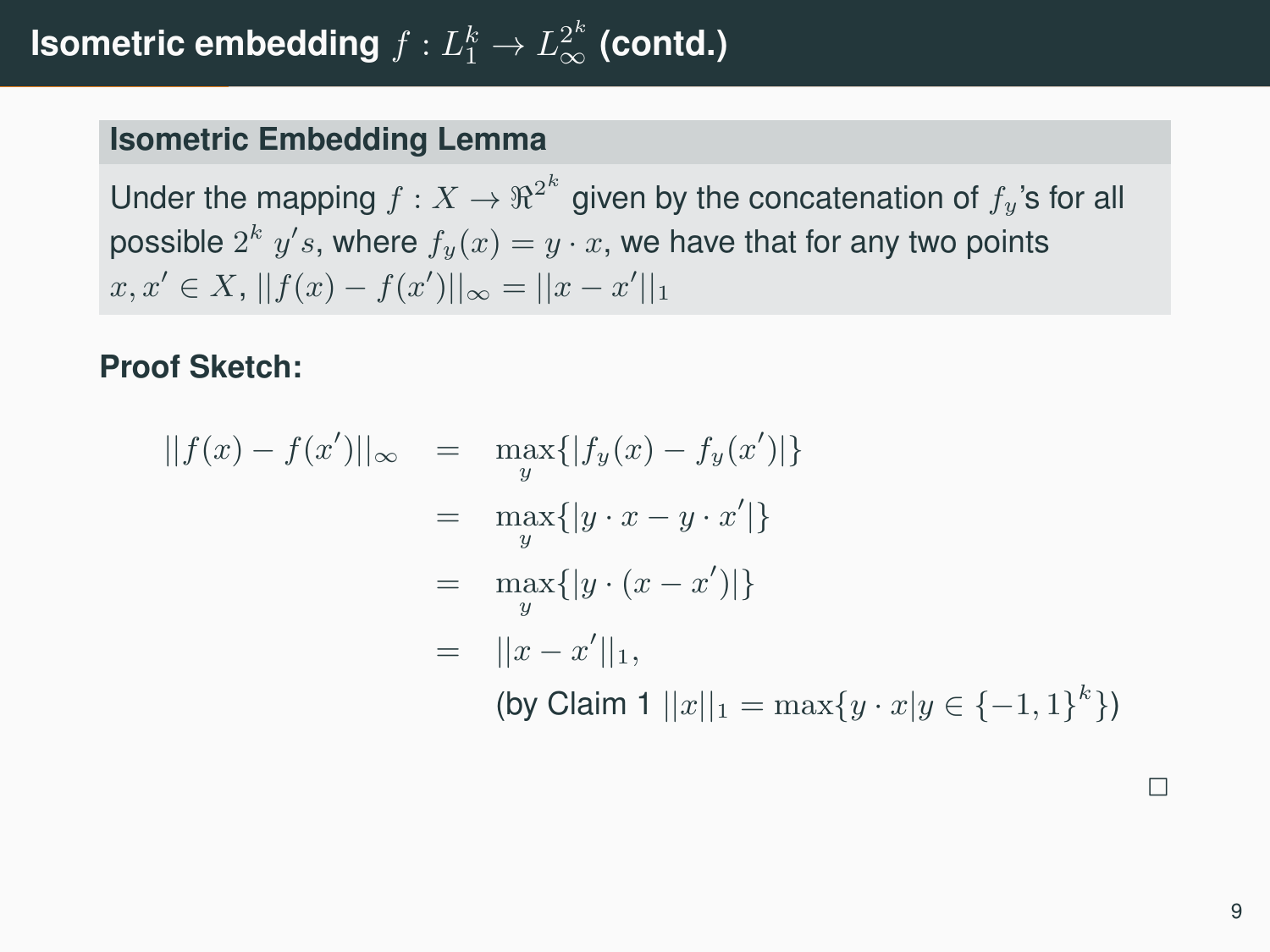In place of finding the furthest pair of points in  $X$  with respect to  $L_1$  metric we have the following:

**New Problem:** Given  $n$  points in  $2^k$  dimensional space  $X'$ , find the furthest pair in  $X'$  with respect to  $L_{\infty}$  metric.

$$
\max_{u,v \in X'} ||u - v||_{\infty} = \max_{u,v \in X'} \max_{i=1}^{2^k} |u_i - v_i|
$$
  
= 
$$
\max_{i=1}^{2^k} \max_{u,v \in X'} |u_i - v_i|
$$

Fix a coordinate, find the pair of points that maximize the difference with respect to that coordinate. Among all the coordinates, pick the one that maximizes the difference.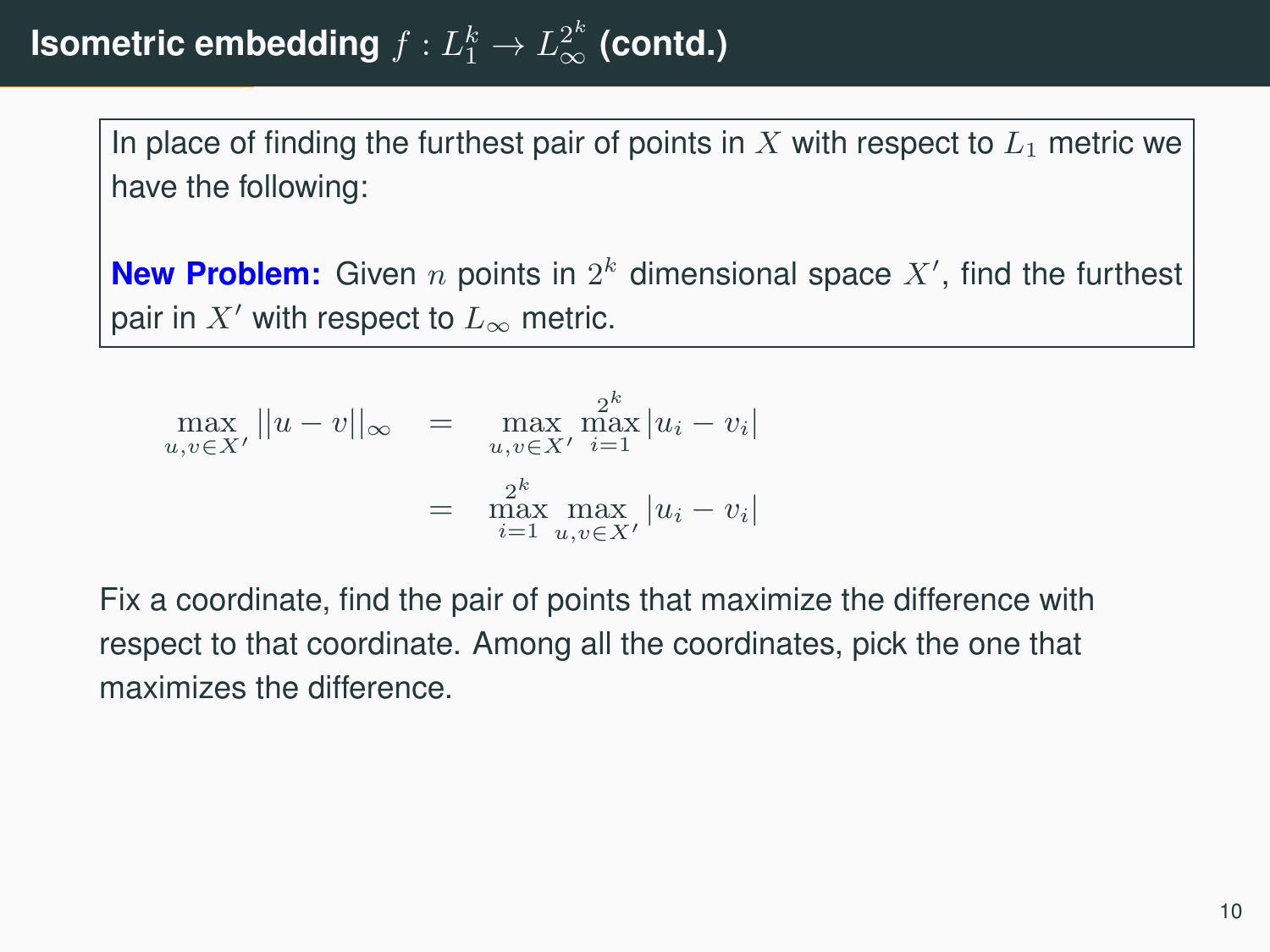Observe that  $\max\limits_{u,v\in X'}|u_i-v_i|$ , for a fixed  $i$ , can be computed in  $O(n)$  time

$$
\implies \max_{i=1}^{2^k} \max_{u,v \in X'} |u_i - v_i| \text{ can be computed in } O(2^k n) \text{ time.}
$$

#### **Theorem**

Given a set  $X$  of  $n$  points in  $\Re^k$ , by using the isometric embedding  $f: L_1^k \rightarrow L_\infty^{2^k}$  , we can compute the furthest pair of points in  $X$  with respect to  $L_1$ -metric by computing the furthest pair of points in the embedding with respect to  $L_{\infty}$ -metric in  $O(2^k n)$  time.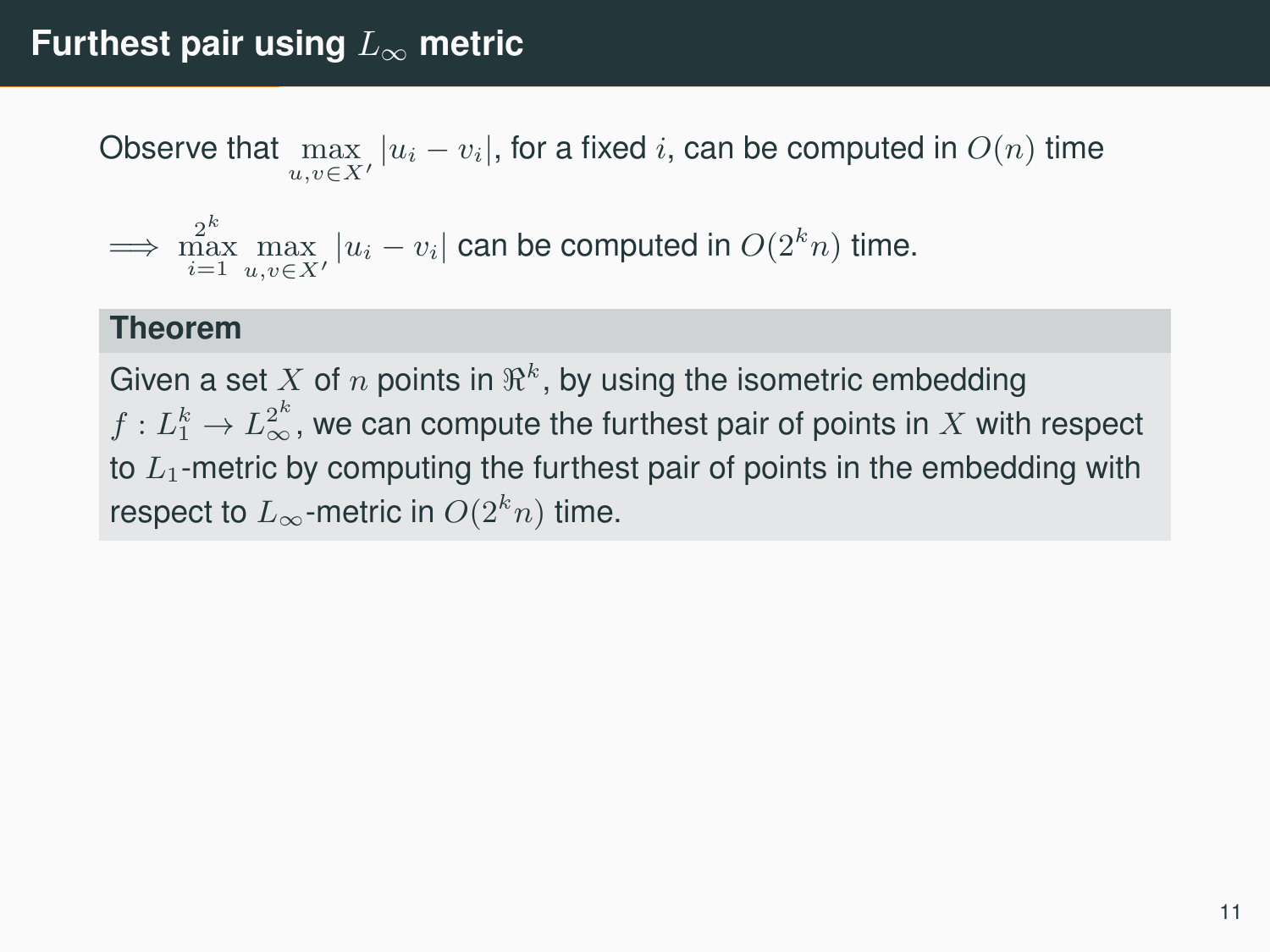# <span id="page-13-0"></span>**[Universal Spaces](#page-13-0)**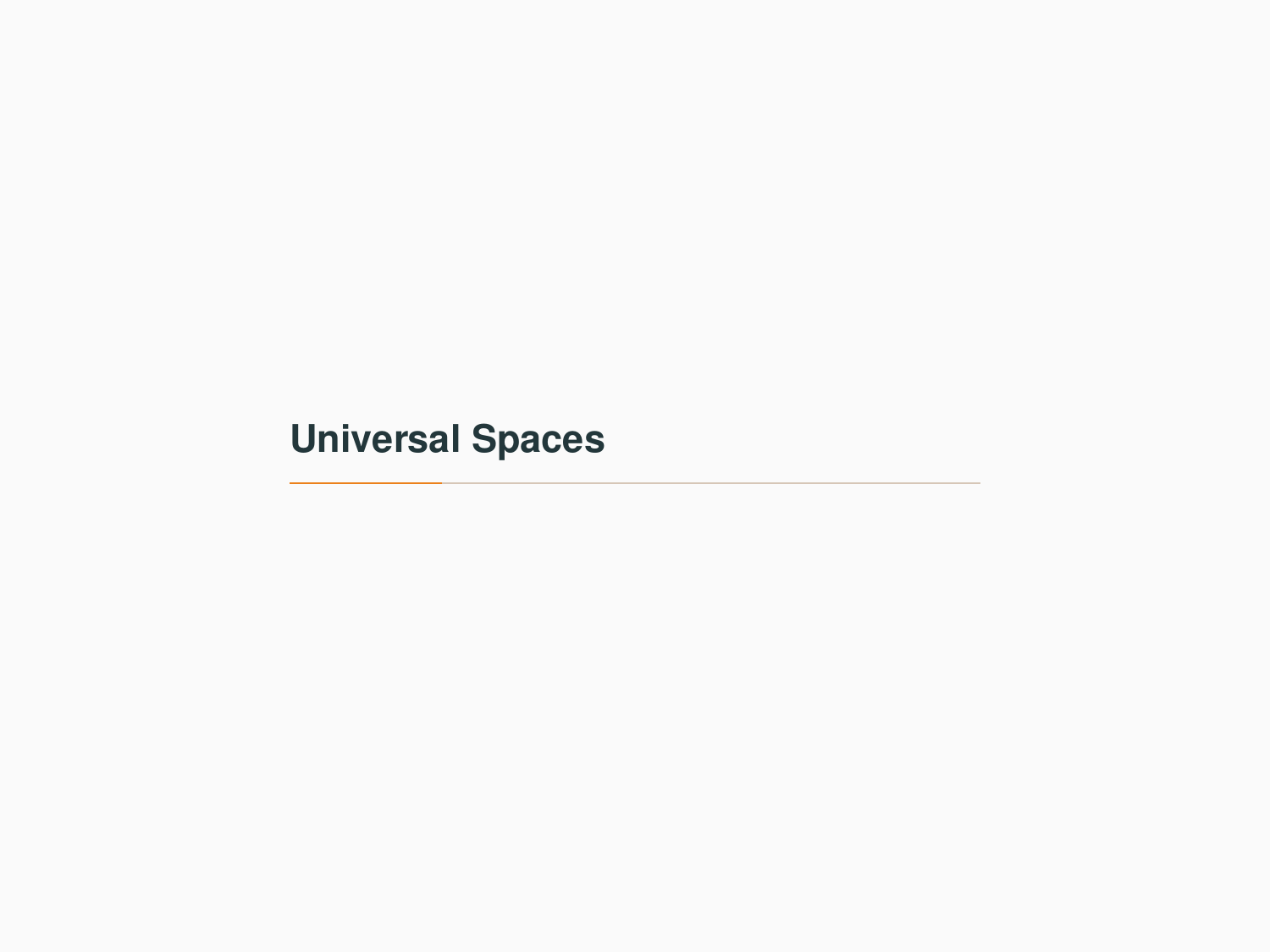## **Universality of** L∞**-metric space**

#### **Universality of** L∞**-metric space**

Let  $\langle X, d \rangle$  be any finite metric space, where  $n = |X|$ .

X can be isometrically embedded into  $L_{\infty}$ -metric space of dimension n.

**Proof Sketch:** Let  $X = \{x_1, \ldots, x_n\}$ . For each point  $x \in X$ , define  $f(x) = (d(x, x_1), \ldots, d(x, x_n))$ .



For example, let  $X = \{a, b, c, d\}$ , and we have

$$
f(a) = (d(a, a), d(a, b), d(a, c), d(a, d)) = (0, 2, 1, 2)
$$
  
\n
$$
f(b) = (d(b, a), d(b, b), d(b, c), d(b, d)) = (2, 0, 3, 5)
$$
  
\n
$$
f(c) = (d(c, a), d(c, b), d(c, c), d(c, d)) = (1, 3, 0, 3)
$$
  
\n
$$
f(d) = (d(d, a), d(d, b), d(d, c), d(d, d)) = (3, 5, 3, 0)
$$
  
\n
$$
d(a, d) = ||f(a) - f(d)||_{\infty} = 3
$$

$$
d(b, d) = ||f(b) - f(d)||_{\infty} = 5
$$
  

$$
d(a, d) = ||f(a) - f(d)||_{\infty} = 3
$$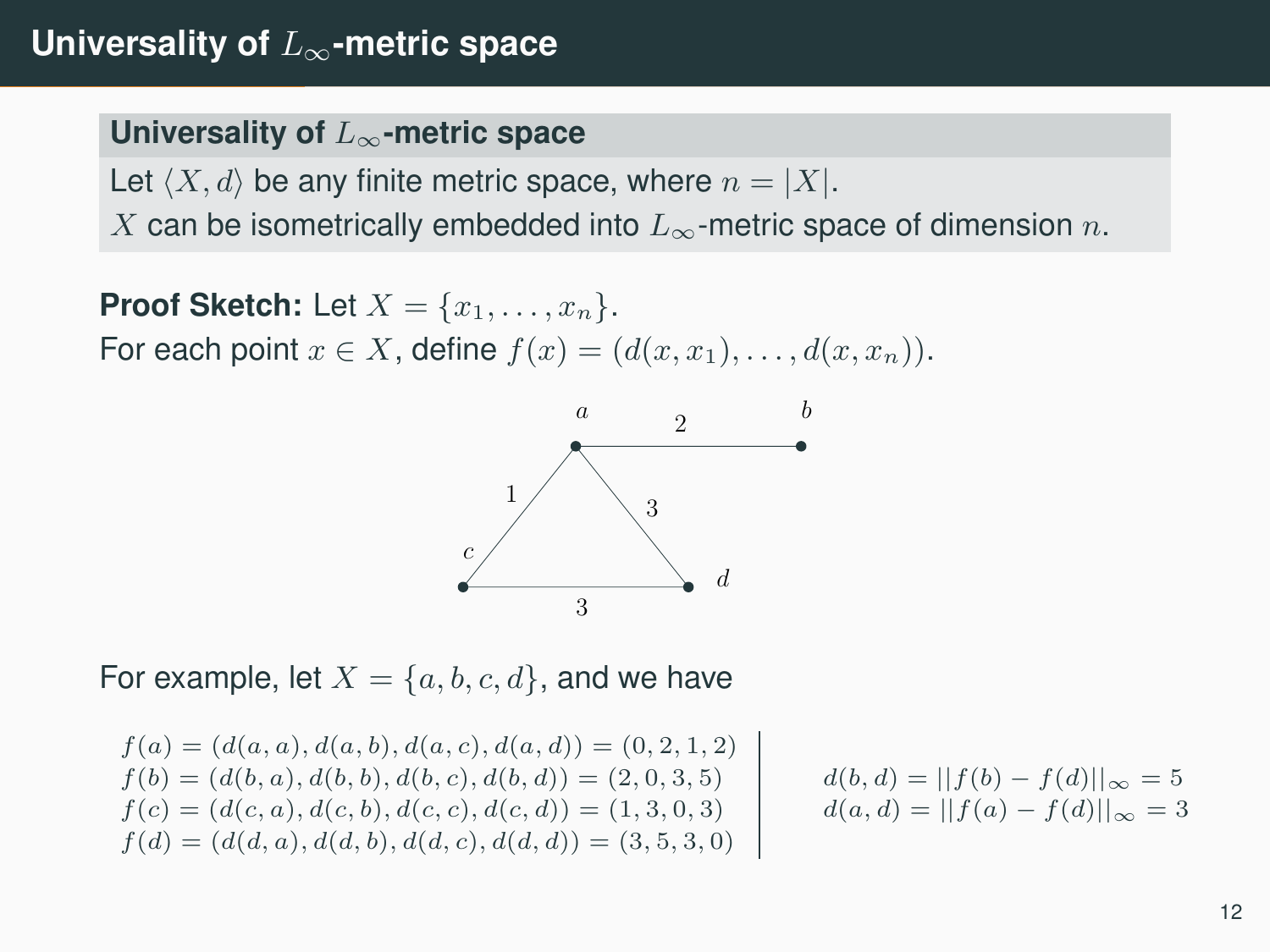#### **Claim**

For any pair of points  $u, v \in X$ , we have  $d(u, v) = ||f(u) - f(v)||_{\infty}$ 

## **Proof:**

$$
||f(u) - f(v)||_{\infty} = \max_{x \in X} |d(u, x) - d(v, x)|
$$
  

$$
\leq d(u, v) \text{ by triangle inequality}
$$

But, 
$$
\max_{x \in X} |d(u, x) - d(v, x)| \ge |d(u, u) - d(v, u)| = d(u, v)
$$
  
\n $\implies ||f(u) - f(v)||_{\infty} = d(u, v)$ 

 $\implies$  the mapping of elements of  $x \in X$  given by  $f(x) =$  $(d(x, x_1), \ldots, d(x, x_n))$  under  $L_{\infty}$ -norm is universal.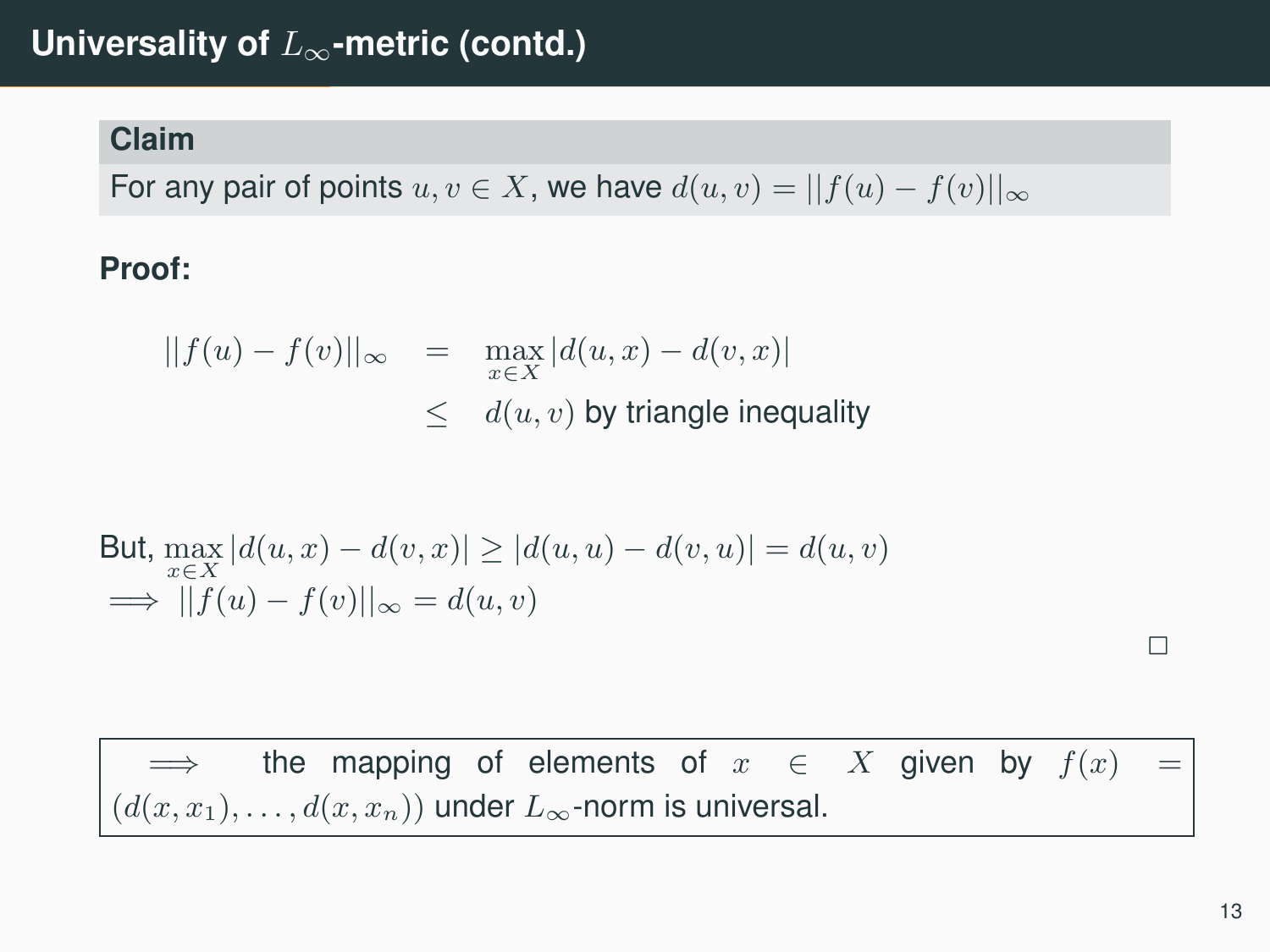**Input:** Metric Space defined by  $K_4$ ,  $C_4$ , and a star w.r.t. unweighted SP. **Question:** Can one embed 4-points in Euclidean space  $(L_2)$  in any dimension isometrically?

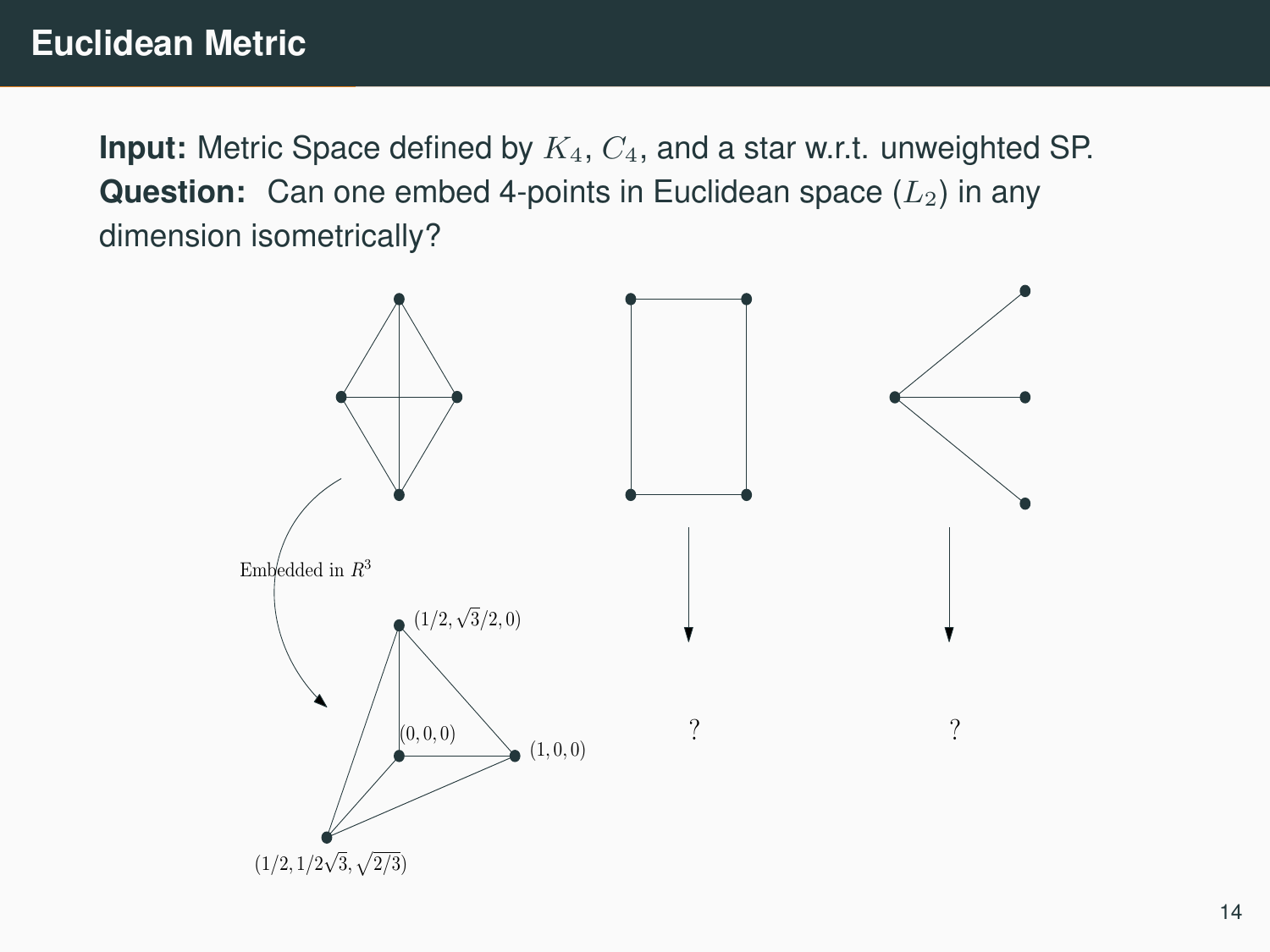# <span id="page-17-0"></span>**[Distortion](#page-17-0)**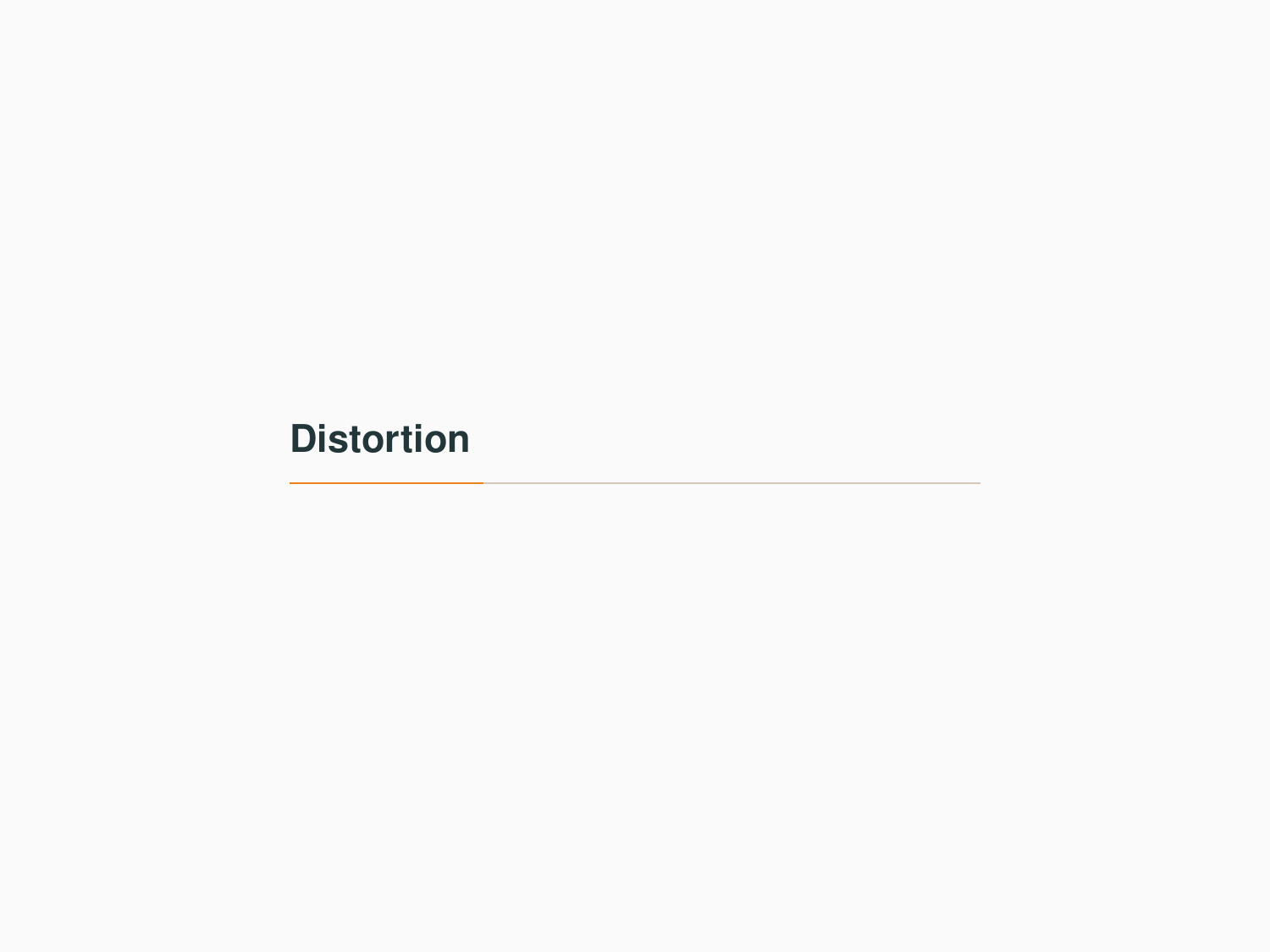## **Distortion**

**Contraction:** Is the maximum factor by which the distances shrink and it equals  $\max\limits_{x,y\in X}$  $\frac{d(x,y)}{d'(f(x),f(y))}$ .

**Expansion:** Is the maximum factor by which the distances are stretched and it equals  $\max\limits_{x,y\in X}$  $\frac{d'(f(x),f(y))}{d(x,y)}$ .

**Distortion:** of an embedding is the product of its expansion and contraction factor.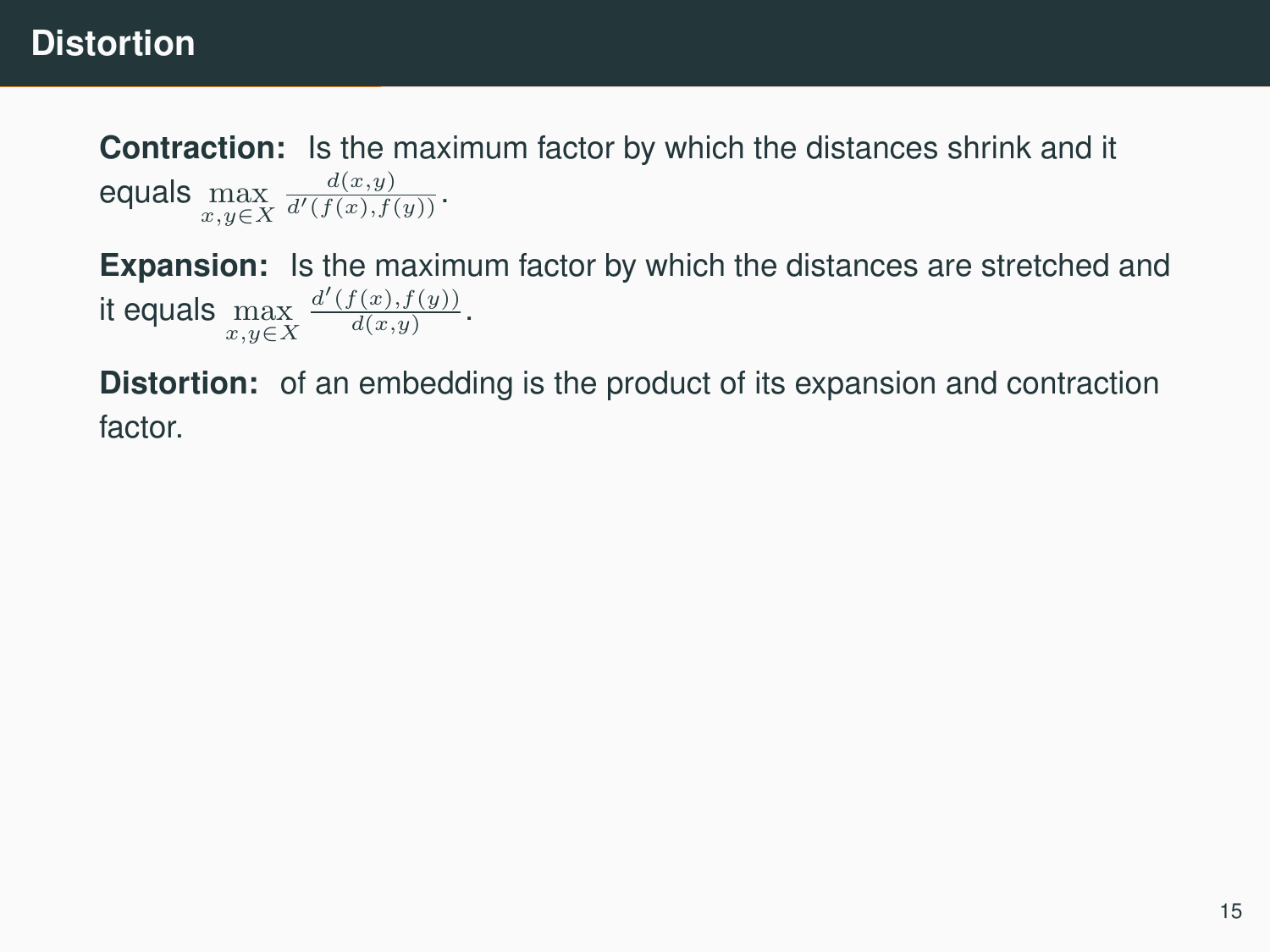# <span id="page-19-0"></span>L<sup>∞</sup> **[Norm](#page-19-0)**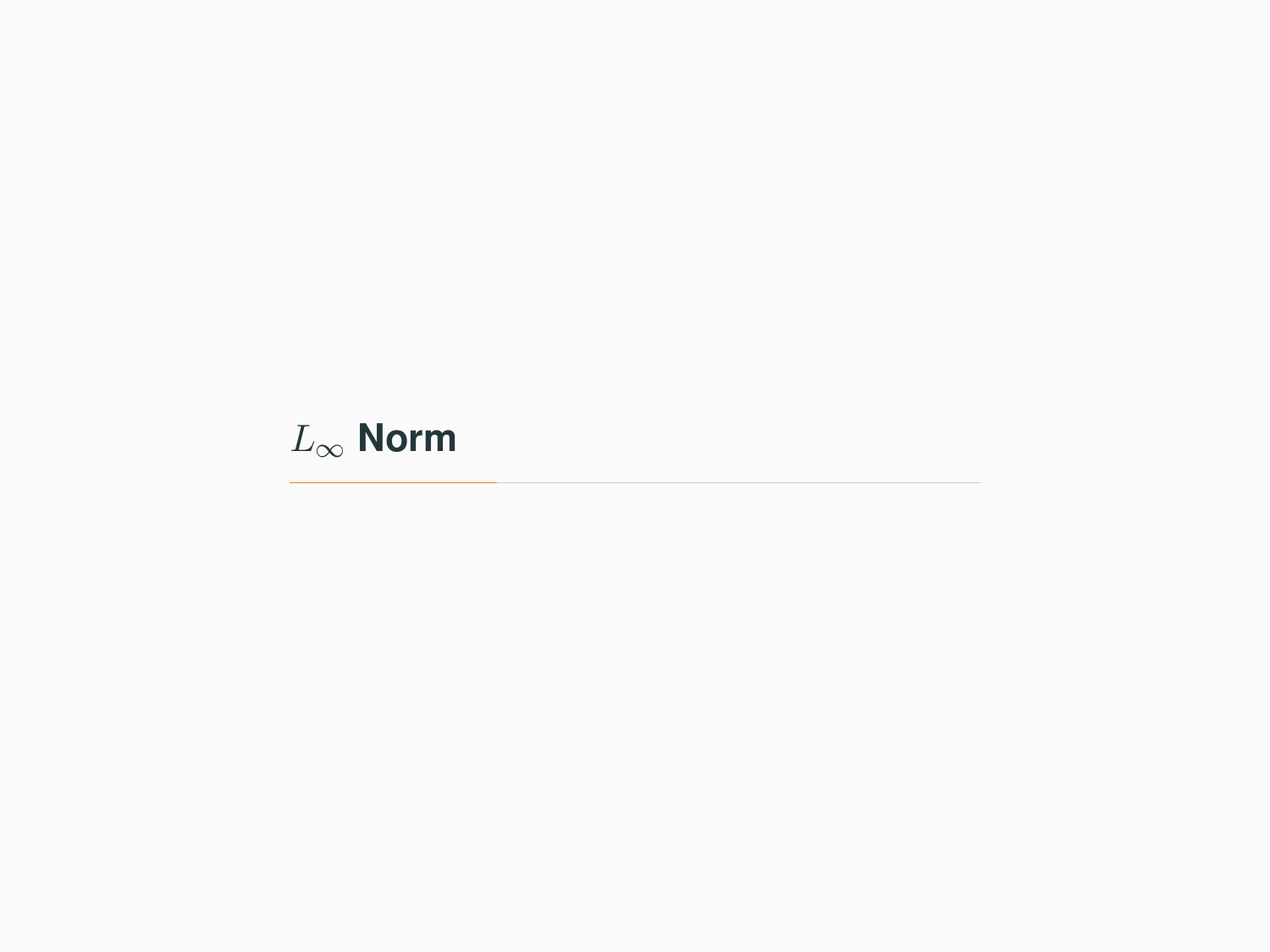$\langle X, d \rangle \stackrel{D}{\hookrightarrow} L_{\infty}^{k=O(Dn^{\frac{2}{D}} \log n)}$ 

**Input:** A metric space  $\langle X, d \rangle$ , where X is a set of n-points and let d satisfies the metric properties.

**Output:** An embedding of X in a  $k = O(Dn^{\frac{2}{D}} \log n)$  dimensional space such that the distances gets distorted (actually contracted) by a factor of at most  $D$ under  $L_{\infty}$  norm.

We denote this embedding by the following notation:

$$
\langle X,d\rangle \overset{D}{\hookrightarrow} L_{\infty}^{k=O(Dn^{\frac{2}{D}}\log n)}
$$

Note, when  $D = O(\log n)$ , we have

$$
\langle X, d \rangle \stackrel{\log n}{\hookrightarrow} L_{\infty}^{k=O(\log^2 n)}
$$

I.e. we can embed any metric space in  $O(\log^2 n)$  dimensional  $L_{\infty}$ -metric space and the distances are distorted by a factor of  $O(\log n)$ .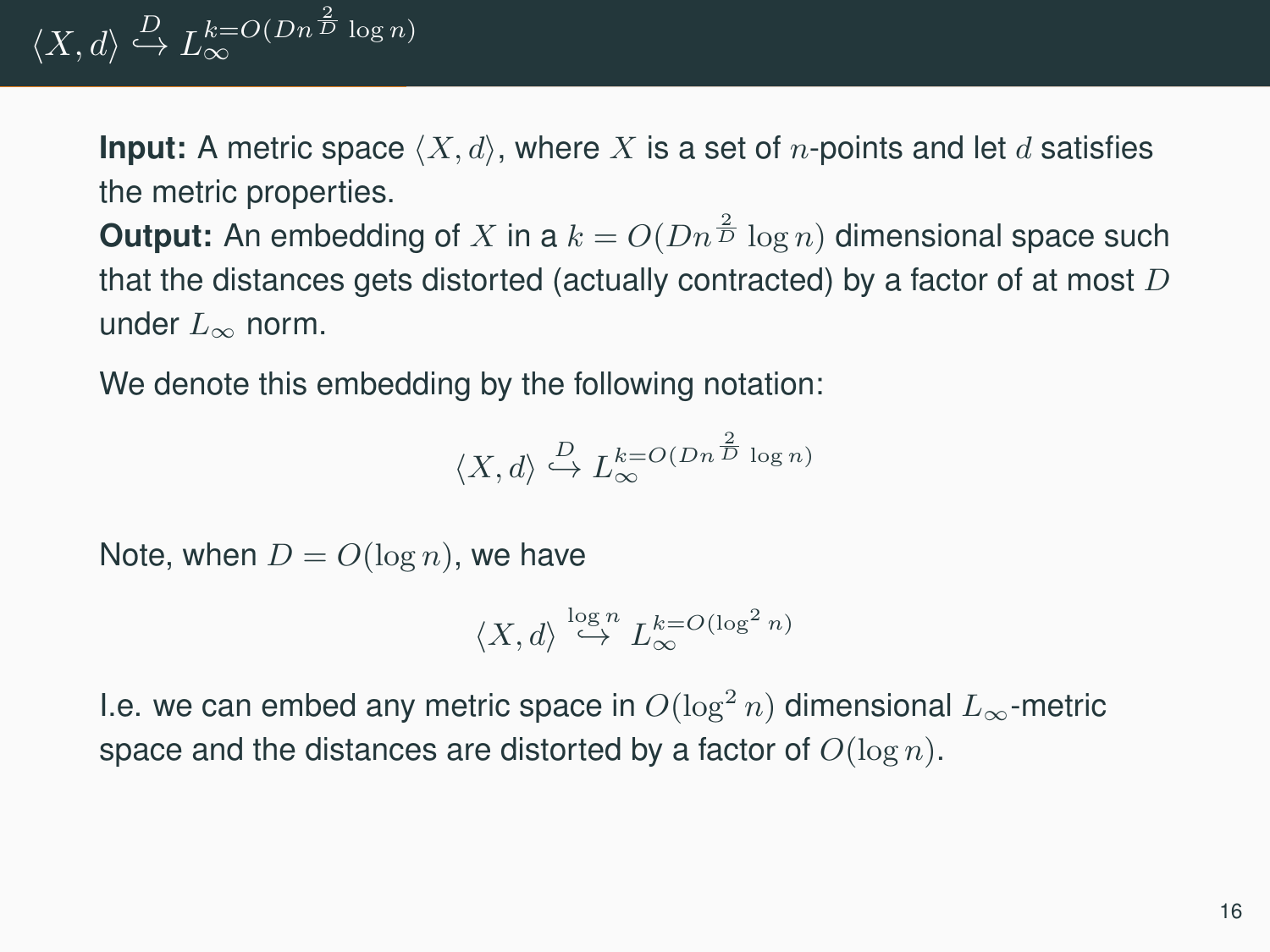Let  $x, y \in X$  and let  $f(x), f(y)$  be their embedding in the k-dimensional space, respectively.

#### **Property**

The distances gets contracted by a factor of at most  $D \geq 1$ . Formally,  $\max_{x,y\in X} \frac{d(x,y)}{||f(x)-f(y)||_{\infty}} \leq D$ 

**Example:** If 
$$
D = O(\log n)
$$
,  $k = O(\log^2 n)$ , i.e.  $\langle X, d \rangle \stackrel{O(\log n)}{\hookrightarrow} L_{\infty}^{O(\log^2 n)}$ 

Meaning: Any metric space  $\langle X, d \rangle$  can be embedded in a  $O(\log^2 n)$ -dimensional space and the distances may distort (contract) by a factor of at most  $O(\log n)$ .

**Space Saving Embedding:**  $\langle X, d \rangle$ , where  $n = |X|$ , may require  $O(n^2)$  space to capture distances between points. Whereas, in the mapped  $k$ -dimensional space, we only need to store  $k = O(\log^2 n)$  coordinates for each point, thus requiring a total of  $O(n \log^2 n)$  space.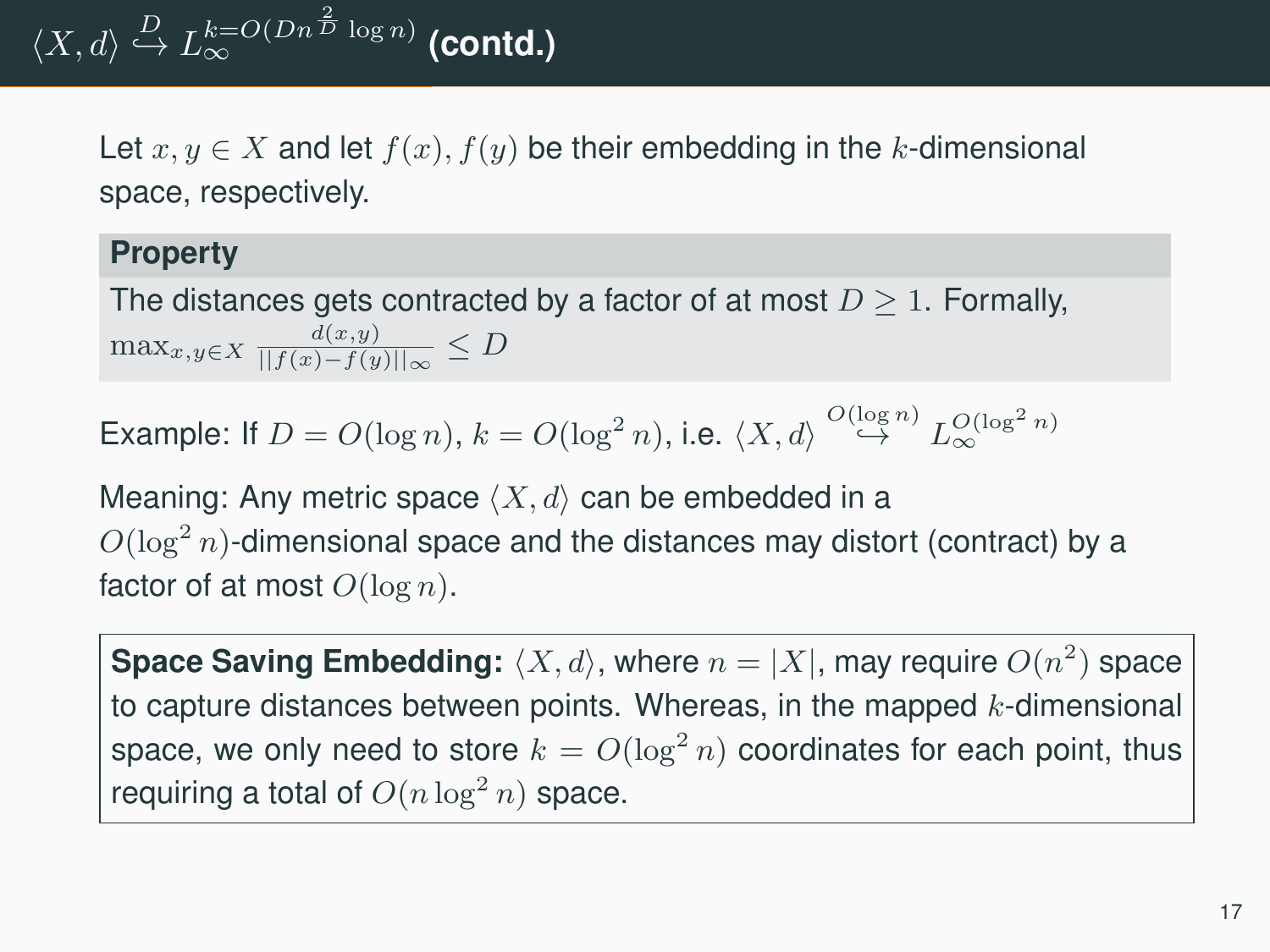Proof of  $\langle X, d \rangle \stackrel{D}{\hookrightarrow} L_{\infty}^{k=O(Dn^{\frac{2}{D}}\log n)}$ 

Constructive proof via a randomized algorithm.

#### **Definition**

Let  $S \subseteq X$ . For  $x \in X$ , define the distance of x to the set S as  $d(x, S) = \min_{z \in S} d(x, z)$ 



#### **Claim 1**

Let  $x, y \in X$ . For all  $S \subseteq X$ ,  $|d(x, S) - d(y, S)| \leq d(x, y)$ .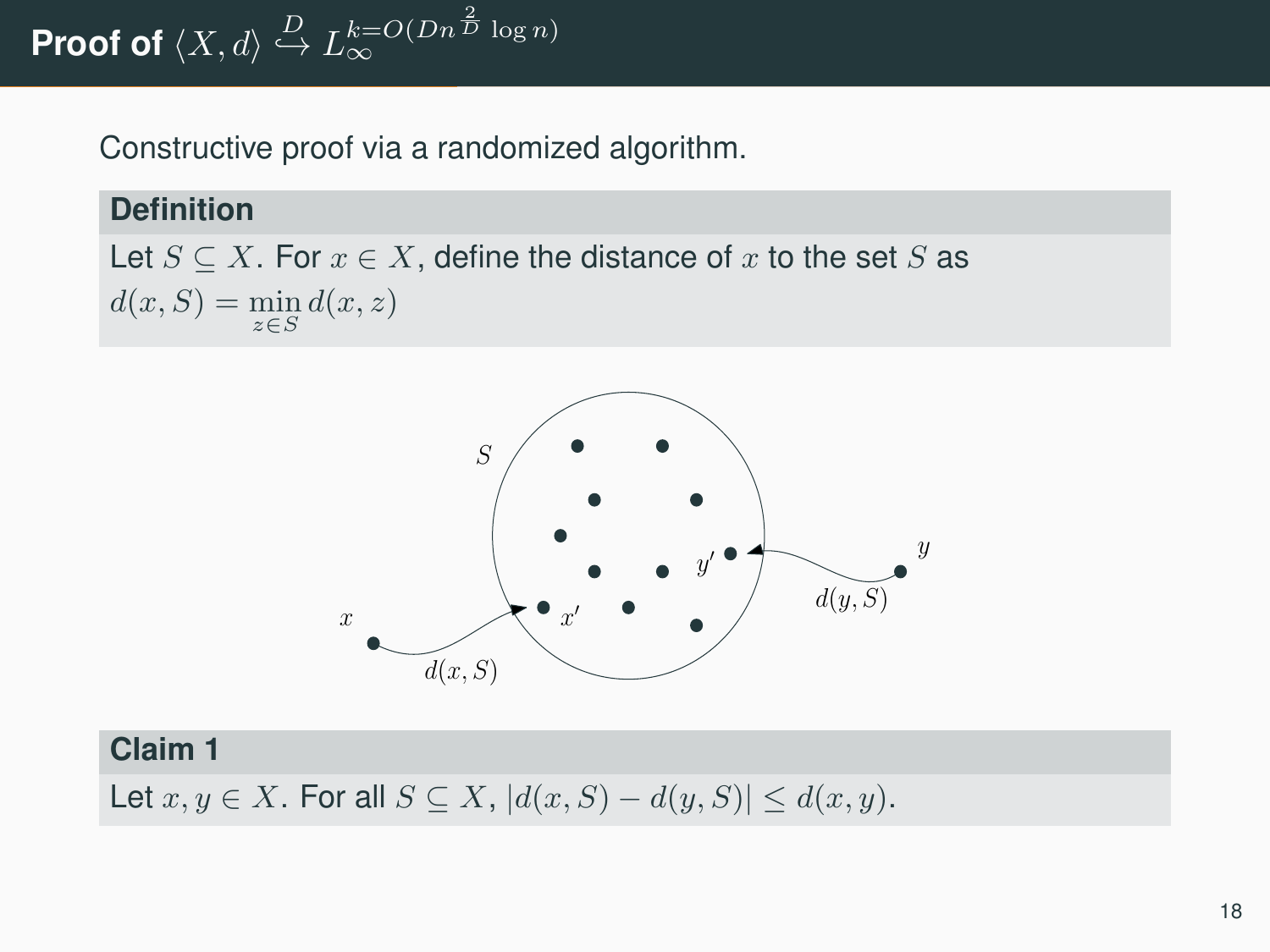## **Proof of Claim 1**

#### **Claim 1**

Let  $x, y \in X$ . For all  $S \subseteq X$ ,  $|d(x, S) - d(y, S)| \leq d(x, y)$ .

**Proof:**



Let  $|d(x, S) - d(y, S)| = |d(x, x') - d(y, y')|$ .

**If**  $d(x, x') \geq d(y, y')$  $d(x, x') - d(y, y') \leq d(x, y') - d(y', y) \leq d(x, y)$  (by triangle inequality) **else**  $d(y, y') - d(x, x') \leq d(y, x') - d(x, x') \leq d(x, y)$ .

Thus,  $|d(x, S) - d(y, S)| = |d(x, x') - d(y, y')| \le d(x, y).$ 

Distance to a subset amounts to contraction.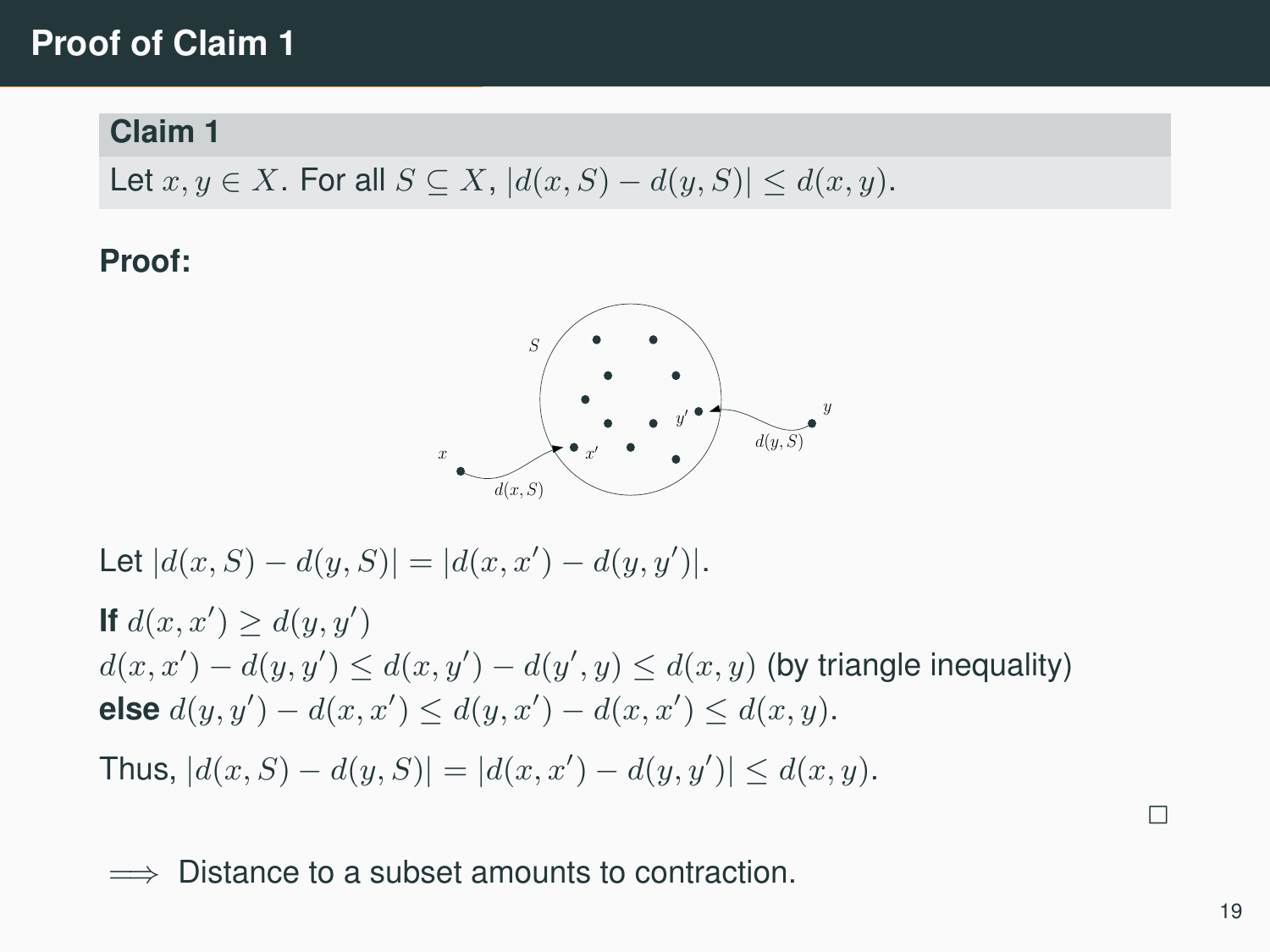## **Proof Contd.**

#### **Definition**

**(Mapping)** Let  $x \in X$ . Let  $S_1, S_2, \cdots, S_k \subseteq X$ . The mapping f maps x to the point

$$
f(x) = \{d(x, S_1), d(x, S_2), \cdots, d(x, S_k)\}.
$$

#### **Claim 2**

Let  $S_1, S_2, \cdots, S_k \subseteq X$ . For any pair of points  $x, y \in X$ ,  $||f(x) - f(y)||_{\infty} \leq d(x, y).$ 

**Proof:** Follows from Claim 1, as for each  $1 \leq i \leq k$ ,  $|d(x, S_i) - d(y, S_i)| \leq d(x, y).$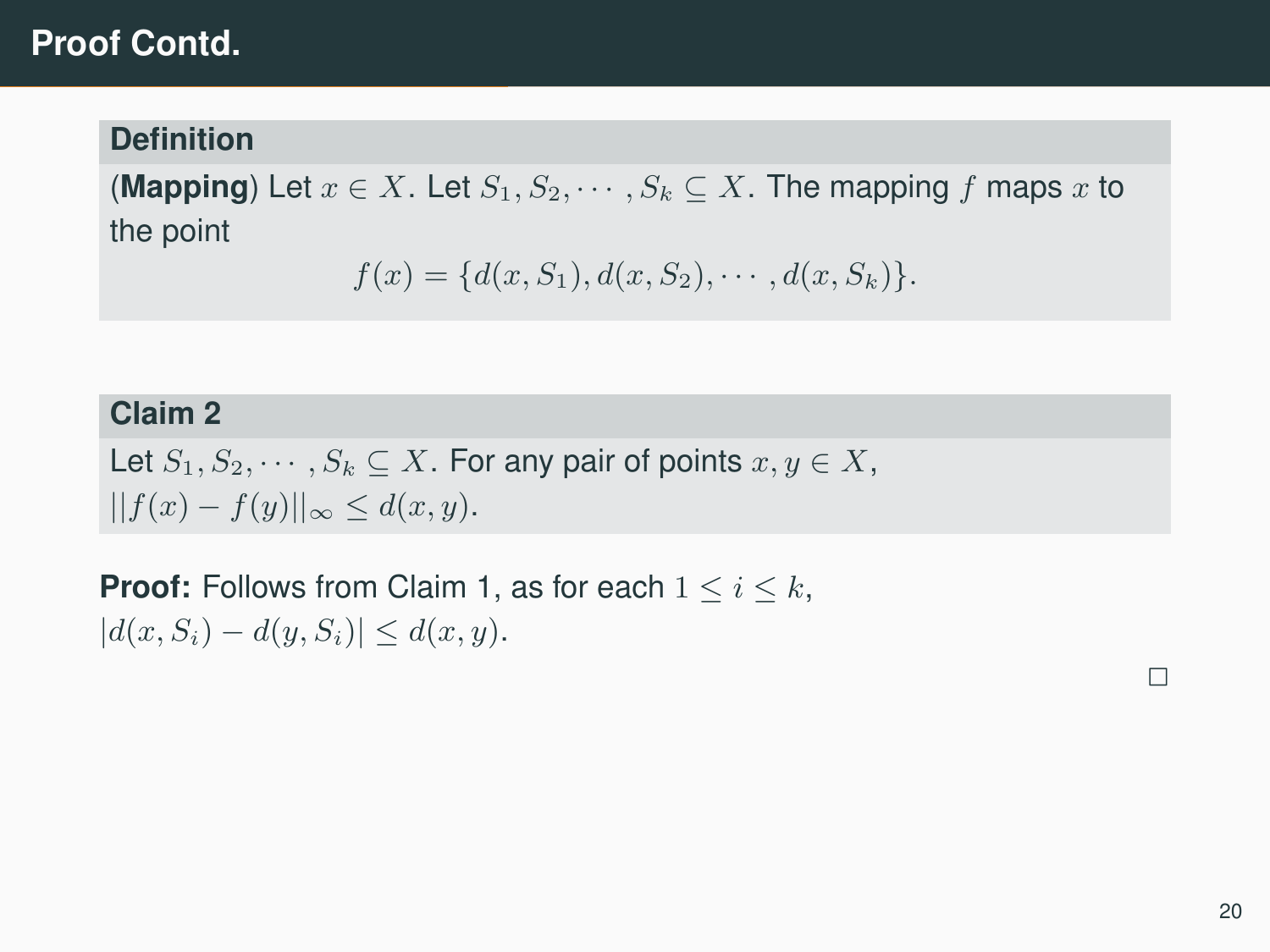Input: Metric space  $\langle X, d \rangle$  and an integer parameter D. Output: A set of  $O(Dm)$  subsets of X.

- 1.  $p \leftarrow \min(\frac{1}{2}, n^{-\frac{2}{D}})$ 2.  $m \leftarrow O(n^{\frac{2}{D}} \log n)$ 3. For  $j \leftarrow 1$  to  $\lceil \frac{D}{2} \rceil$  and For  $i \leftarrow 1$  to m: Choose set  $S_{ij}$  by sampling each element of X independently with probability  $p^j$
- 4. For each  $x \in X$  return  $f(x) = [d(x, S_{11}), \cdots d(x, S_{m1}),$  $d(x, S_{12}), \cdots, d(x, S_{m2}), \cdots, d(x, S_{1\lceil \frac{D}{2} \rceil}), \cdots, d(x, S_{m\lceil \frac{D}{2} \rceil})]$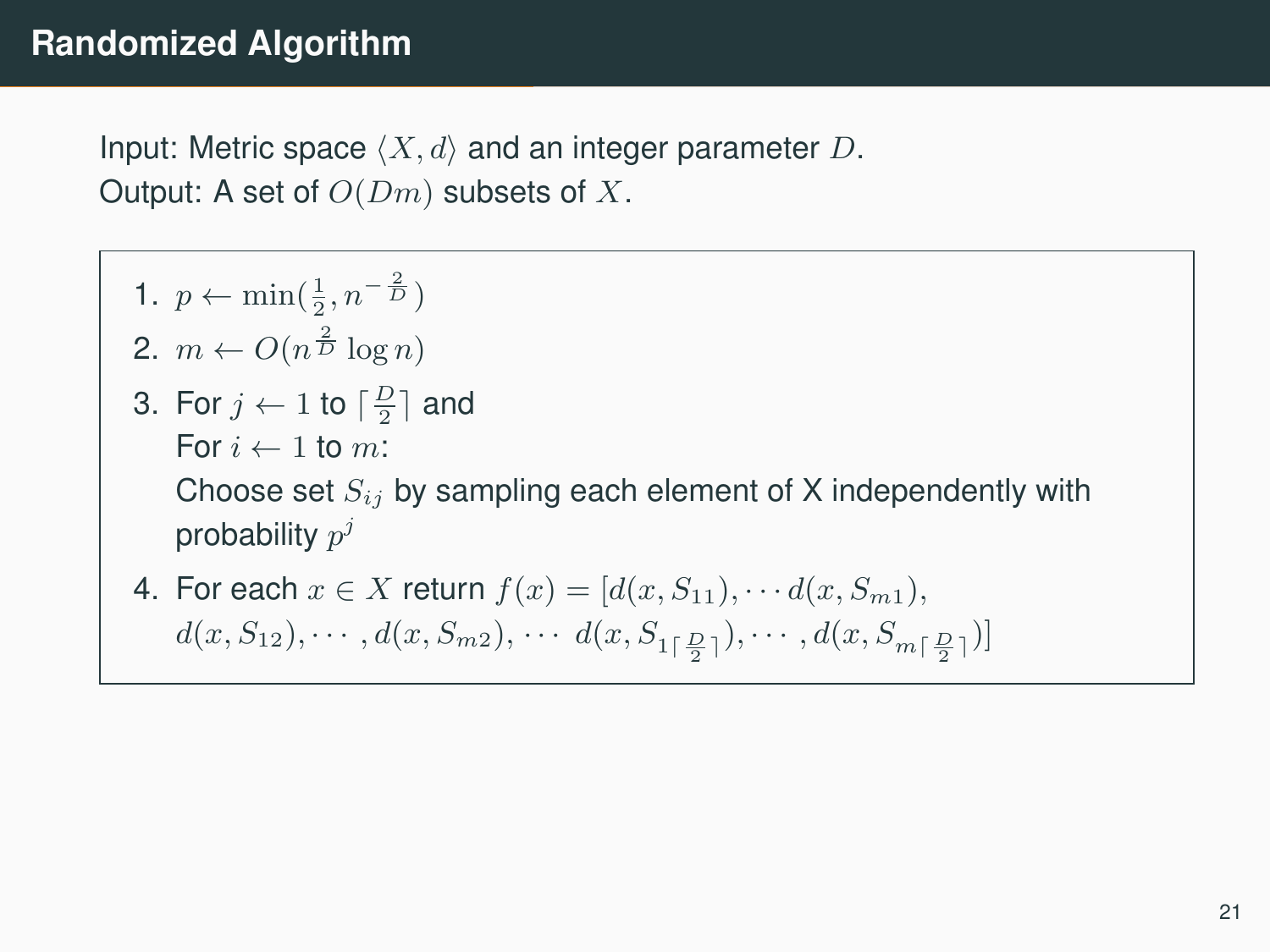# **Intuition**

- Each point  $x \in X$  is embedded in  $k = O(Dm)$  dimensional space via the mapping  $f(x)$ .
- By Claim 2, for any pair of points  $x, y \in X$ ,  $||f(x) f(y)||_{\infty} \le d(x, y)$ , i.e. the distance shrinks.
- Fix a pair of points  $x, y \in X$ . We will prove a key lemma that states the following: *There exists an index*  $j \in \{1, \cdots, \lceil\frac{D}{2}\rceil\}$  *such that if*  $S_{ij}$  *is as chosen in the Algorithm, than*  $Pr[||f(x) - f(y)||_{\infty} \ge \frac{d(x,y)}{D}] \ge \frac{p}{12}$ *.* In other words, under the  $L_{\infty}$ -norm in the k-dimensional space, the distance doesn't shrink a lot!
- For index  $i$  we have  $m$  trials. So the probability that the above statement doesn't hold for all the  $m$  trials is  $\leq (1-\frac{p}{12})^m \leq e^{-\frac{pm}{12}} \leq \frac{1}{n^2}.$  This follows from the choice of p and m as  $p \leftarrow \min(\frac{1}{2}, n^{-\frac{2}{D}})$  and  $m \leftarrow O(n^{\frac{2}{D}} \log n)$ .
- We will apply the union bound to show that the above statement holds for all pairs of points with probability at least  $1/2$ .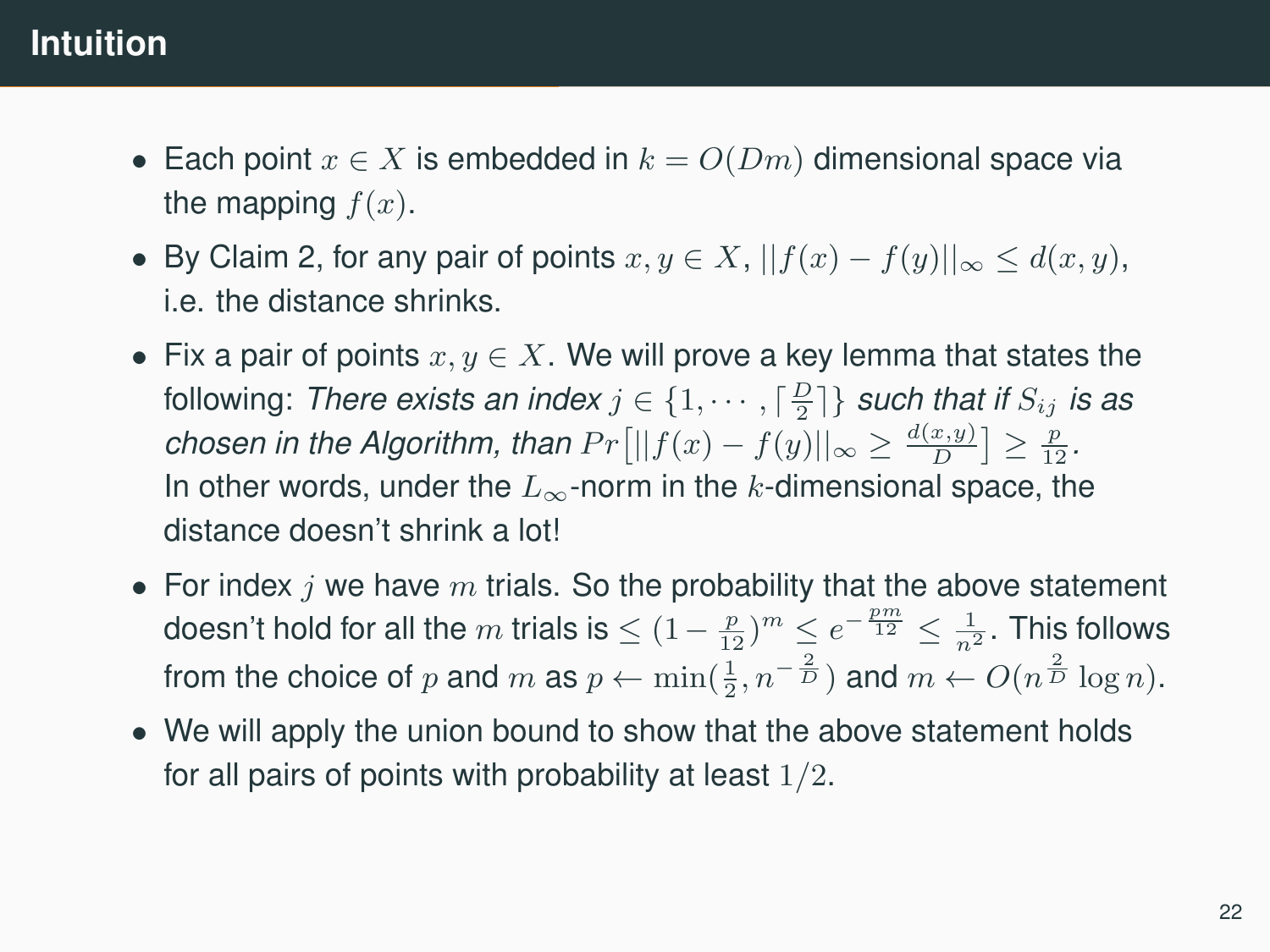#### **Observation 1**

Let  $x, y$  be two distinct points of X. Let  $B(x, r)$  be the set of points of X that are within a distance of r from x (think of  $B(x, r)$  as a ball of radius r centred at x). Similarly, let  $B(y, r + \Delta)$  be the set of points of X that are within a distance of  $r + \Delta$  from y. Consider a subset  $S \subset X$  such that  $S \cap B(x,r) \neq \emptyset$  and  $S \cap B(y,r+\Delta) = \emptyset$ . Then  $|d(x,S) - d(y,S)| \geq \Delta$ .



**Proof:**  $d(x, S) \leq r$  as  $S \cap B(x, r) \neq \emptyset$  $d(y, S) \geq r + \Delta$  as  $S \cap B(y, r + \Delta) = \emptyset$  $\implies$   $|d(x, S) - d(y, S)| \geq \Delta$ 

 $\overline{\phantom{0}}$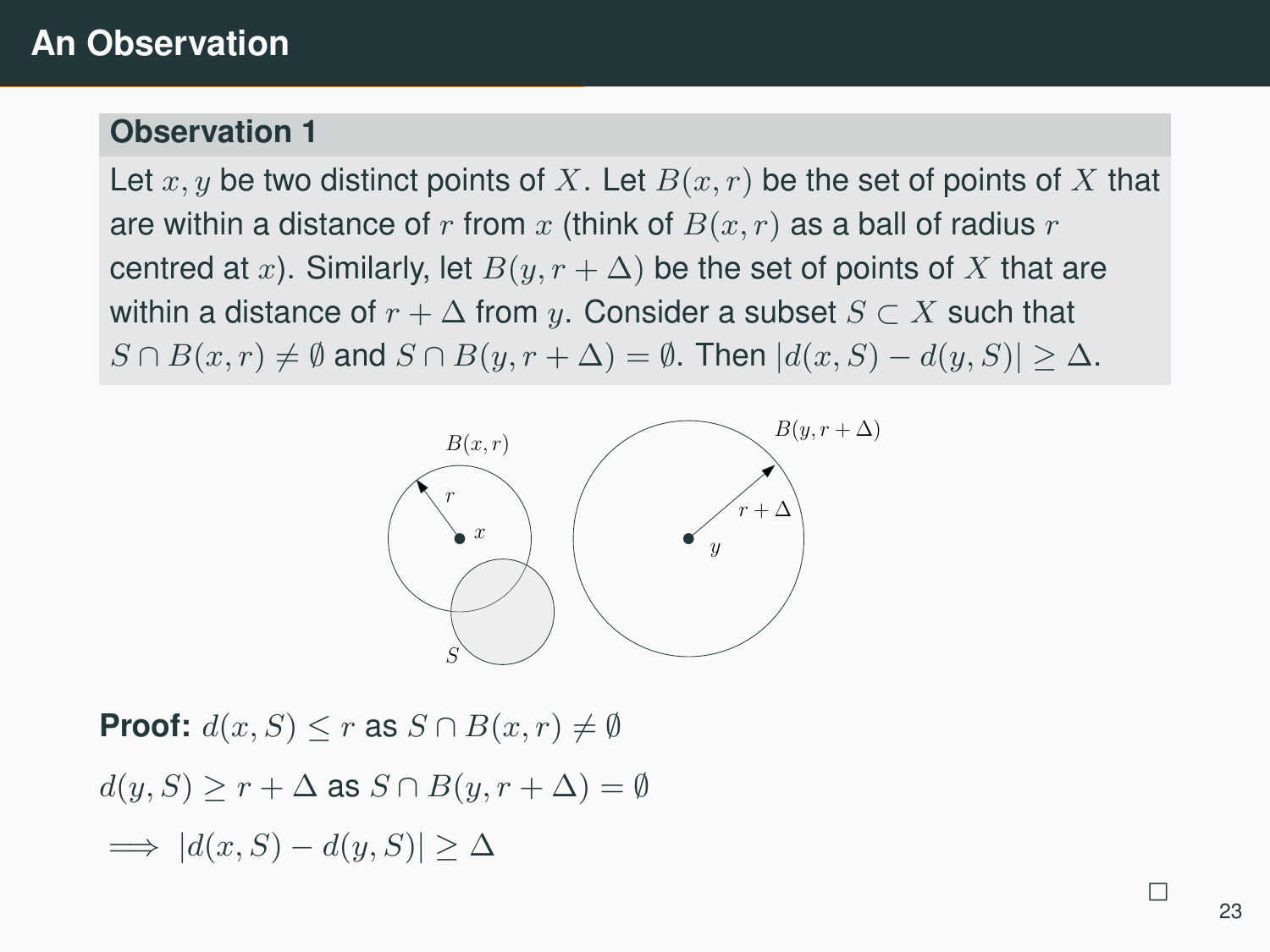## **Ball Properties**

. . .

Let  $x, y \in X$ . Set  $\Delta = \frac{d(x, y)}{D}$ .

**Balls centred at x and y** For  $i = 0, \dots, \lceil \frac{D}{2} \rceil$ , define balls of radius  $i\Delta$  as follows. Let  $B_0 = \{x\}.$  $B_1$  be the ball of radius  $\Delta$  centred at y.  $B_2$  is the ball of radius 2∆ centred at x.  $B_3$  is the ball of radius 3∆ centred at y.  $B_4$  is the ball of radius  $4\Delta$  centred at x. . . .

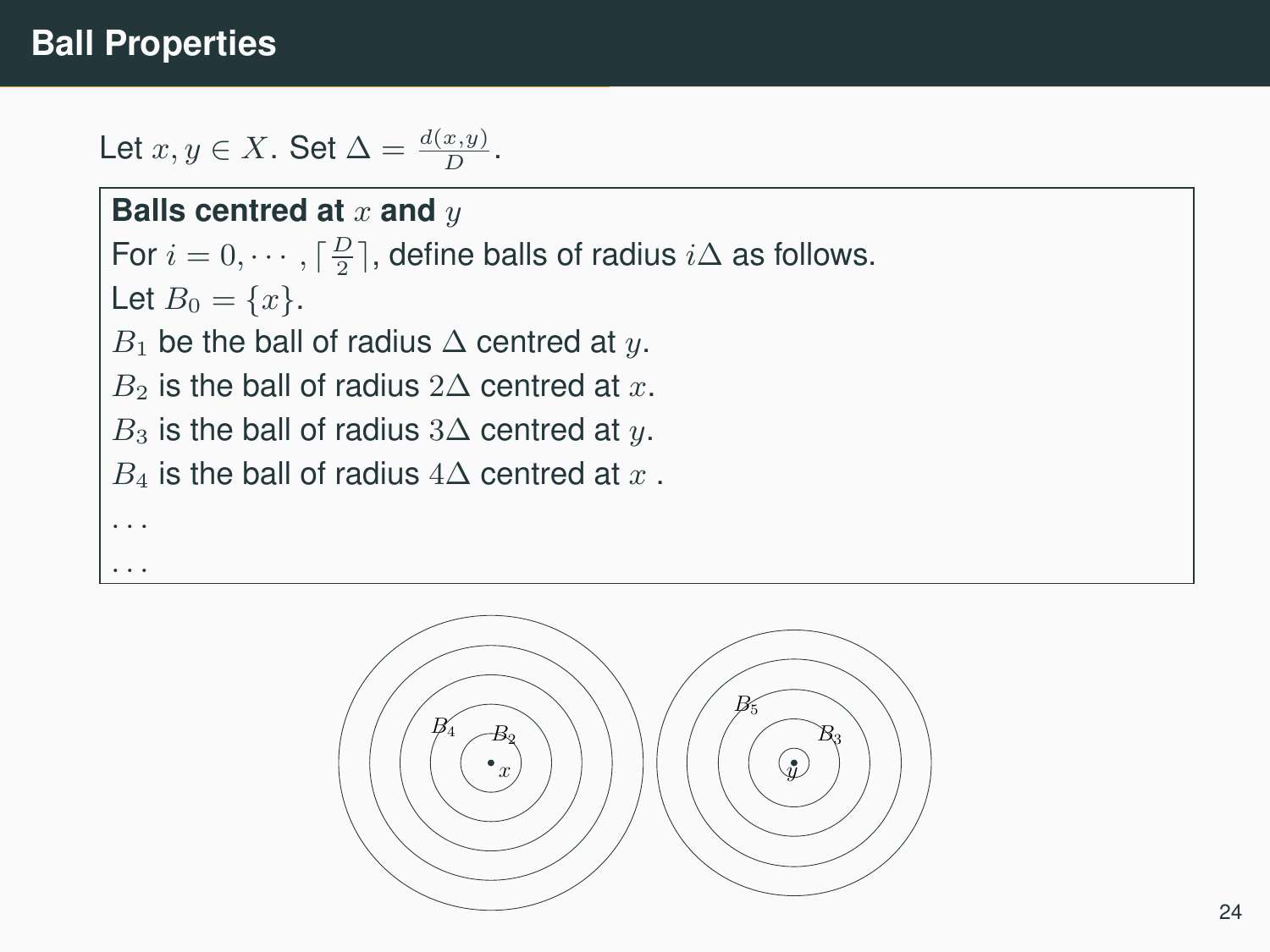#### **Property I**

No balls centred at  $x$  overlaps with any of the balls centred at  $y$ .

**Proof:** Furthest point balls centred at  $x$  can reach is at distance  $\leq \lceil \frac{D}{2} \rceil \Delta$ . Similarly, furthest point balls centred at  $y$  can reach is at distance  $\leq (\lceil \frac{D}{2} \rceil - 1) \Delta.$ But  $\lceil \frac{D}{2} \rceil \Delta + (\lceil \frac{D}{2} \rceil - 1) \Delta = 2 \lceil \frac{D}{2} \rceil \Delta - \Delta < d(x, y)$ , as  $\Delta = \frac{d(x, y)}{D}$ 

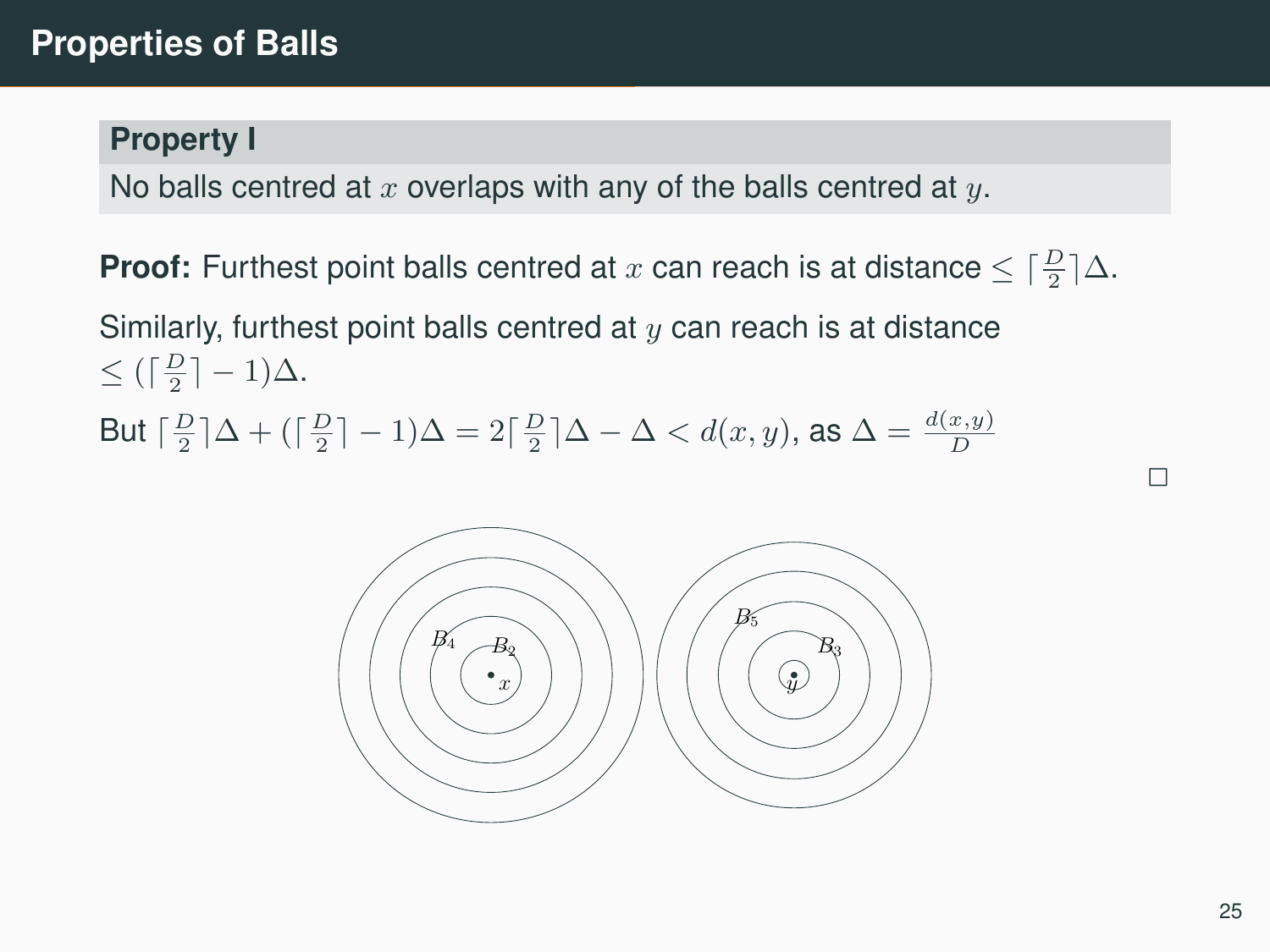For even (odd) i, let  $|B_i|$  denote the number of points of X that are within a distance of at most  $i\Delta$  from x (respectively, y).

#### **Property II**

. . .

There is an index  $t \in \{0, \cdots, \lceil \frac{D}{2} \rceil - 1\}$ , such that  $|B_t| \ge n^{\frac{2t}{D}}$  and  $|B_{t+1}| \leq n^{\frac{2(t+1)}{D}}$ 

**Proof:** Proof by contradiction.

 $t = 0$ : Since  $|B_0| = 1 \implies |B_1| > n^{\frac{2}{D}}$  $t = 1$ : If  $|B_1| > n^{\frac{2}{D}} \implies |B_2| > n^{\frac{4}{D}}$  $t = 2$ : If  $|B_2| > n^{\frac{4}{D}} \implies |B_3| > n^{\frac{6}{D}}$ 

 $t = \lceil \frac{D}{2} \rceil - 1$ : If  $|B_t| > n^{\frac{2t}{D}} \implies |B_{\lceil \frac{D}{2} \rceil}| > n^{\frac{2\lceil \frac{D}{2} \rceil}{D}} \ge n$ 

But no ball can contain more than  $|X| = n$  points. A contradiction.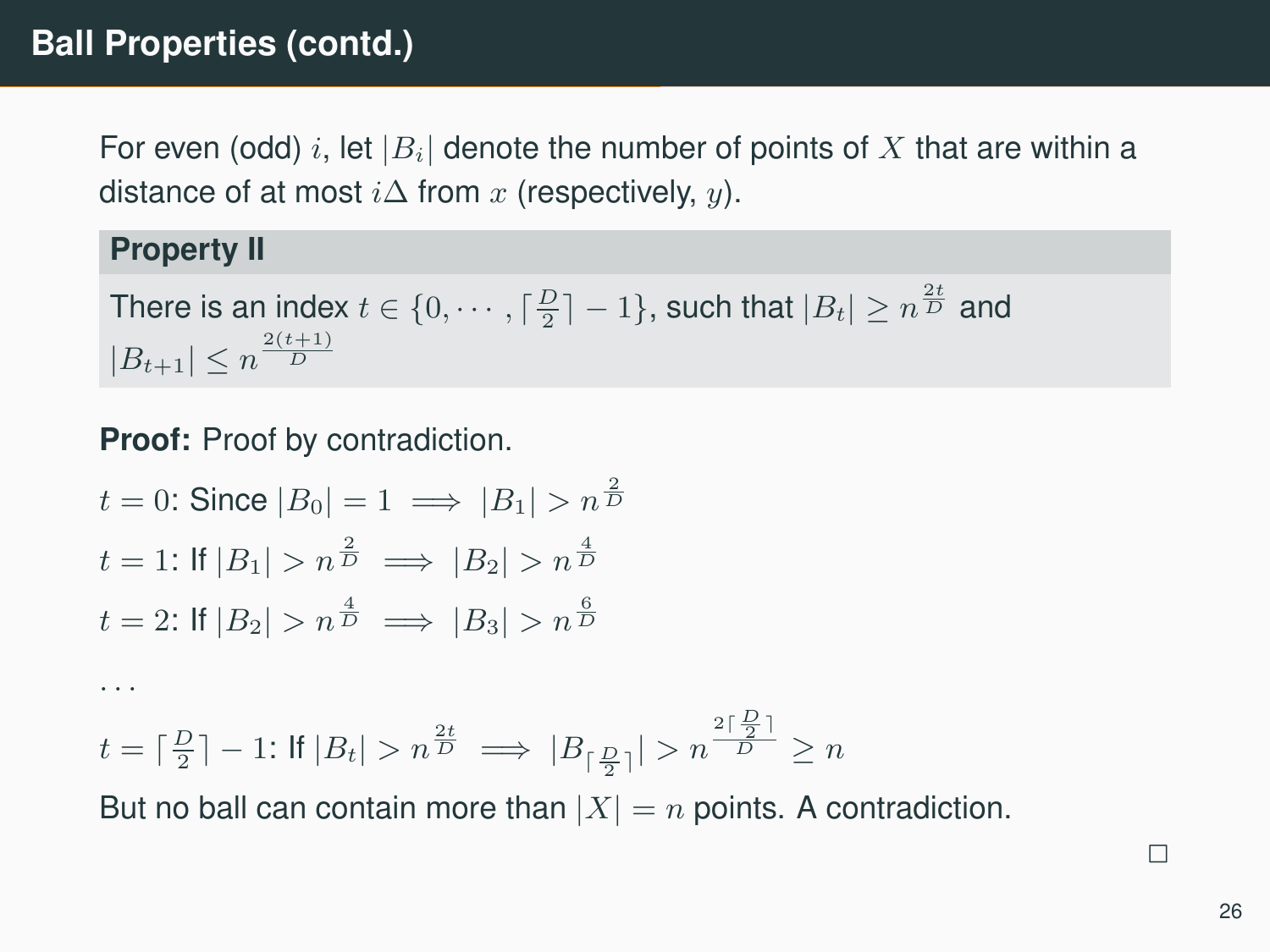# **Ball Properties (contd.)**

Let  $t$  be the index such that  $|B_t|\geq n^{\frac{2t}{D}}$  and  $|B_{t+1}|\leq n^{\frac{2(t+1)}{D}}$ Consider when  $j = t + 1$  in the Algorithm.

#### **Property III**

The set  $S_{ij}$  chosen by the algorithm has non-empty intersection with  $B_t$ with probability at least  $p/3$ , and it avoids  $B_{t+1}$  with probability at least  $1/4$ .

Define two events:

Event  $E_1: S_{ij} \cap B_t \neq \emptyset$ . Event  $E_2$ :  $S_{ij} \cap B_{t+1} = \emptyset$ . We will show that  $Pr(E_1) \ge p/3$  and  $Pr(E_2) \ge 1/4$ .

By Property I, the balls  $B_t$  and  $B_{t+1}$  are disjoint. Thus,  $Pr(E_1 \wedge E_2) = Pr(E_1)Pr(E_2)$ .  $\implies Pr(E_1 \wedge E_2) \geq \frac{p}{12}.$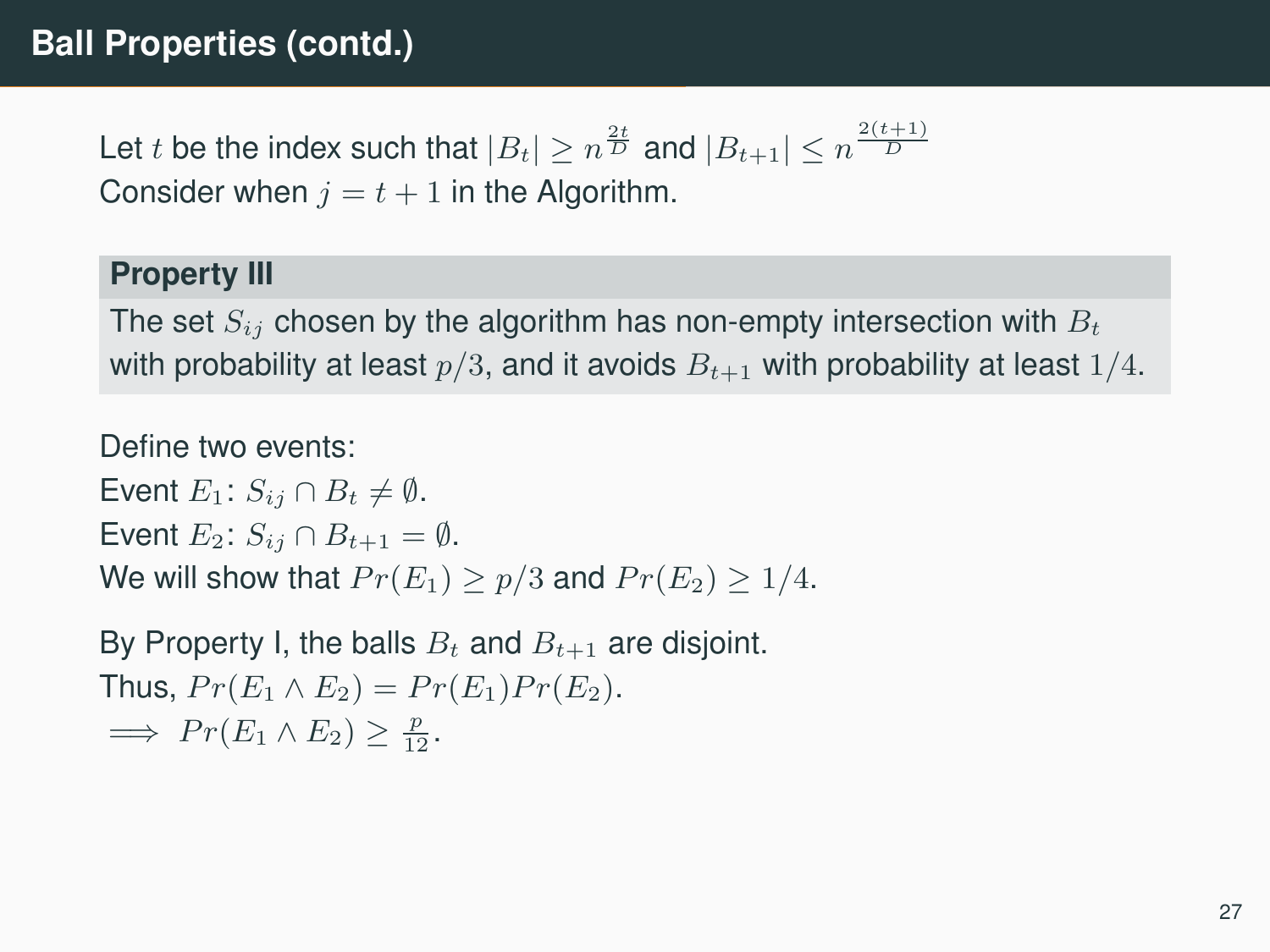# Event<sub>E1</sub>

Event<sub>E1</sub>

 $Pr(S_{ij} \cap B_t \neq \emptyset) \geq p/3$ 

#### **Proof:**

$$
Pr(E_1) = 1 - Pr(S_{ij} \cap B_t = \emptyset)
$$
  
= 1 - (1 - p<sup>j</sup>)<sup>|B\_t|</sup> (No element of B<sub>t</sub> is chosen in S<sub>ij</sub>)  
= 1 - (1 - p<sup>j</sup>)<sup>n</sup><sup>\frac{2(j-1)}{D}</sup>  

$$
\geq 1 - e^{-p^j n \frac{2(j-1)}{D}}
$$
  
= 1 - e<sup>-p<sup>j</sup>n \frac{2j}{D}n - \frac{2}{D}</sup>  
= 1 - e<sup>-n<sup>-1</sup> \frac{2}{D}</sup> (As p = n<sup>-2</sup> \frac{2}{D})  
= 1 - e<sup>-p</sup>

If  $p < \frac{1}{2}$ ,  $1 - e^{-p} \ge p/3$ .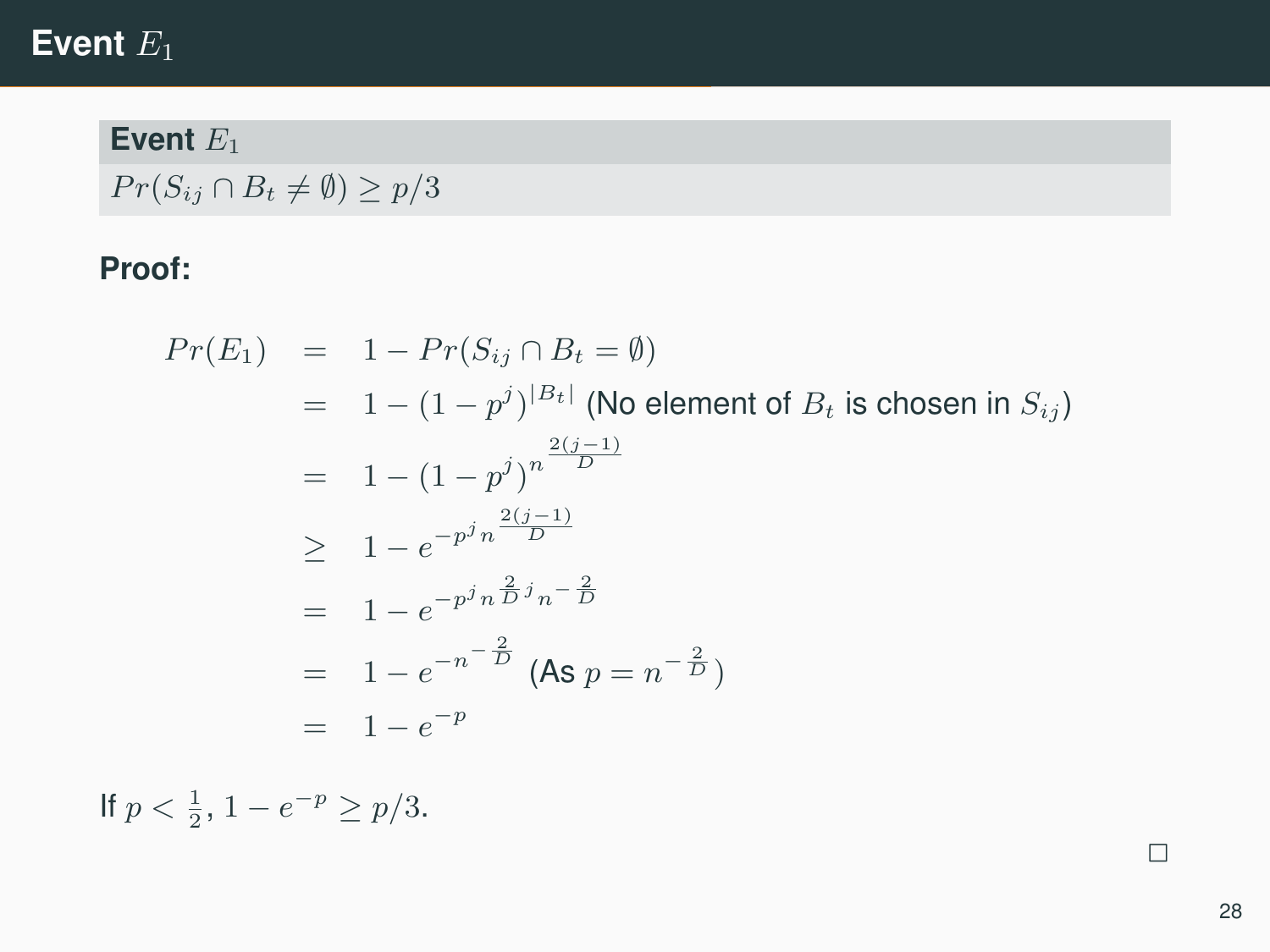## **Event**  $E_2$

#### **Event**  $E_2$

 $Pr(S_{ij} \cap B_{t+1} = \emptyset) \geq 1/4$ 

#### **Proof:**

$$
Pr(E_2) = Pr(S_{ij} \cap B_{t+1} = \emptyset)
$$
  
=  $(1 - p^j)^{|B_{t+1}|}$   
 $\ge (1 - p^j)^{n \overline{D}}$   
=  $(1 - p^j)^{\frac{1}{p^j}}$ 

If  $p^j < \frac{1}{2}$ ,  $(1-p^j)^{\frac{1}{p^j}} \geq \frac{1}{4}$ . The function  $(1-p^j)^{\frac{1}{p^j}}$  achieves minimum at  $p^j=0$  or  $p^j=\frac{1}{2},$  and in both the cases it is  $\geq \frac{1}{4}$ .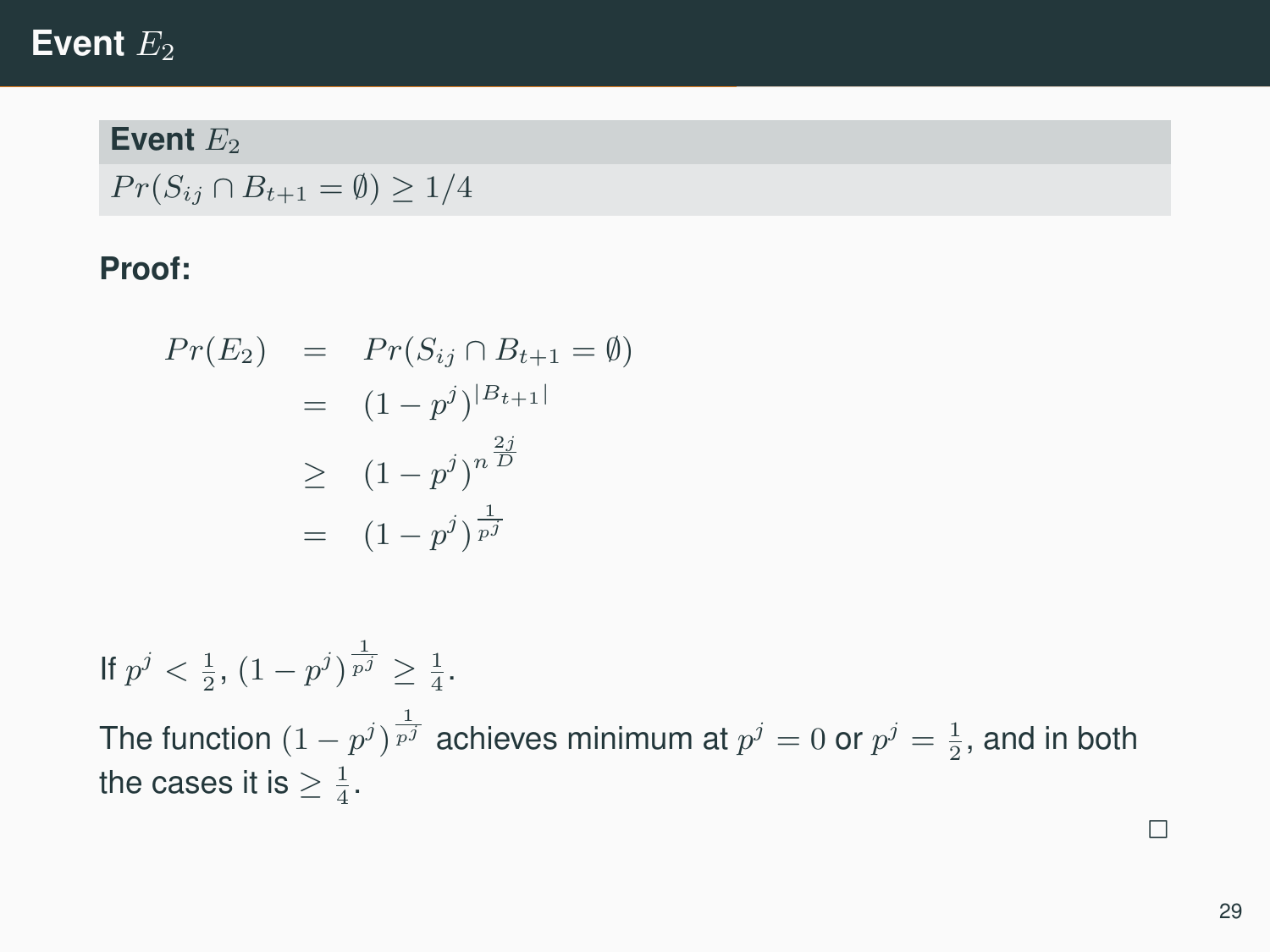#### **Lemma**

Let  $x, y$  be two distinct points of X. There exists an index  $j \in \{1, \cdots, \lceil \frac{D}{2} \rceil\}$ such that if  $S_{ij}$  is as chosen in the Algorithm, than  $Pr[||f(x) - f(y)||_{\infty} \ge \frac{d(x,y)}{D}] \ge \frac{p}{12}$ 

- 1.  $p \leftarrow \min(\frac{1}{2}, n^{-\frac{2}{D}})$
- 2.  $m \leftarrow O(n^{\frac{2}{D}} \log n)$
- 3. For  $j \leftarrow 1$  to  $\lceil \frac{D}{2} \rceil$  and
	- For  $i \leftarrow 1$  to m:

Choose set  $S_{ij}$  by sampling each element of X independently with probability  $p^j$ 

4. For each  $x \in X$  return  $f(x) = [d(x, S_{11}), \cdots d(x, S_{m1}),$ 

$$
d(x, S_{12}), \cdots, d(x, S_{m2}), \cdots d(x, S_{1\lceil \frac{D}{2} \rceil}), \cdots, d(x, S_{m\lceil \frac{D}{2} \rceil})]
$$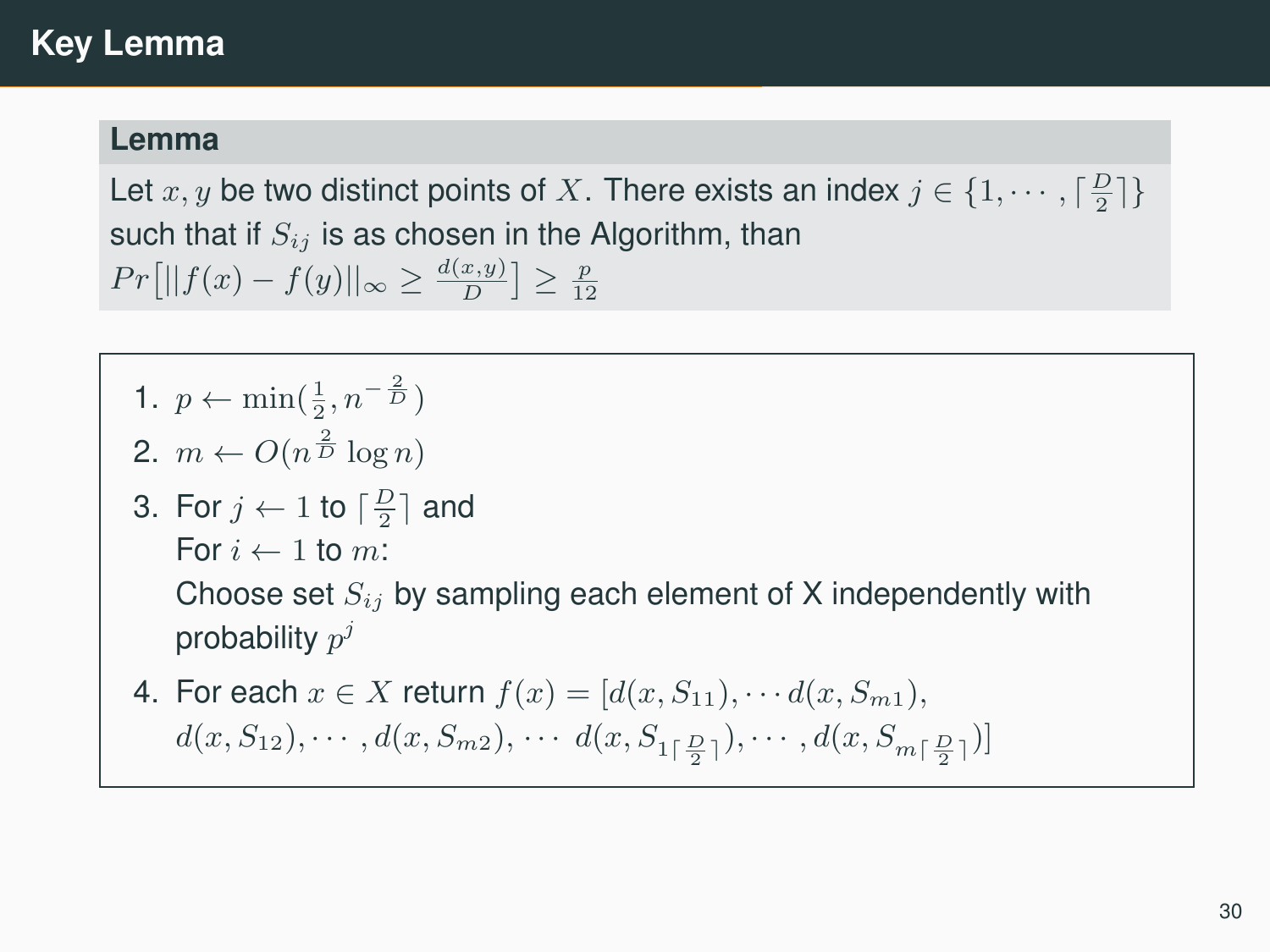Fix a pair of points  $x, y \in X$ . We know that  $\Delta = \frac{d(x, y)}{D}$ .

By Property II, there is a value of  $t \in \{0, \ldots, \lceil \frac{D}{2} \rceil - 1\}$ , such that  $|B_t|$  is sufficiently large and  $|B_{t+1}|$  is not too big. Choose  $j = t + 1$ .

By Property III, the probability that  $S_{ij}$  chosen by the algorithm overlaps with  $B_t$  and avoids  $B_{t+1}$  completely is at least  $p/12$ .

What is the probability that none of the  $m$  trials are good for that value of  $j$ ?

$$
\leq \left(1 - \frac{p}{12}\right)^m \leq e^{-\frac{pm}{12}} \leq \frac{1}{n^2}
$$
\nas  $p = \min(\frac{1}{2}, n^{-\frac{2}{D}})$  and  $m = O(n^{\frac{2}{D}} \log n)$ .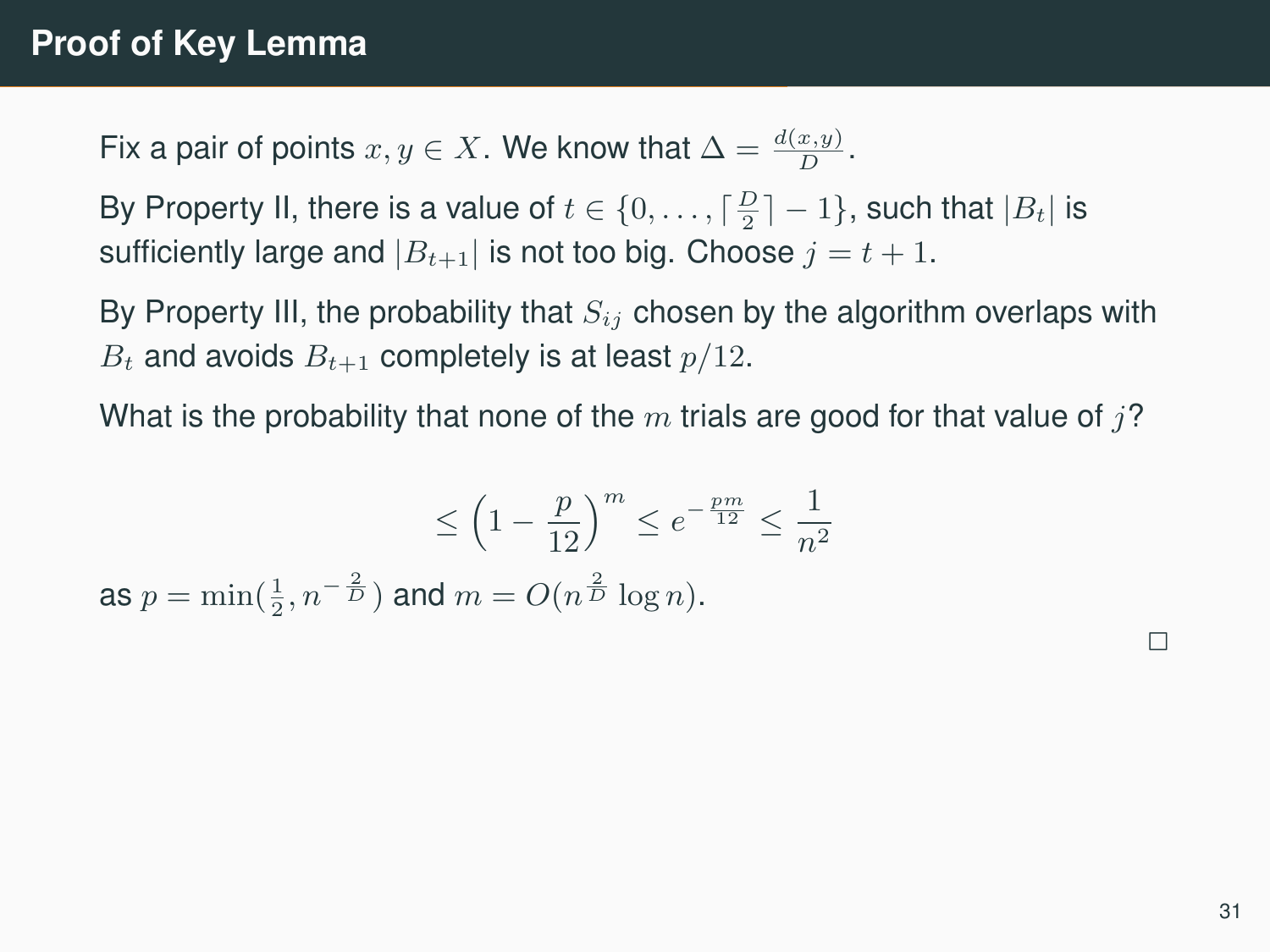### **Main Theorem**

$$
\langle X,d\rangle \overset{D}{\hookrightarrow} L_{\infty}^{k=O(Dn^{\frac{2}{D}}\log n)}
$$

**Proof:** For a fix pair of points  $x, y \in X$ , by the key lemma, we have that there exists an index  $j \in \{1, \cdots, \lceil \frac{D}{2} \rceil\}$  such that if  $S_{ij}$  is as chosen in the Algorithm, than  $Pr[||f(x) - f(y)||_{\infty} \ge \frac{d(x,y)}{D}] \ge \frac{p}{12}$ .

Moreover, as stated above, that this doesn't hold for all the m choices of  $S_{ij}$ is with probability at most  $\frac{1}{n^2}$ .

Since in all we have  $\binom{n}{2}$  pairs of points in  $X$ , the probability of failure (for any pair) by the union bound is at most  $\frac{1}{2}$ .

 $\implies$  probability of succeeding is  $\geq \frac{1}{2}$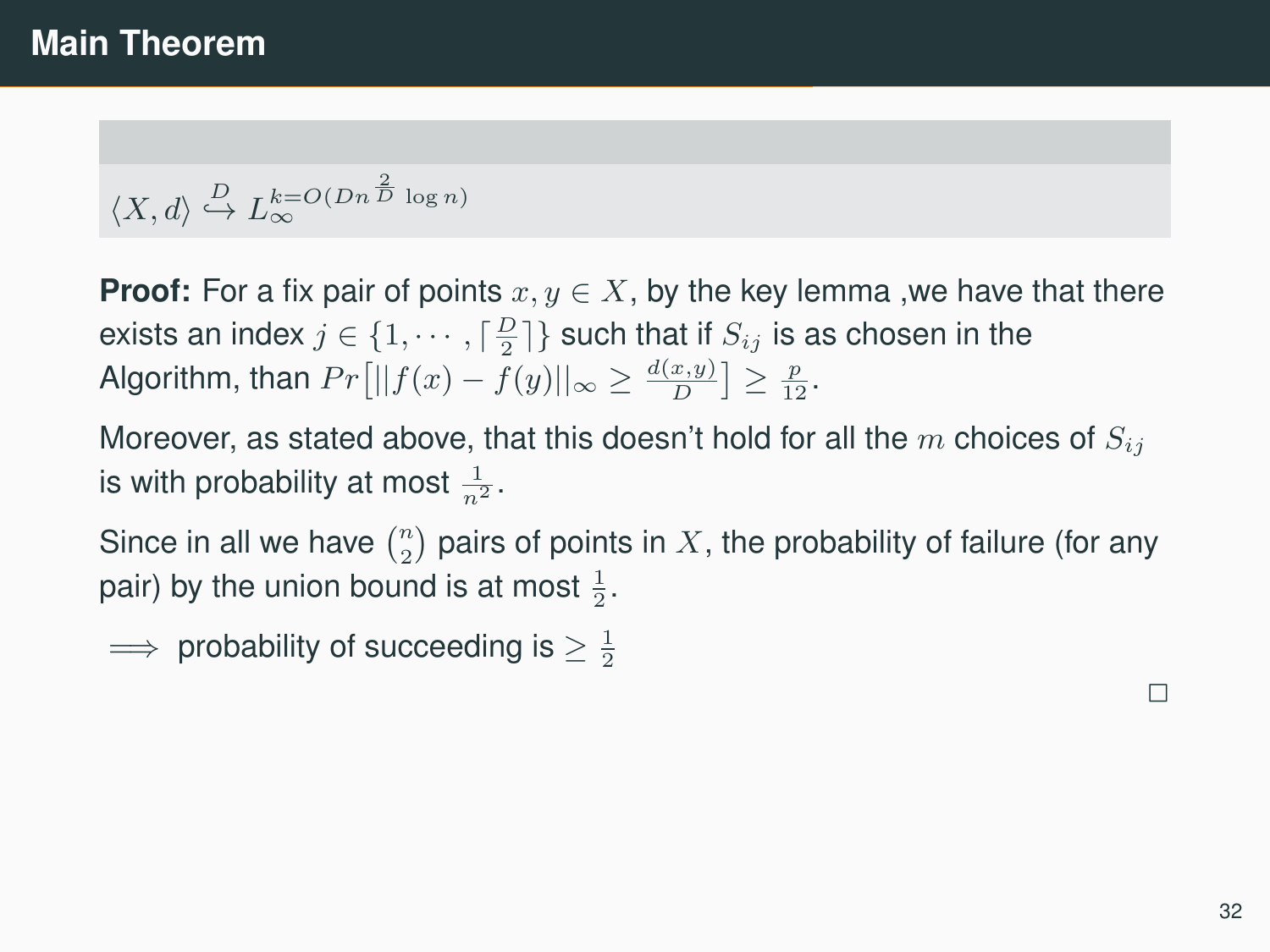# <span id="page-37-0"></span>**[Corollaries](#page-37-0)**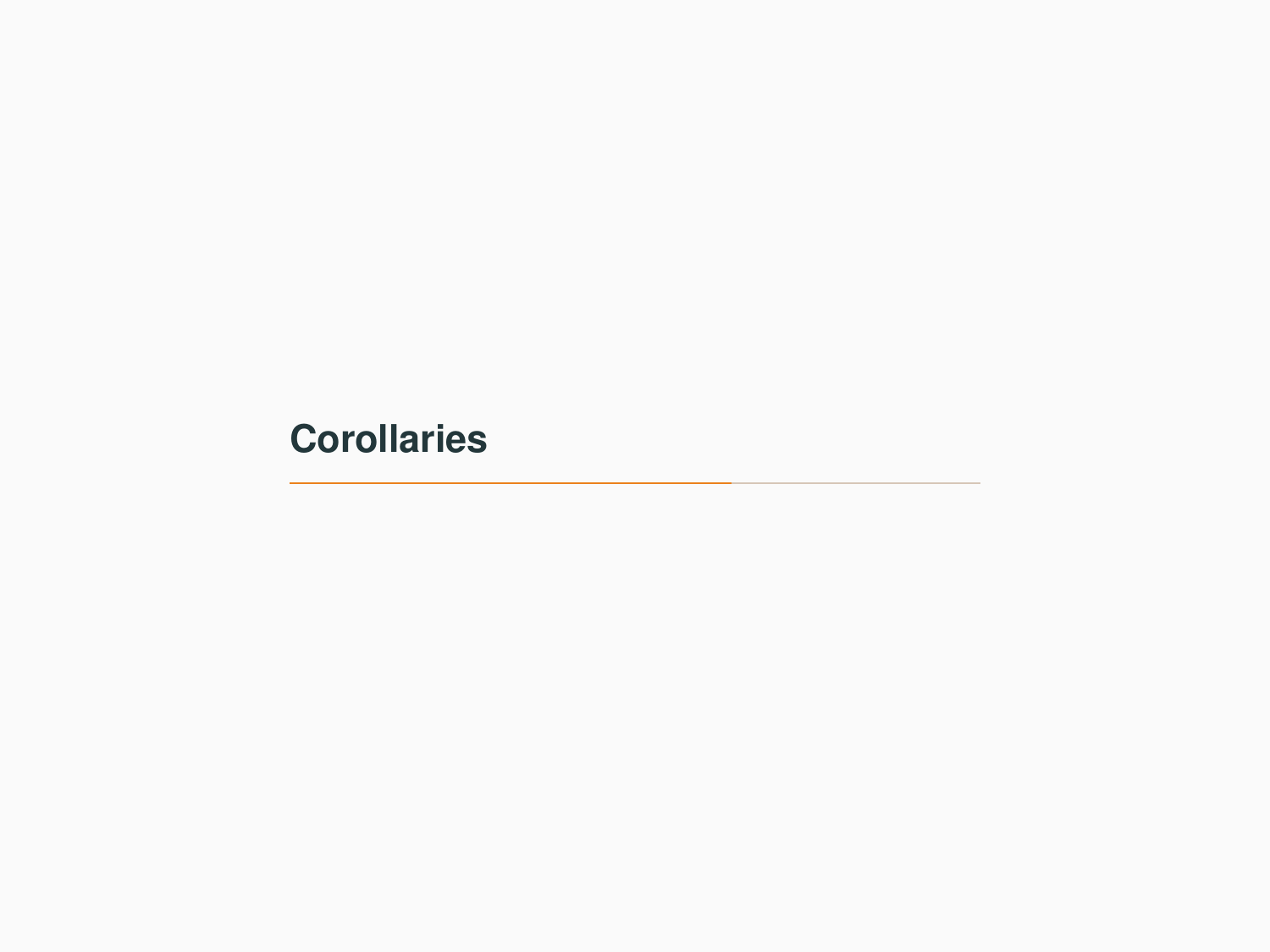# Corollary 1:  $\braket{X,d} \overset{\Theta(\log n)}{\hookrightarrow} L^{O(\log^2 n)}_\infty$

#### **Corollary 1**

$$
\langle X, d \rangle \stackrel{\Theta(\log n)}{\hookrightarrow} L_{\infty}^{O(\log^2 n)}
$$

**Proof:** Set  $D = \Theta(\log n)$ , in the Theorem  $\langle X, d \rangle \stackrel{D}{\hookrightarrow} L_{\infty}^{k=O(Dn^{\frac{2}{D}} \log n)}$  and we obtain  $\langle X, d \rangle \stackrel{\Theta(\log n)}{\hookrightarrow} L_{\infty}^{O(\log^2 n)}.$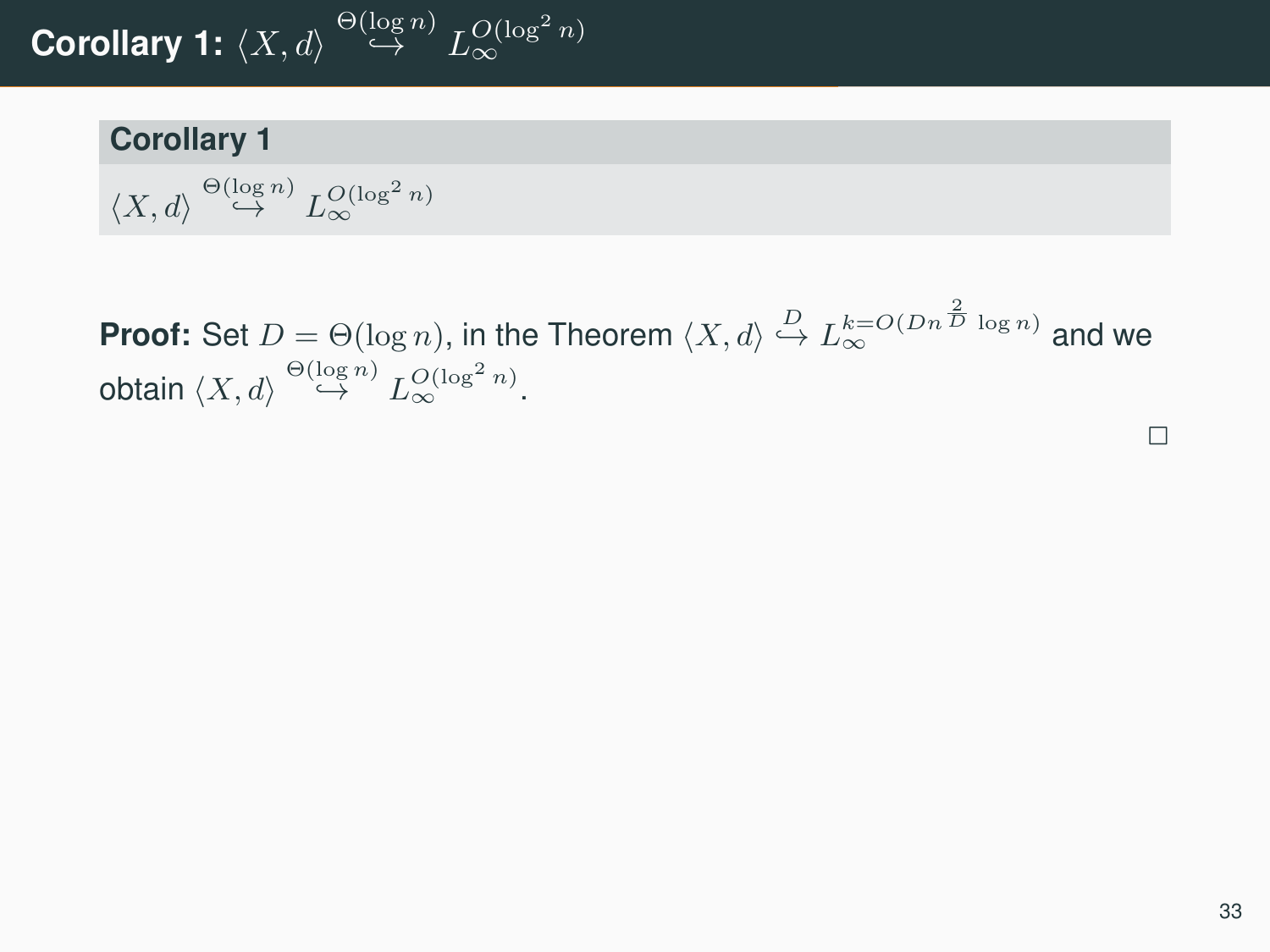# **Corollary 2:**  $\langle X, d \rangle \stackrel{\log^2 n}{\hookrightarrow} L_1^{O(\log^2 n)}$

#### **Corollary 2**

$$
\langle X,d\rangle\overset{\log^2n}{\hookrightarrow}L_1^{O(\log^2n)}
$$

**Proof:** Let  $k = O(\log^2 n)$  be the dimension of embedding. For a pair of points  $x, y \in X$ , we have  $||f(x) - f(y)||_1 \leq k d(x, y)$  (it holds for each coordinate).

In the Theorem, for a pair  $x, y \in X$ , we know that there is at least one set which is good, i.e., with probability  $\geq 1-1/n^2,$   $||f(x)-f(y)||_{\infty}\geq\frac{d(x,y)}{\Theta(\log n)}.$ 

Extend the machinery in the Theorem to show that with high probability there are  $\log n$  sets that are good by choosing slightly larger value for m (but still of order of  $O(\log n)$ ). If this is the case, then

$$
||f(x) - f(y)||_1 \ge \log n \frac{d(x, y)}{\Theta(\log n)} = \Theta(d(x, y))
$$

Thus we have  $\Theta(d(x, y)) \le ||f(x) - f(y)||_1 \le kd(x, y)$ , and hence we have a mapping with distortion  $O(\log^2 n)$ .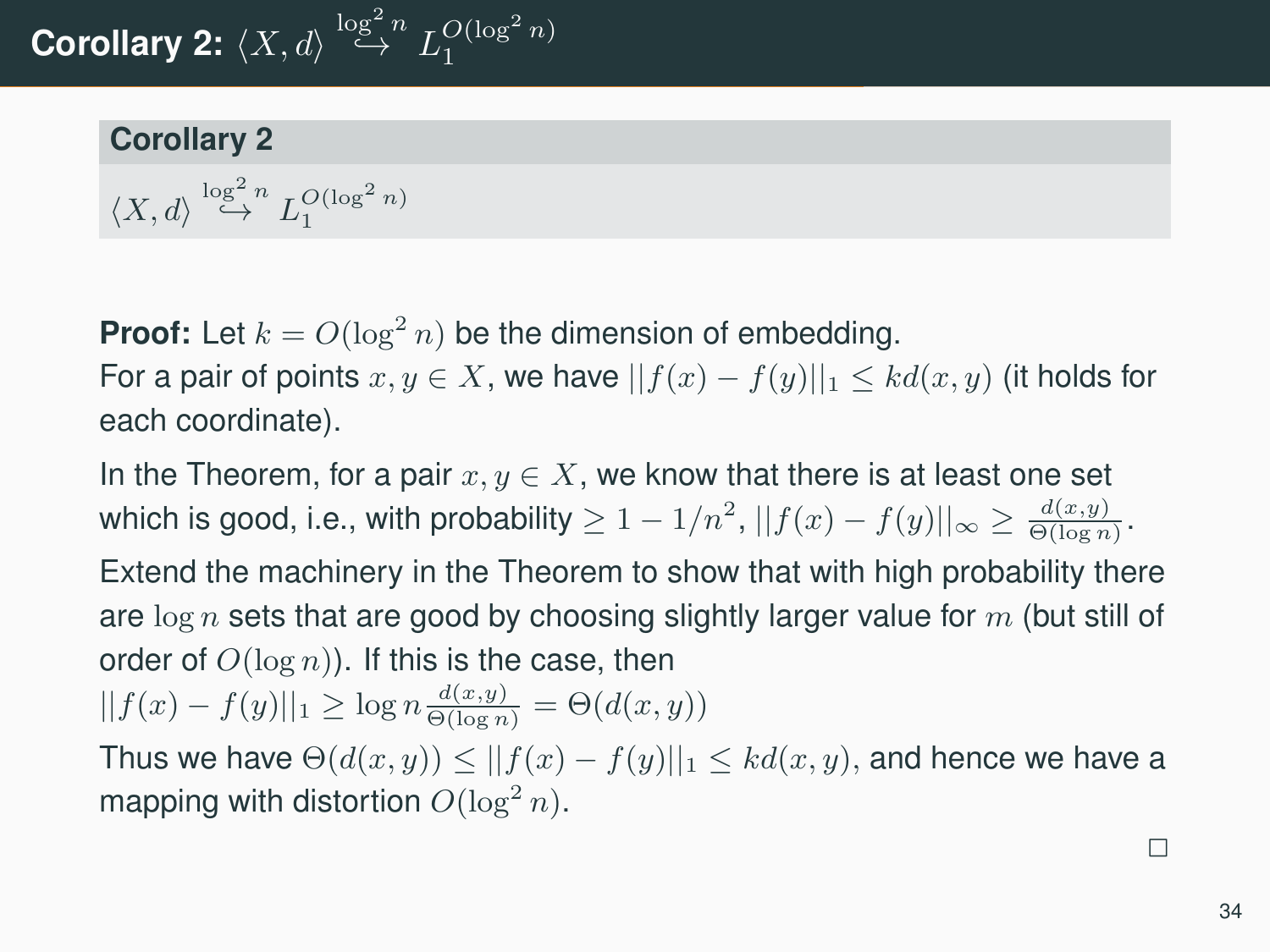# Corollary 3:  $\langle X, d \rangle \overset{\log^{1.5} n}{\hookrightarrow} L_2^{O(\log^2 n)}$

#### **Corollary 3**

$$
\langle X,d\rangle\stackrel{\log^{1.5}n}\hookrightarrow L_2^{O(\log^2n)}
$$

**Proof:** Let  $k = O(\log^2 n)$  be the dimension of embedding. Observe that for the same embedding as in Corollary 1, for a pair of points  $x, y \in X$ , we have

$$
||f(x) - f(y)||_2 = \sqrt{\sum (d(x, S_{ij}) - d(y, S_{ij}))^2} \le \sqrt{k}d(x, y)
$$

We can show,

$$
||f(x) - f(y)||_2 = \sqrt{\sum (d(x, S_{ij}) - d(y, S_{ij}))^2}
$$
  
\n
$$
\geq \sqrt{\log n \left(\frac{d(x, y)}{\Theta(\log n)}\right)^2}
$$
  
\n
$$
\geq \frac{d(x, y)}{\Theta(\sqrt{\log n})}
$$

This results in a total distortion of  $O(\log^{1.5} n)$ .

35

 $\overline{\phantom{0}}$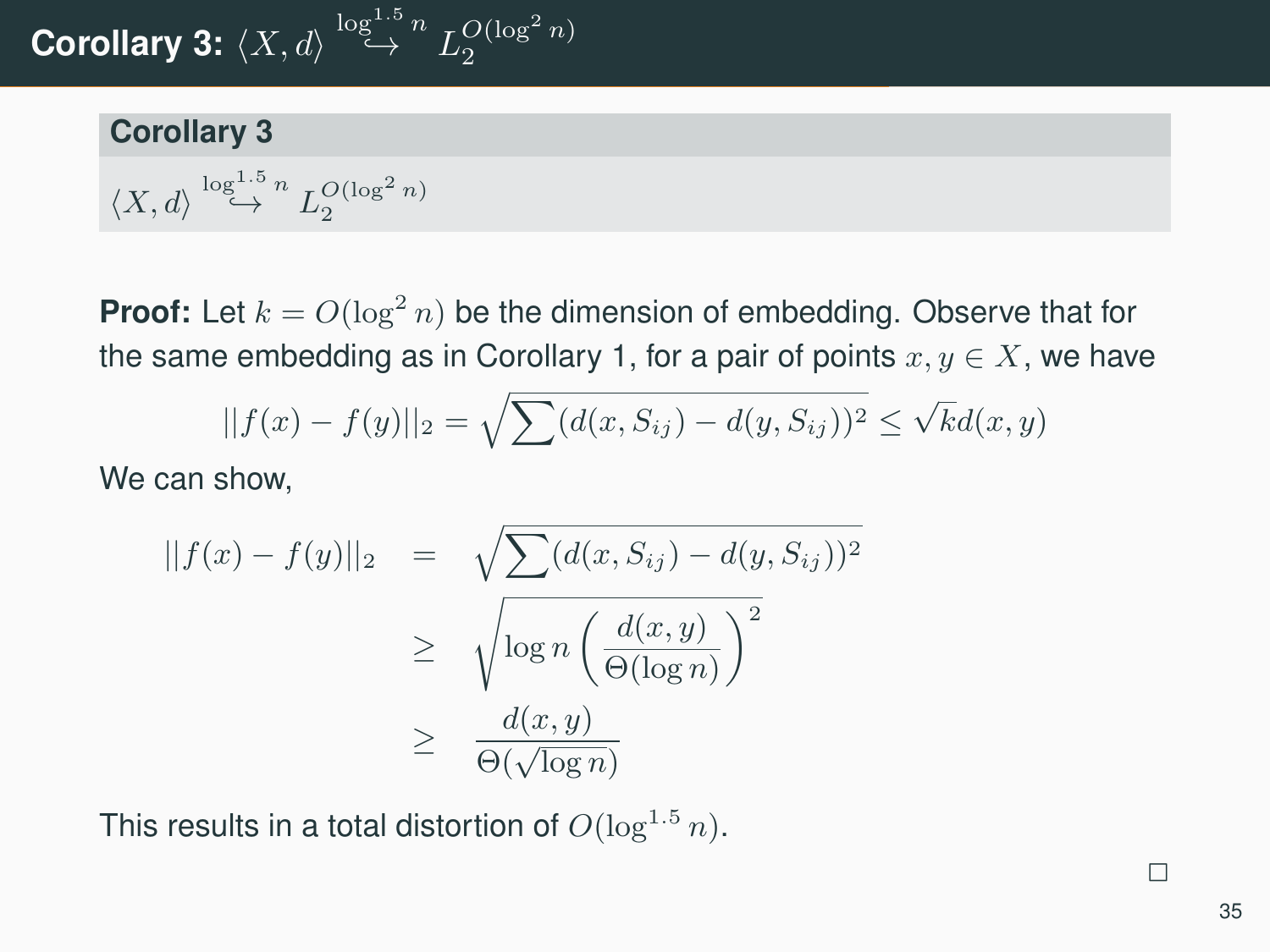# <span id="page-41-0"></span>**[Normal Distribution](#page-41-0)**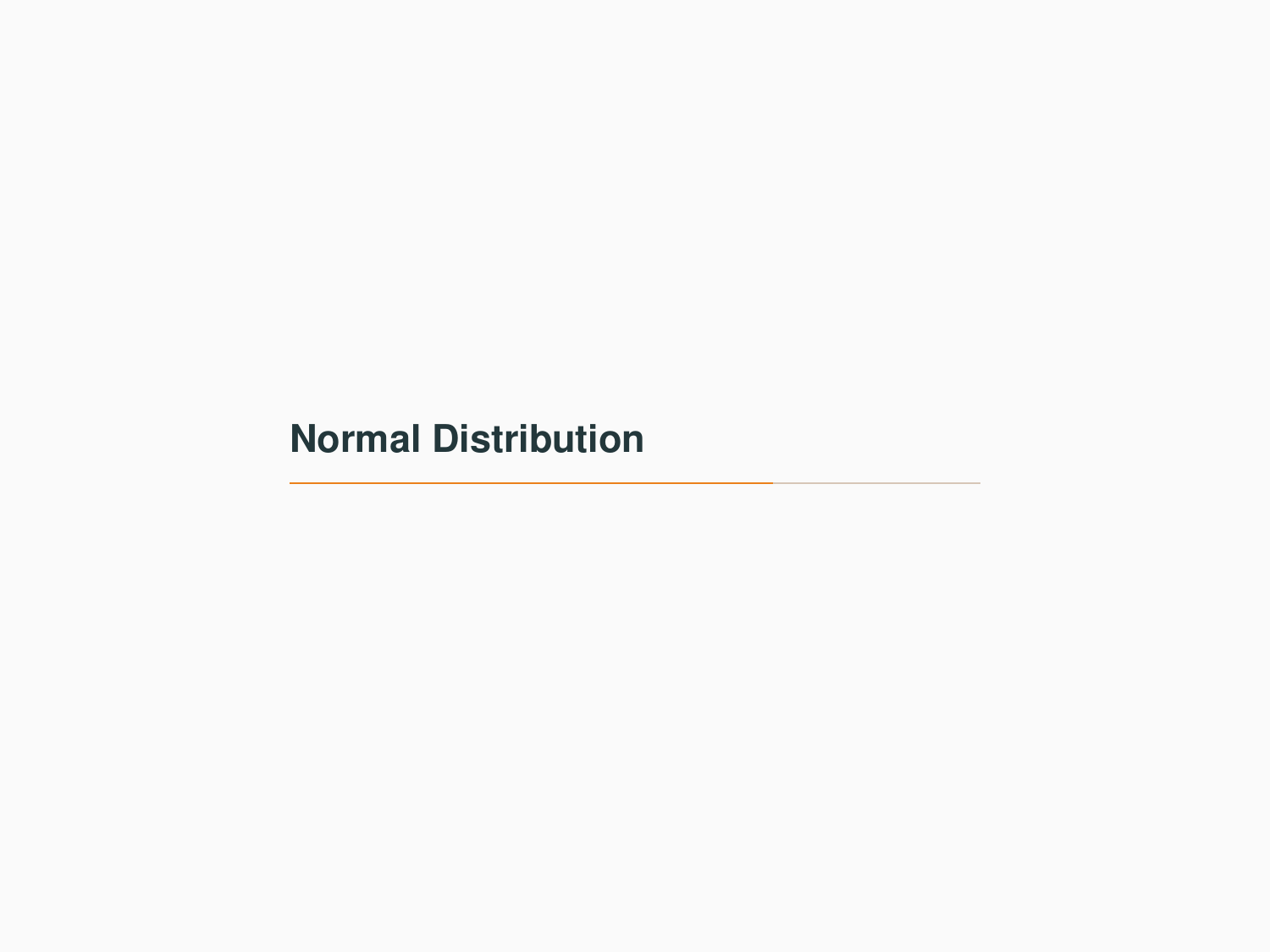#### **Normal Distribution**

Random variable  $X$  has a *Normal Distribution*  $\mathcal{N}(\mu, \sigma^2),$  with mean  $\mu$  and standard deviation  $\sigma > 0$ , if its probability density function is of the form  $f(x) = \frac{1}{\sqrt{2\pi}\sigma} e^{-\frac{1}{2}(\frac{x-\mu}{\sigma})^2}, -\infty < x < \infty$ 

Example: Plot of  $\mathcal{N}(0, 1)$  and  $\mathcal{N}(1, 0.75)$ 

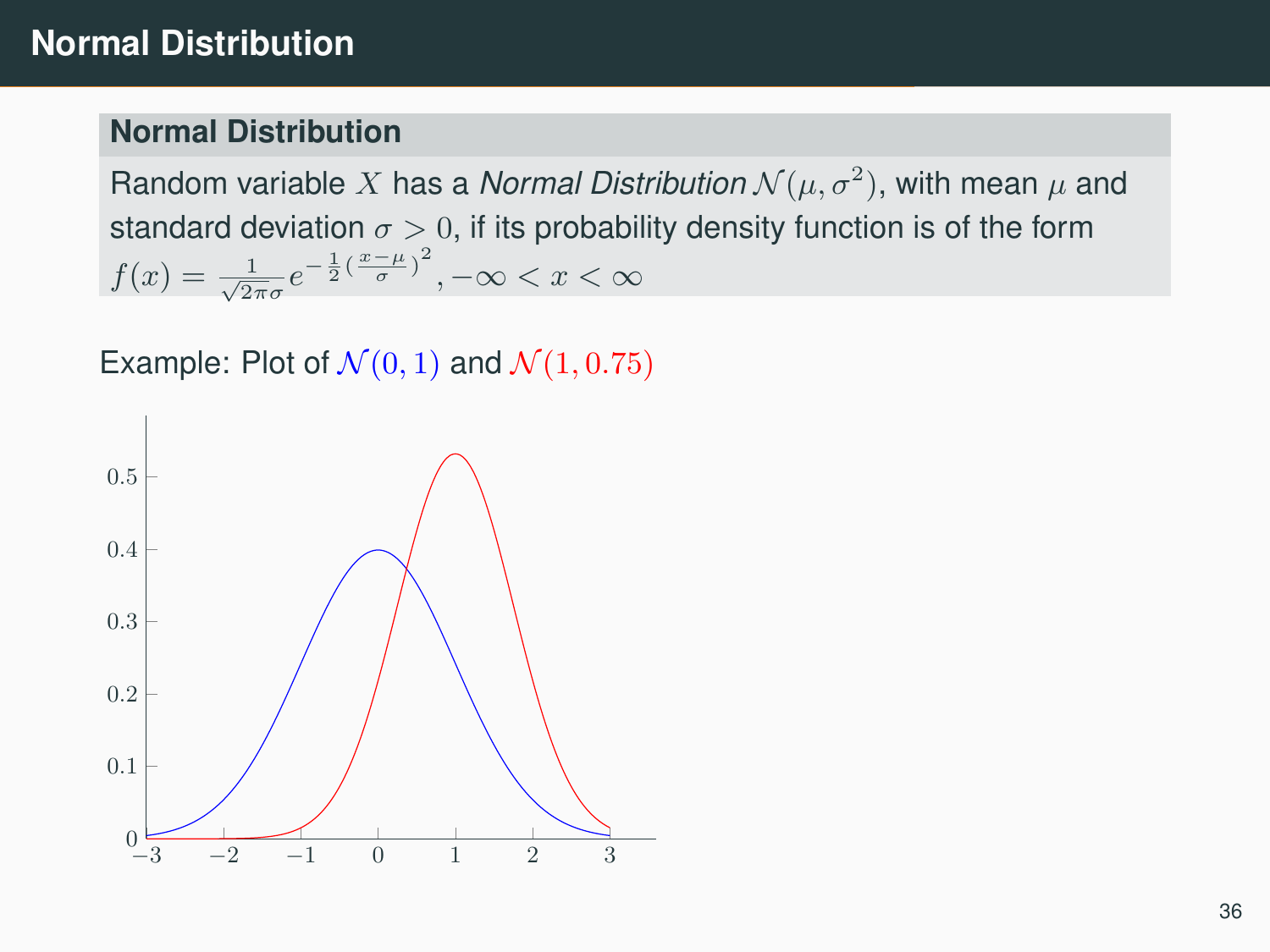If  $X$  has a Normal distribution  $\mathcal{N}(\mu,\sigma^2),$  than  $aX+b$  has a Normal distribution  $\mathcal{N}(a\mu+b,a^2\sigma^2),$  for constants  $a,b.$ 

The distribution  $\mathcal{N}(0,1)$ , with pdf  $\frac{1}{\sqrt{2\pi}}e^{-\frac{x^2}{2}}$ , is referred to as the *standardized normal distribution*.

### **Sum of Normal Distributions**

Let  $X$  and  $Y$  be independent r.v. with Normal distributions  $\mathcal{N}(\mu_1, \sigma_1^2)$  and  $\mathcal{N}(\mu_2, \sigma_2^2)$ . Let r.v.  $Z = X + Y$ .

*Z* has a Normal distribution  $\mathcal{N}(\mu_1 + \mu_2, \sigma_1^2 + \sigma_2^2)$ .

The sum of two independent Normal distributions is a Normal distribution.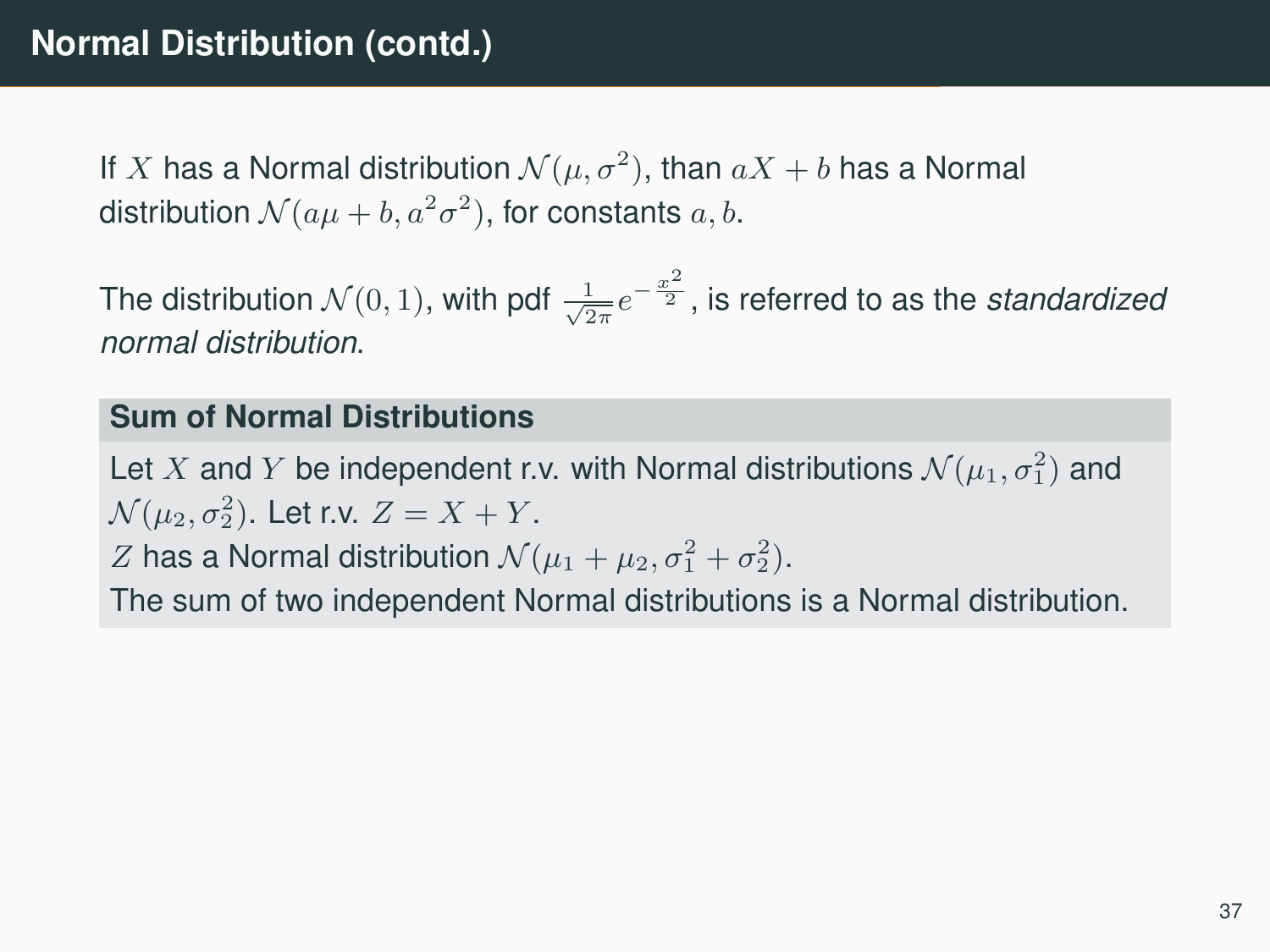# <span id="page-44-0"></span>L<sup>2</sup> **[Norm - Johnson-Lindenstrauss](#page-44-0) [Theorem](#page-44-0)**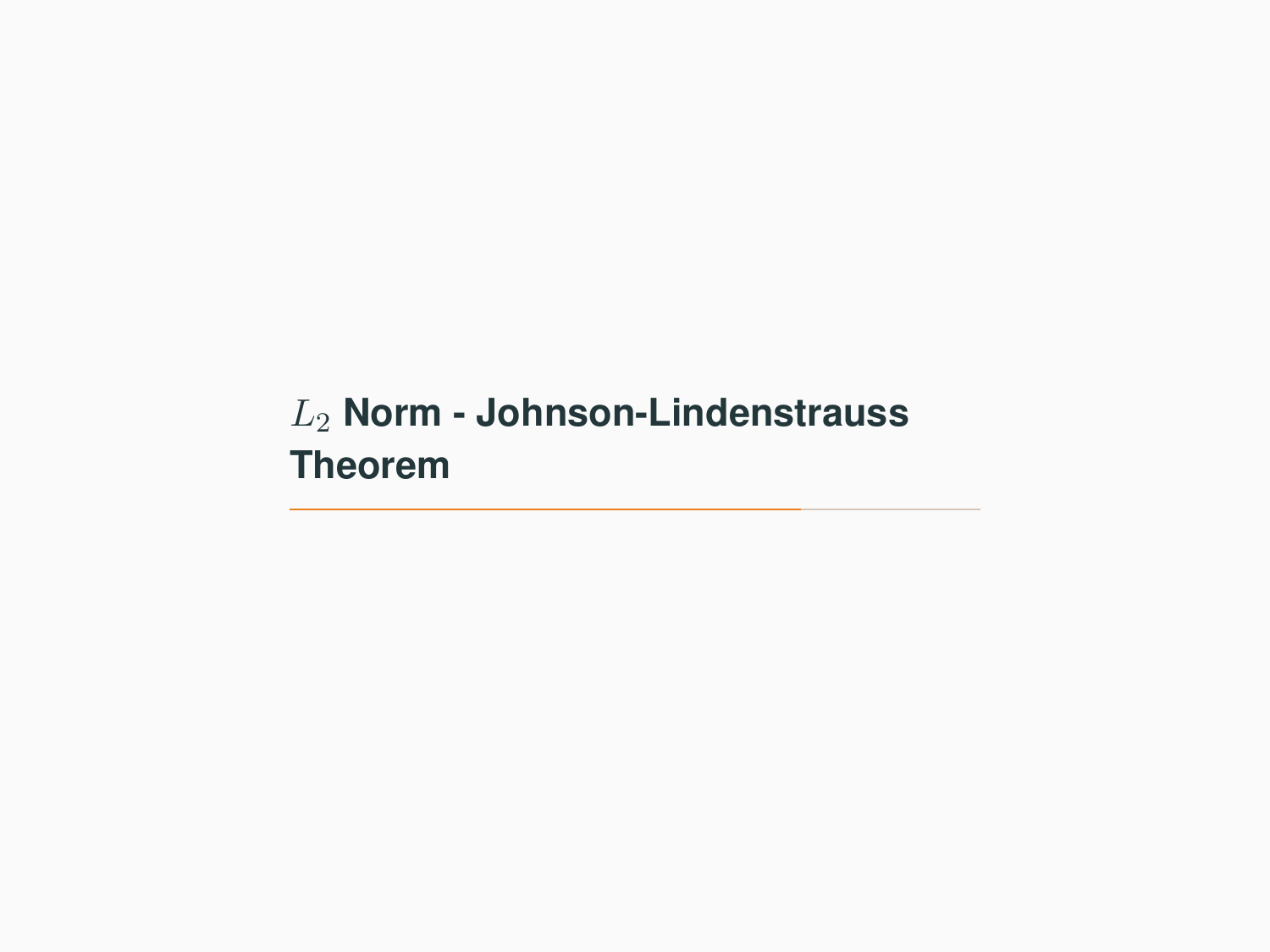### **Johnson-Lindenstrauss Theorem**

Let  $V$  be a set of  $n$  points in  $d$ -dimensions. A mapping  $f:\mathbb{R}^d\to\mathbb{R}^k$  can be computed, in randomized polynomial time, so that for all pairs of points  $u, v \in V$ ,

$$
(1-\epsilon)||u-v||^2 \le ||f(u)-f(v)||^2 \le (1+\epsilon)||u-v||^2,
$$

where  $0 < \epsilon < 1$  and  $n, d$ , and  $k \geq 4(\frac{\epsilon^2}{2} - \frac{\epsilon^3}{3})$  $\frac{\epsilon^3}{3})^{-1} \ln n$  are positive integers.

Comments:

- The function  $f$  maps points of  $V$  to a  $O(\frac{\ln n}{\epsilon^2})$ -dimensional space from a d-dimensional space such that the distortion is within a factor of  $1 \pm \epsilon$ .
- $\bullet$   $|| \cdot ||$  is with respect to Euclidean distance
- Function f is defined in terms of a matrix  $A_{k\times d}$  with entries from Normal distribution  $\mathcal{N}(0, \frac{1}{k}).$
- A point  $v \in \Re^d$  is mapped to the point  $v' = Av$ . Note that  $v' \in \Re^k$ .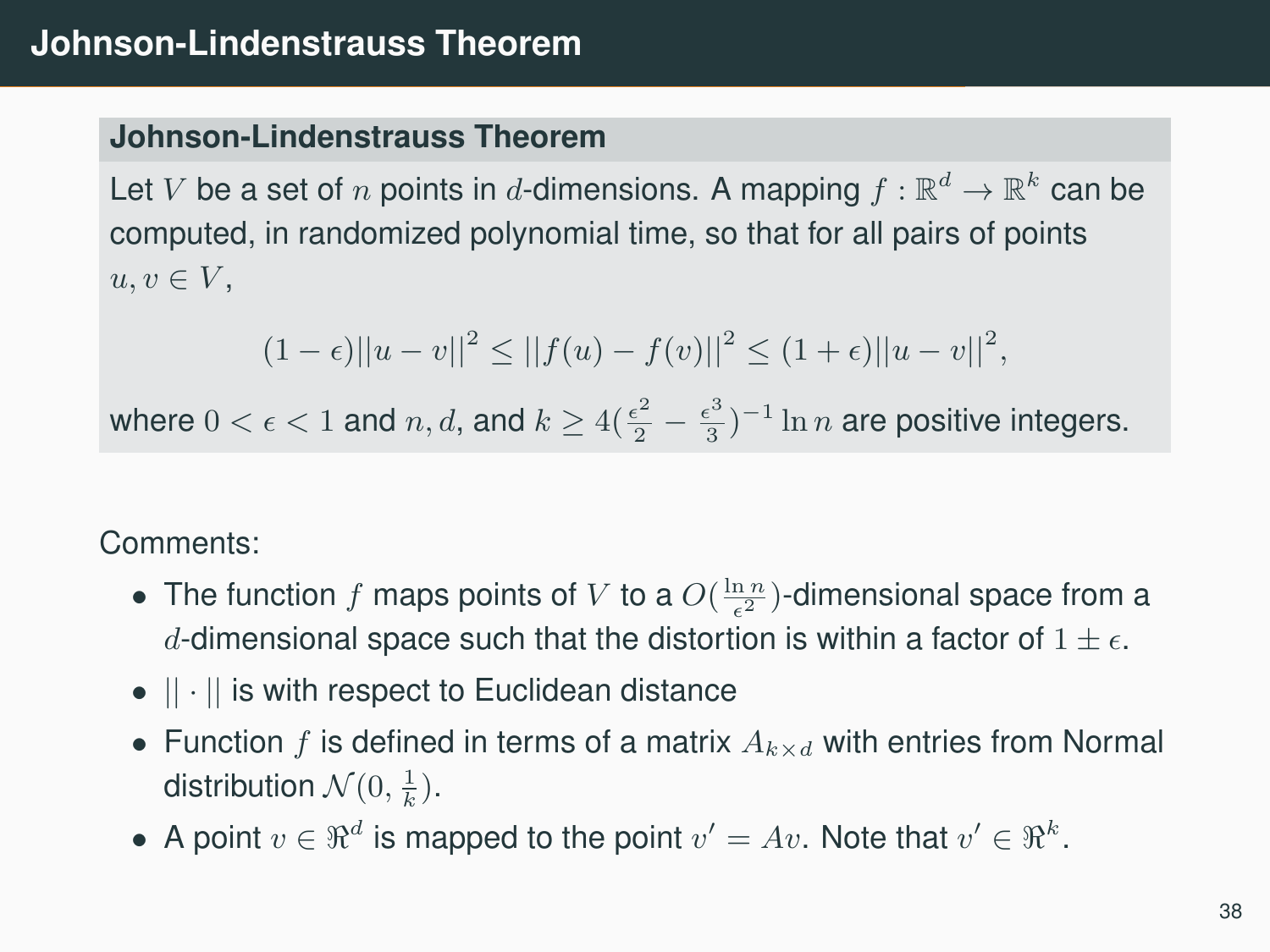# **Matrix with entries from Normal distribution**

- Let A be  $k \times d$  dimensional matrix, where its entries are chosen independently from  $\mathcal{N}(0, \frac{1}{k})$ .

- Let  $x$  be a vector in  $R^d$ .
- Consider the k-dimensional vector  $Ax$
- Next we show that the expected squared length of the vector  $||Ax||^2$  is  $||x||^2$ .

# **Expected squared length**

**Lemma 1:**  $E[||Ax||^2] = ||x||^2$ 

**Proof:** Assume  $z = Ax$ , where  $z = (z_1, \ldots, z_k) \in \Re^k$ . We want to show that  $E[||z||^2] = ||x||^2.$ 

Note that  $||z||^2 = \sum_{i=1}^k z_i^2$ .

Consider the first coordinate  $z_1$  of z.

Note that 
$$
z_1 = \sum_{i=1}^d A_{1i} x_i
$$
. What is the distribution of r.v.  $z_1$ ?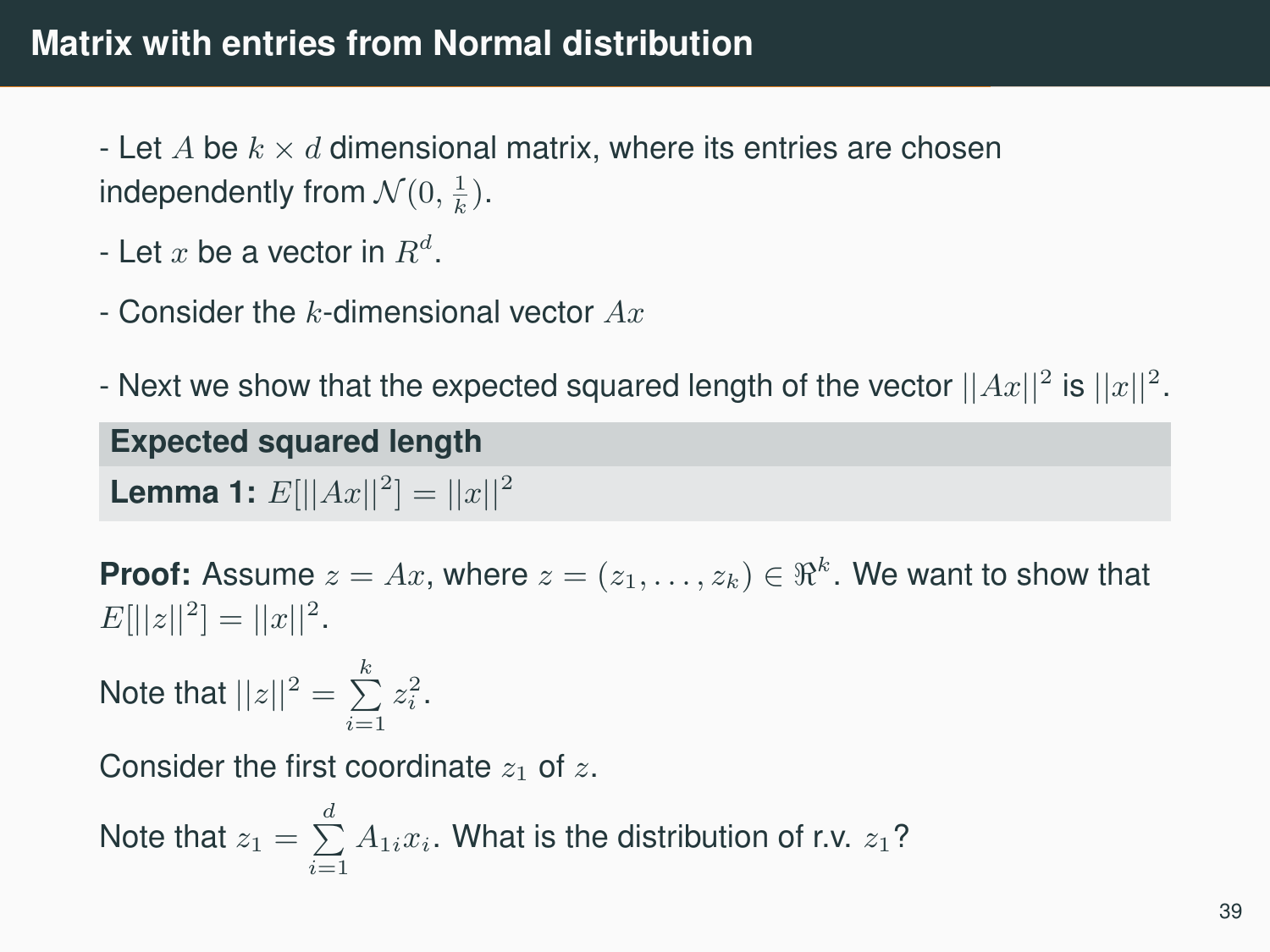# **Proof of**  $E[||Ax||^2] = ||x||^2$  (contd.)

- 1. Recall that if X has a Normal distribution  $\mathcal{N}(0, \sigma^2)$ ,  $aX$  has a Normal distribution  $\mathcal{N}(0, a^2\sigma^2)$ , for a constant  $a$ . Moreover, the sum of two independent r.v. with Normal distributions  $\mathcal{N}(0,\sigma_1^2)$  and  $\mathcal{N}(0,\sigma_2^2)$  has a Normal distribution  $\mathcal{N}(0, \sigma_1^2 + \sigma_2^2)$ .
- 2. Since each  $A_{1i}$  is distributed independently by  $\mathcal{N}(0, \frac{1}{k})$ . The distribution of  $z_1 = \sum\limits_{}^d A_{1i} x_i$  is the same as the sum of  $d$  independent Normal distributions (where each of them have an associated scalar  $x_i$ ).

3. Thus, 
$$
z_1
$$
 has  $\mathcal{N}\left(0, \frac{\sum\limits_{i=1}^d x_i^2}{k}\right) = \mathcal{N}\left(0, \frac{||x||^2}{k}\right)$  distribution.

- 4. Consider  $||z||^2 = ||Ax||^2 = z_1^2 + \ldots + z_k^2$ , where  $z_i$  has  $\mathcal{N}(0, \frac{||x||^2}{k})$ distribution.
- 5. What is  $E[||z||^2]$ ?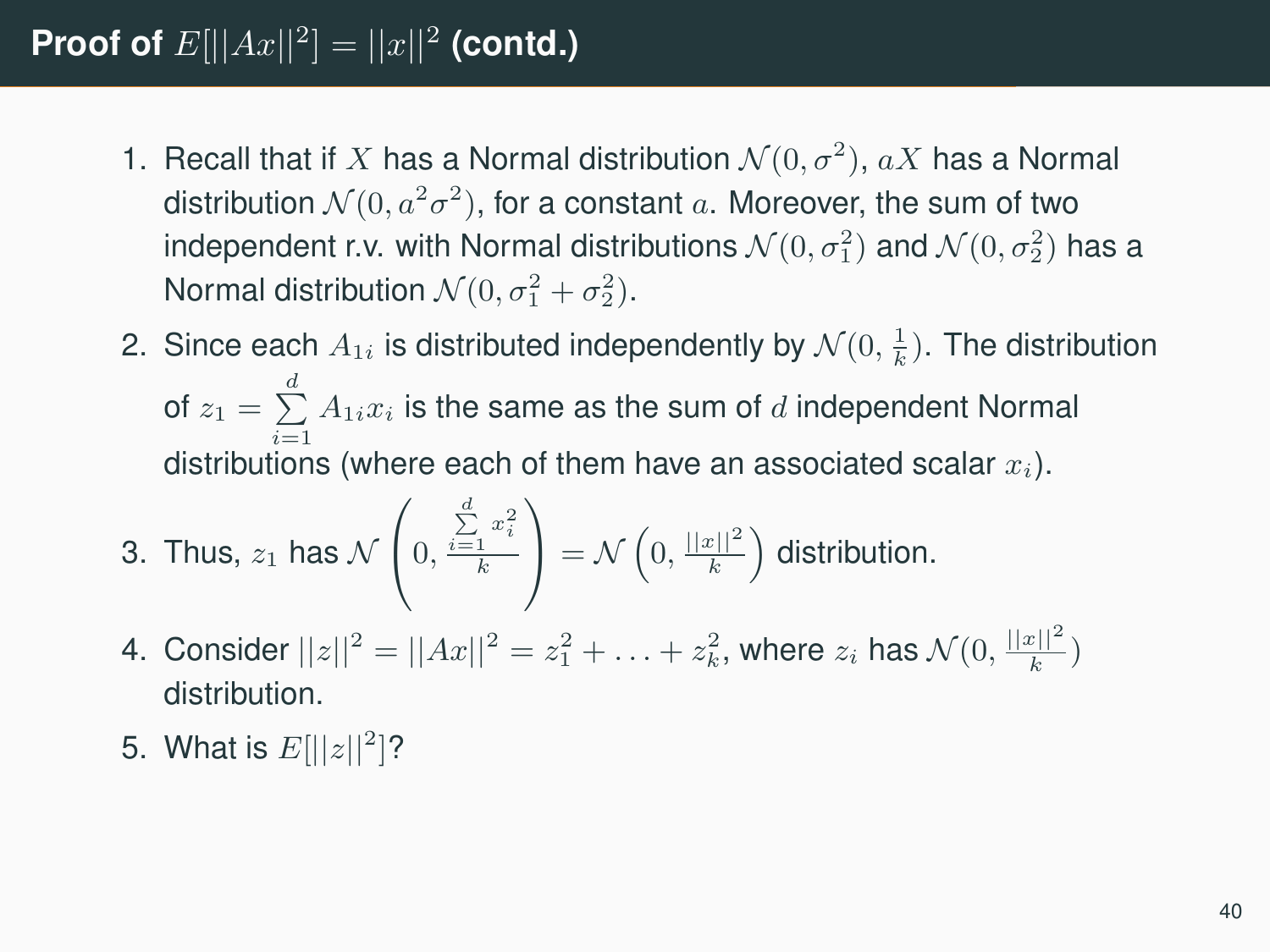# **Proof of**  $E[||Ax||^2] = ||x||^2$

1.  $E[||z||^2] = E[z_1^2 + \ldots + z_k^2] = kE[z_1^2]$ 

2. By definition: 
$$
Var[z_1] = E[z_1^2] - E[z_1]^2
$$
.  
But  $z_1$  has  $\mathcal{N}\left(0, \frac{||x||^2}{k}\right)$  distribution  
 $\implies Var[z_1] = \frac{||x||^2}{k}$  and  $E[z_1] = 0$ .  
 $\implies E[z_1^2] = Var[z_1] = \frac{||x||^2}{k}$ 

3. Therefore,  $E[||z||^2] = E[z_1^2 + \ldots + z_k^2] = kE[z_1^2] = ||x||^2$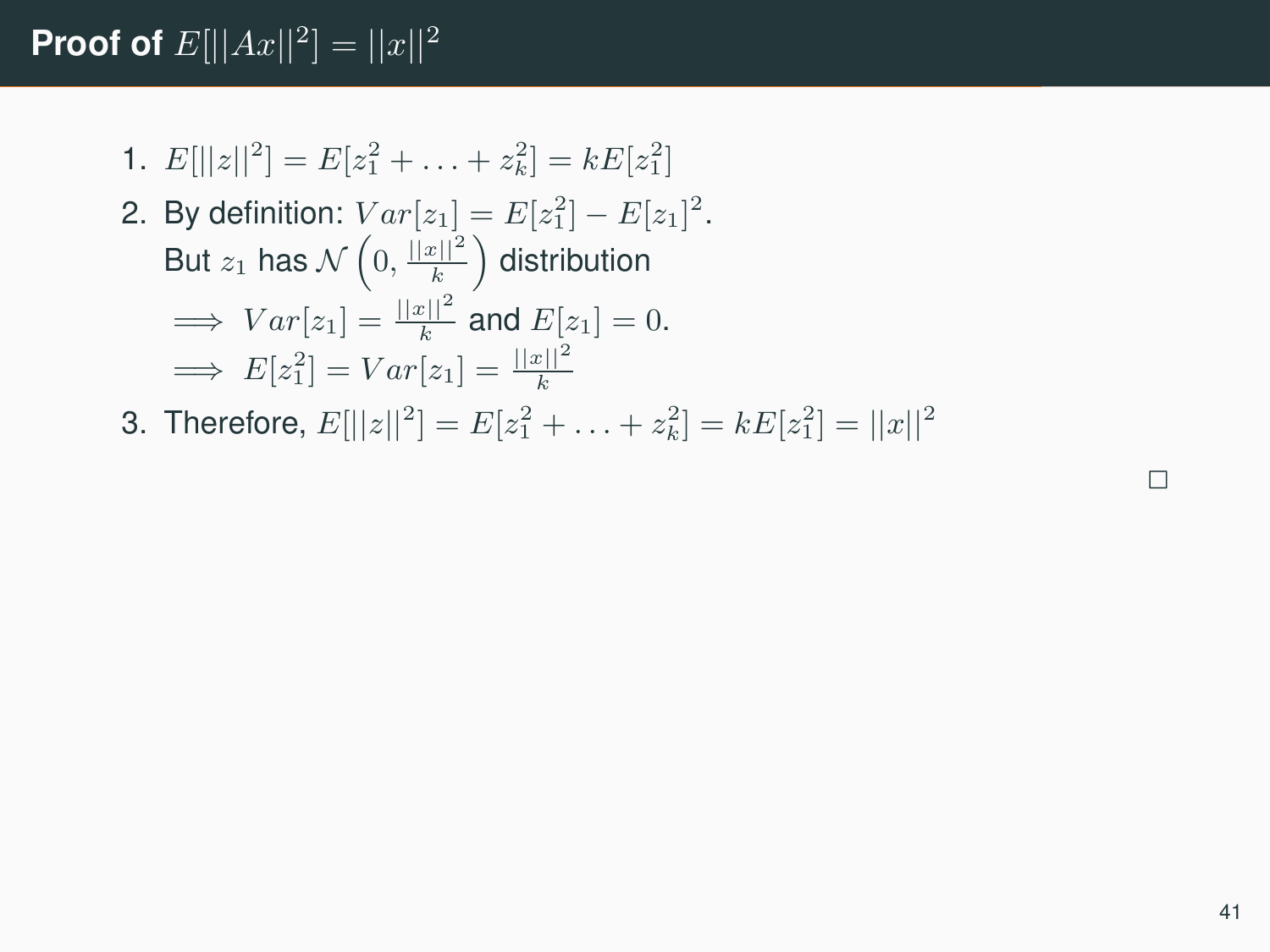# **How good is the estimate**  $E[||Ax||^2] = ||x||^2$ ?

Is  $E[||Ax||^2] = ||x||^2$  a good bound? Estimate  $Pr(||Ax||^2 \ge (1+\epsilon) ||x||^2)$  and  $Pr(||Ax||^2 \le (1-\epsilon) ||x||^2)$ , for  $\epsilon \in (0, 1)$ .

We know that  $Pr(||Ax||^2 \geq (1+\epsilon) ||x||^2) = Pr(\sum_{i=1}^k z_i^2 \geq (1+\epsilon) ||x||^2)$ , where  $z_i$  is a random variable with distribution  $\mathcal{N}(0, \frac{||x||^2}{k})$ .

Set  $Y_i = \frac{\sqrt{k}}{||x||} z_i$ . Since  $z_i$  has distribution  $\mathcal{N}(0, \frac{||x||^2}{k})$ ,  $Y_i$  has distribution  $\mathcal{N}(0, 1)$ In the expression  $Pr(\sum_{i=1}^k z_i^2 \geq (1+\epsilon) ||x||^2)$ , divide by  $\frac{||x||^2}{k}$ , and we obtain  $Pr(\sum_{i=1}^{k} Y_i^2 \ge (1 + \epsilon)k).$ 

#### **New Problem**

Estimate  $Pr(\sum^k Y_i^2 \geq (1+\epsilon)k),$  where  $Y_i$  has a  $\mathcal{N}(0,1)$  distribution.  $i=1$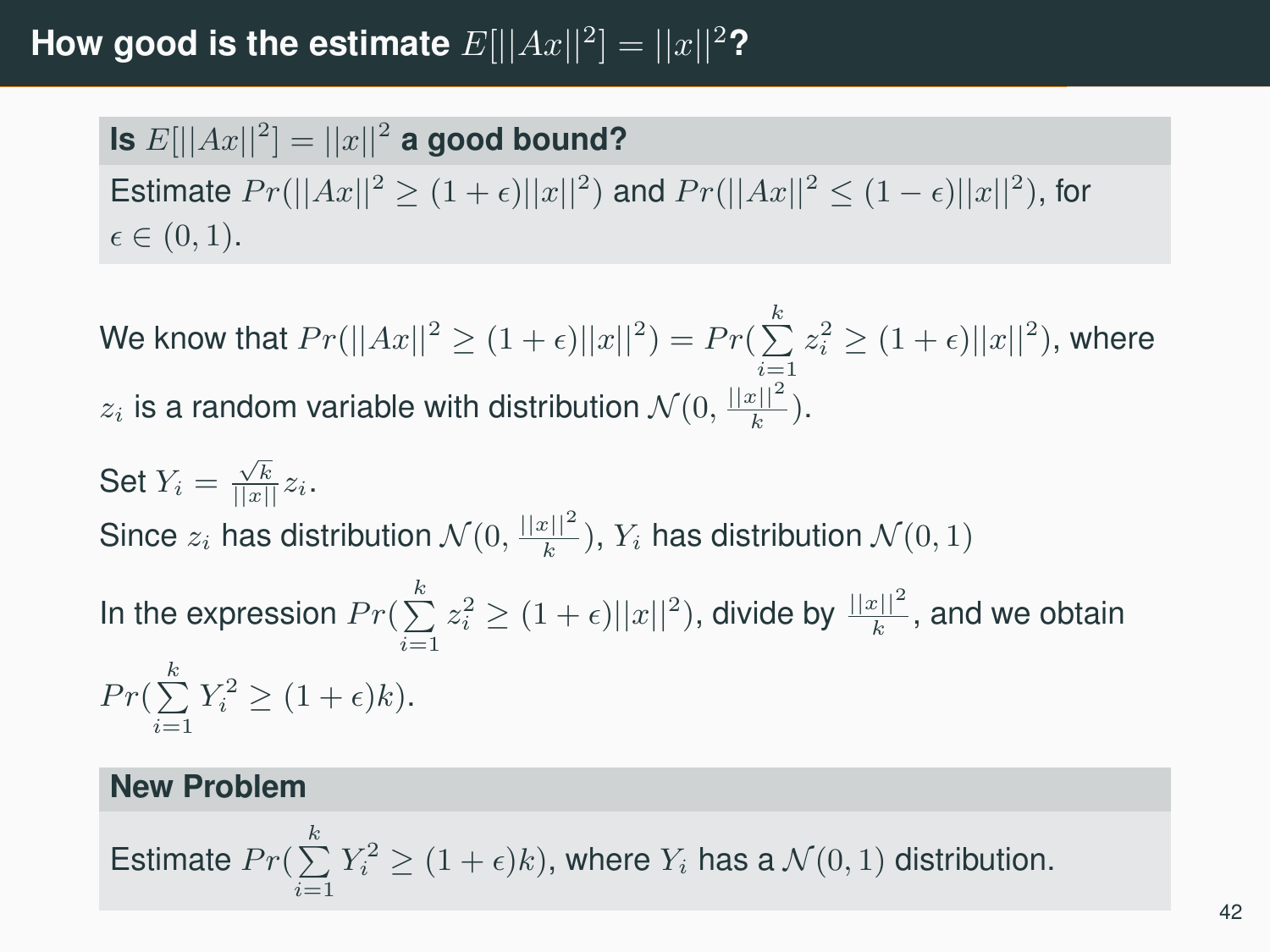#### Estimating  $Pr(\sum\limits_{ }^{k}$  $\frac{i=1}{i}$  $Y_i^2)$

# **Lemma 2**

1. 
$$
Pr(\sum_{i=1}^{k} Y_i^2 \ge (1 + \epsilon)k) \le e^{-\frac{k}{4}(\epsilon^2 - \epsilon^3)}
$$
  
2.  $Pr(\sum_{i=1}^{k} Y_i^2 \le (1 - \epsilon)k) \le e^{-\frac{k}{4}(\epsilon^2 - \epsilon^3)}$ 

## **Proof of 1:**

$$
Pr(\sum_{i=1}^{k} Y_i^2 \ge (1+\epsilon)k) = Pr(e^{\lambda \sum_{i=1}^{k} Y_i^2} \ge e^{(1+\epsilon)\lambda k}) \text{ (for } \lambda > 0)
$$
  

$$
E\begin{bmatrix} \lambda \sum_{i=1}^{k} Y_i^2\\ e^{\lambda i} \ge e^{(1+\epsilon)\lambda k} \end{bmatrix}
$$
 (applying Markov's Inequality)  

$$
= \frac{E\begin{bmatrix} e^{\lambda Y_1^2} \end{bmatrix}^k}{e^{(1+\epsilon)\lambda k}} \text{ (Independence of } Y_i \text{'s)}
$$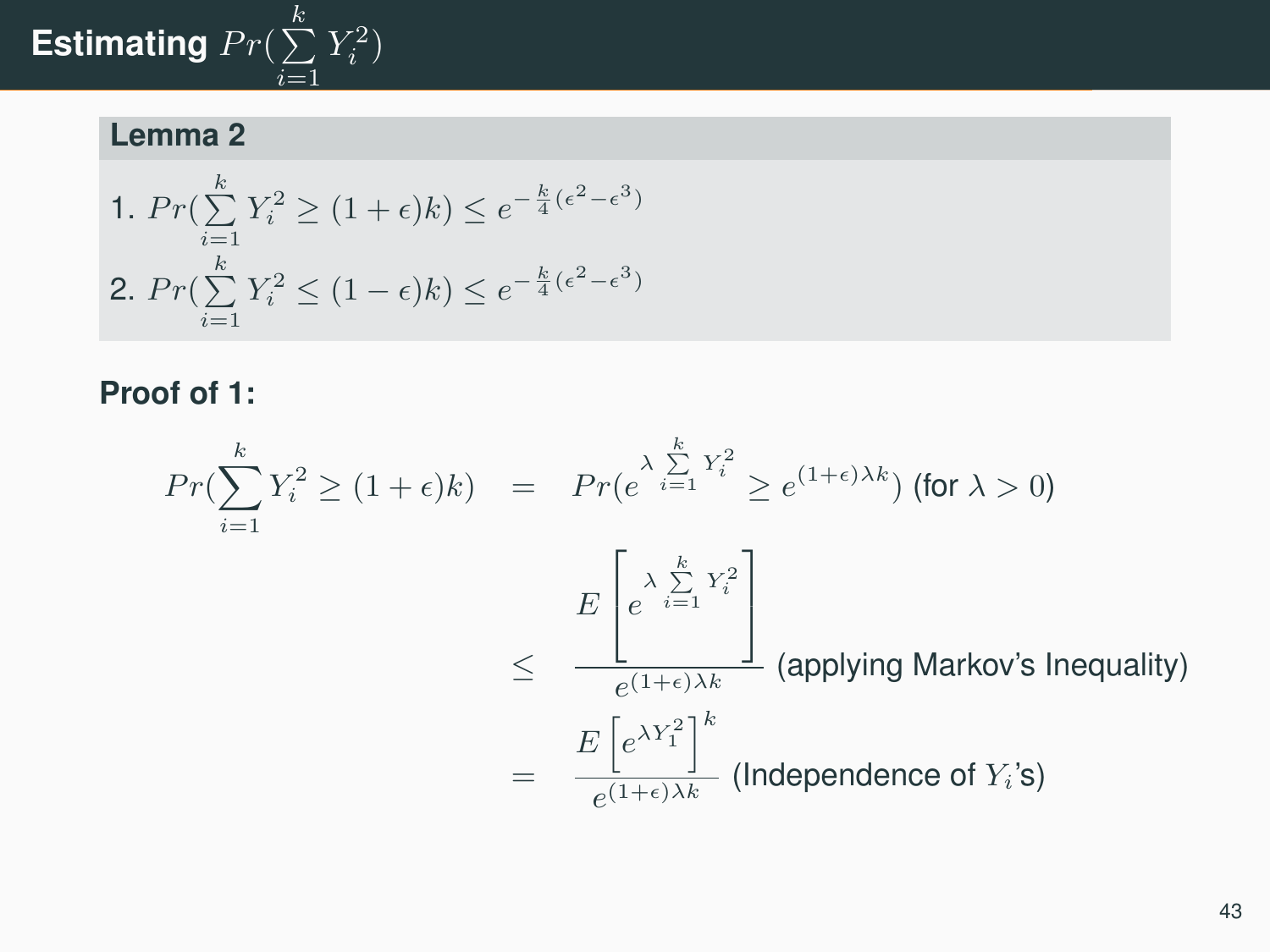# **A useful identity**

### **An Identity**

Let X be a random variable distributed  $\mathcal{N}(0,1)$  and  $\lambda < \frac{1}{2}$  be a constant. Then,  $E\left[e^{\lambda X^2}\right]=\frac{1}{\sqrt{1-2\lambda}}$ 

**Proof:** PDF of standard normal distribution is  $f(x) = \frac{1}{\sqrt{2\pi}}e^{-\frac{x^2}{2}}$ .

By definition,  $E[H(x)] = \int_{0}^{+\infty} H(x)f(x)dx$ −∞ Thus,  $E\left[e^{\lambda X^2}\right] = \frac{1}{\sqrt{2\pi}}$  $\int_{0}^{+\infty} e^{\lambda x^2} e^{-\frac{x^2}{2}} dx = \frac{1}{\sqrt{2\pi}}$ −∞  $\int_{0}^{+\infty} e^{-(1-2\lambda)\frac{x^2}{2}} dx$ −∞ Substitute  $y = x\sqrt{1-2\lambda}$ , and we obtain  $E\left[e^{\lambda X^2}\right]=\frac{1}{\sqrt{1-2\lambda}}$  $\frac{1}{\sqrt{2\pi}}$  $+$ ∞  $\int_{-\infty}^{+\infty} e^{-\frac{y^2}{2}} dy$ 

But,  $\frac{1}{\sqrt{2\pi}}$  $+\infty$  $\int_{-\infty}^{+\infty} e^{-\frac{y^2}{2}} dy = 1$ , as this is the area under the Normal distribution curve.

با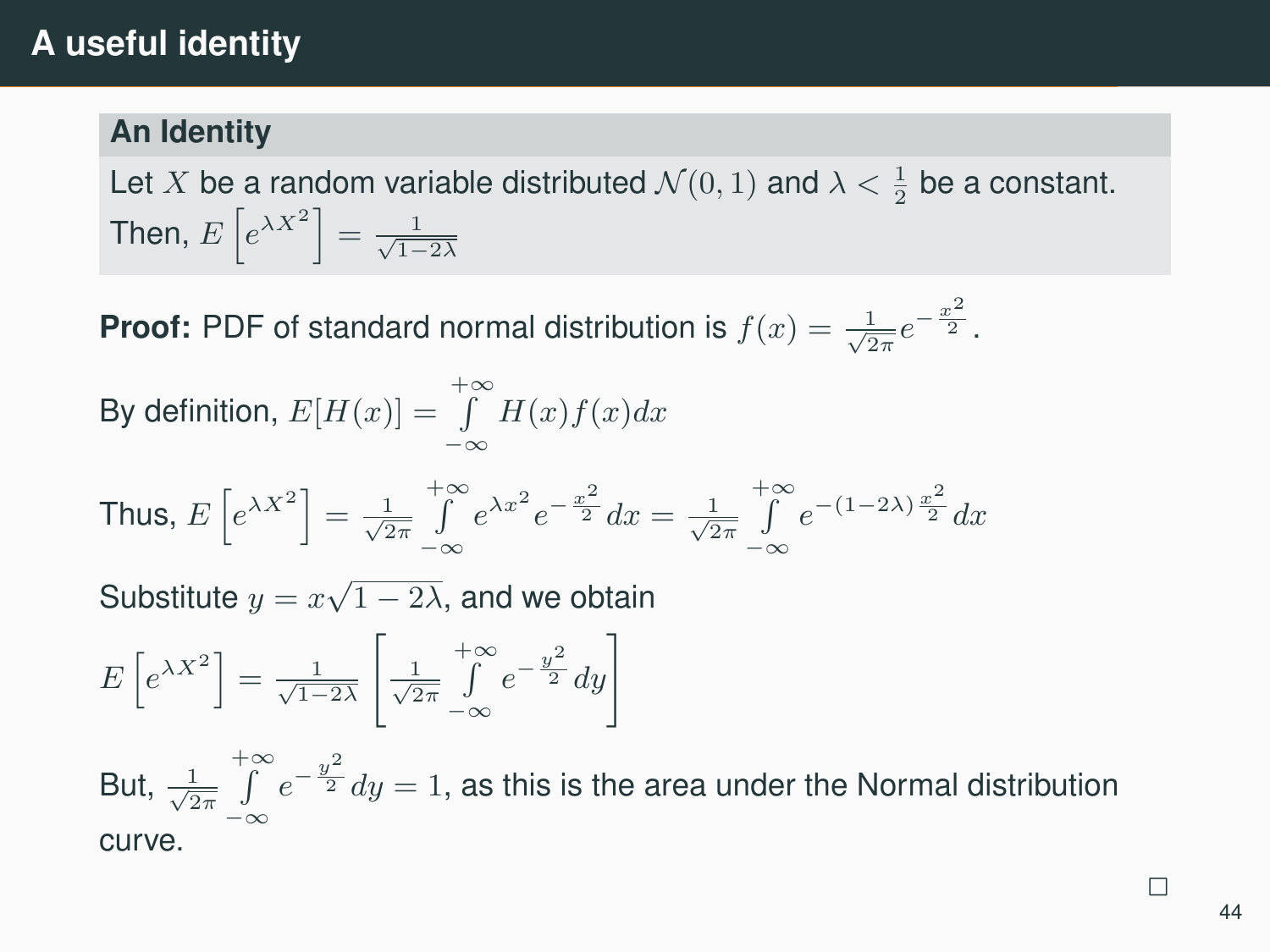# Proof of  $Pr(\sum\limits_{i=1}^kY_i^2\geq (1+\epsilon)k)\leq e^{-\frac{k}{4}(\epsilon^2-\epsilon^3)}$  (contd.)  $\frac{i=1}{i}$

We have

$$
Pr(\sum_{i=1}^{k} Y_i^2 \ge (1+\epsilon)k) \le \frac{E\left[e^{\lambda Y_1^2}\right]^k}{e^{(1+\epsilon)\lambda k}} = e^{-(1+\epsilon)k\lambda} \left(\frac{1}{\sqrt{1-2\lambda}}\right)^k \text{ (using the identity)}
$$
\n
$$
\text{Set } \lambda = \frac{\epsilon}{2(1+\epsilon)} \text{ and we have}
$$
\n
$$
Pr(\sum_{i=1}^{k} Y_i^2 \ge (1+\epsilon)k) \le e^{-(1+\epsilon)k\lambda} \left(\frac{1}{\sqrt{1-2\lambda}}\right)^k
$$
\n
$$
= e^{-\frac{\epsilon}{2}k} (1+\epsilon)^{\frac{k}{2}}
$$
\n
$$
= \left((1+\epsilon)e^{-\epsilon}\right)^{\frac{k}{2}}
$$
\n
$$
\le e^{-\frac{k}{4}(\epsilon^2-\epsilon^3)} \text{ (as } 1+\epsilon \le e^{\epsilon-\frac{\epsilon^2-\epsilon^3}{2}})
$$

This finishes the proof of the 1st part of Lemma 2. The proof of 2nd part is similar and is left as an exercise.

45

 $\overline{a}$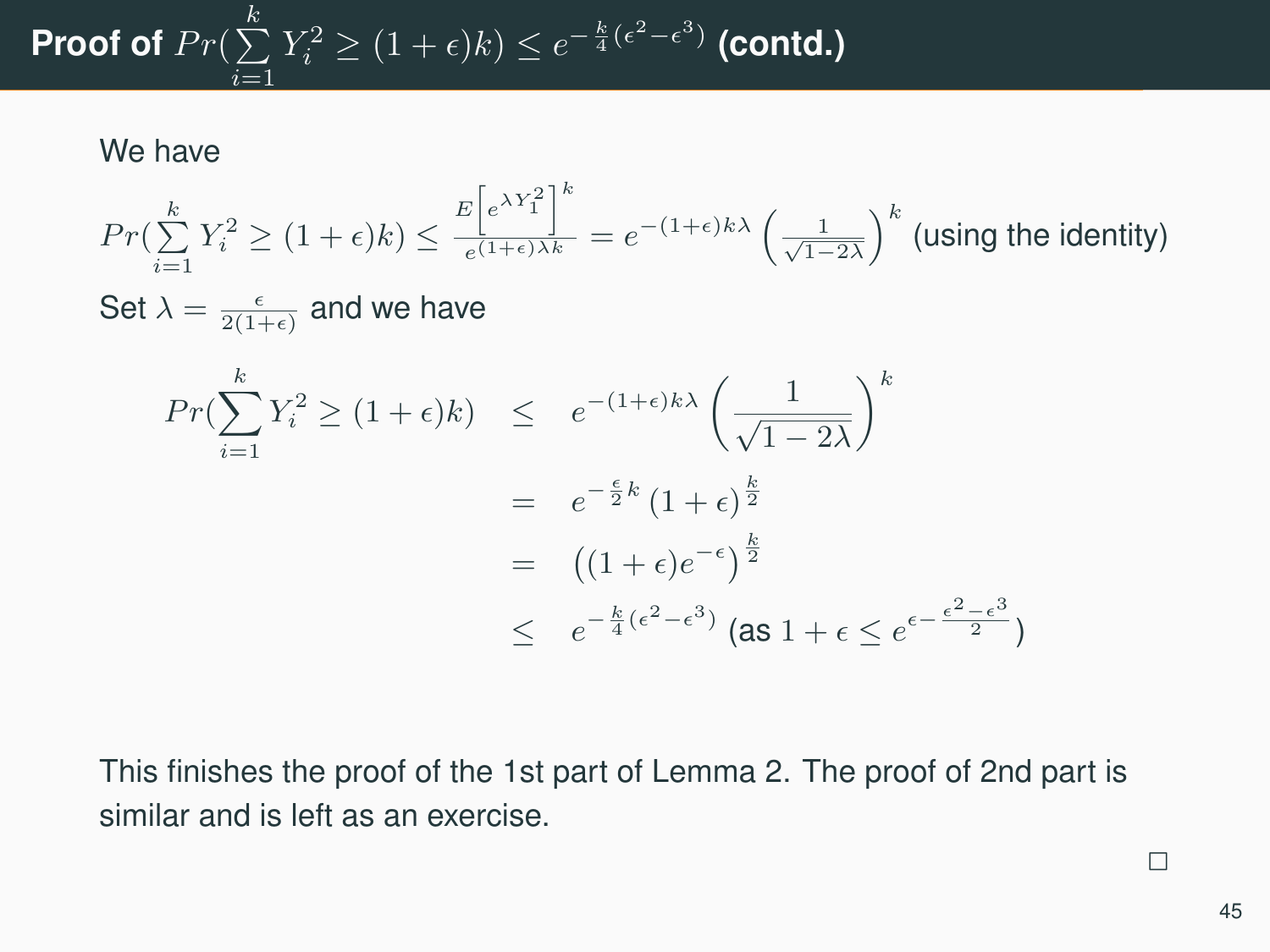# Estimating  $Pr(\sum\limits_{i=1}^kY_i^2)$  $\frac{i=1}{i}$

## **Corollary 1**

$$
\begin{aligned} & \text{If } k=c\frac{\ln n}{\epsilon^2}, \text{ for some constant } c>4, \\ & Pr((1-\epsilon)k\leq \sum\limits_{i=1}^kY_i^2\leq (1+\epsilon)k) \geq 1-\tfrac{1}{n^3} \end{aligned}
$$

#### **Proof:** From Lemma 2 we have that

$$
Pr(\sum_{i=1}^k Y_i^2 \ge (1+\epsilon)k) \le e^{-\frac{k}{4}(\epsilon^2 - \epsilon^3)} \text{ and } Pr(\sum_{i=1}^k Y_i^2 \le (1-\epsilon)k) \le e^{-\frac{k}{4}(\epsilon^2 - \epsilon^3)}.
$$
  
Hence 
$$
Pr\left((\sum_{i=1}^k Y_i^2 \ge (1+\epsilon)k) \vee (\sum_{i=1}^k Y_i^2 \le (1-\epsilon)k)\right) \le 2e^{-\frac{k}{4}(\epsilon^2 - \epsilon^3)} \text{ (by}
$$
  
Union Bound)

Thus, 
$$
Pr((1 - \epsilon)k \le \sum_{i=1}^k Y_i^2 \le (1 + \epsilon)k) \ge 1 - 2e^{-\frac{k}{4}(\epsilon^2 - \epsilon^3)}
$$

Substituting,  $k = c \frac{\ln n}{\epsilon^2}$  we have that

$$
Pr((1 - \epsilon)k \le \sum_{i=1}^{k} Y_i^2 \le (1 + \epsilon)k) \ge 1 - \frac{1}{n^3}
$$
 (bit sloppy computation)

 $\overline{\phantom{0}}$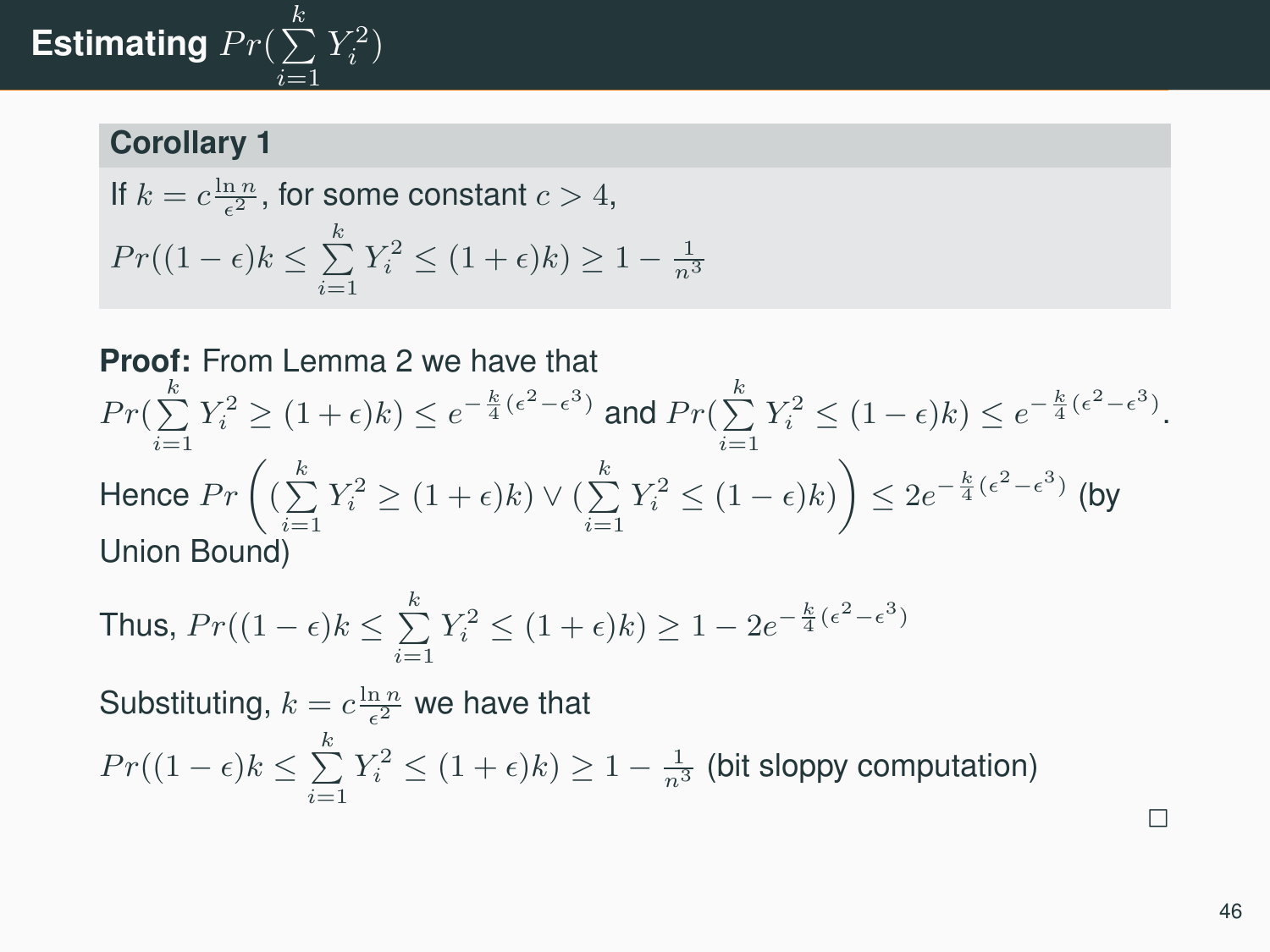#### **J-L Theorem**

Let  $V$  be a set of  $n$  points in  $d$ -dimensions. A mapping  $f:\mathbb{R}^d\rightarrow\mathbb{R}^k$  can be computed, in randomized polynomial time, so that for all pairs of points  $u, v \in V$ ,

$$
(1 - \epsilon)||u - v||^{2} \le ||f(u) - f(v)||^{2} \le (1 + \epsilon)||u - v||^{2},
$$

where  $0 < \epsilon < 1$  and  $n, d$ , and  $k \geq 4(\frac{\epsilon^2}{2} - \frac{\epsilon^3}{3})$  $\frac{\epsilon^3}{3})^{-1} \ln n$  are positive integers.

By choosing matrix  $A_{k\times d}$  consisting of independent values from  $\mathcal{N}(0,\frac{1}{k}),$  we show that  $\forall u, v \in V$  $Pr((1 - \epsilon) ||u - v||^2 \le ||Au - Av||^2 \le (1 + \epsilon) ||u - v||^2) \ge 1 - \frac{1}{n}$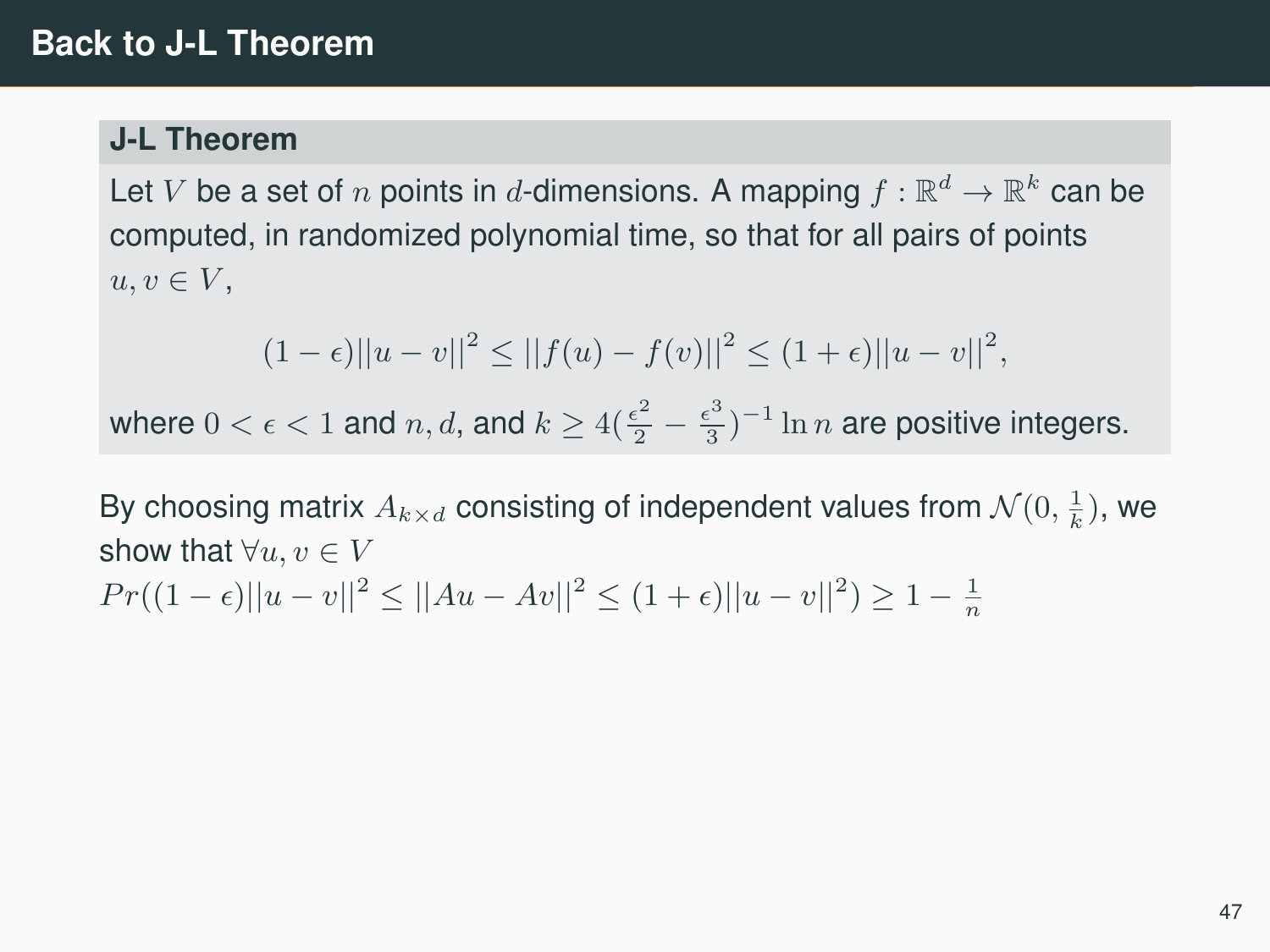**Proof:** By Corollary 1, we know that for any vector  $x \in R^d$ ,  $Pr((1 - \epsilon)||x||^2 \leq ||Ax||^2 \leq (1 + \epsilon)||x||^2) \geq 1 - \frac{1}{n^3}$ 

Consider any pair of points  $u, v \in V$ . Set  $x = u - v$ . Then  $Pr((1 - \epsilon) ||u - v||^2 \le ||A(u - v)||^2 \le (1 + \epsilon) ||u - v||^2) \ge 1 - \frac{1}{n^3}$ 

There are in all  $\binom{n}{2}$  pairs of points in  $V.$ By union bound, we have that  $\forall u, v \in V$  $Pr((1 - \epsilon) ||u - v||^2 \le ||Au - Av||^2 \le (1 + \epsilon) ||u - v||^2) \ge 1 - \frac{1}{n}$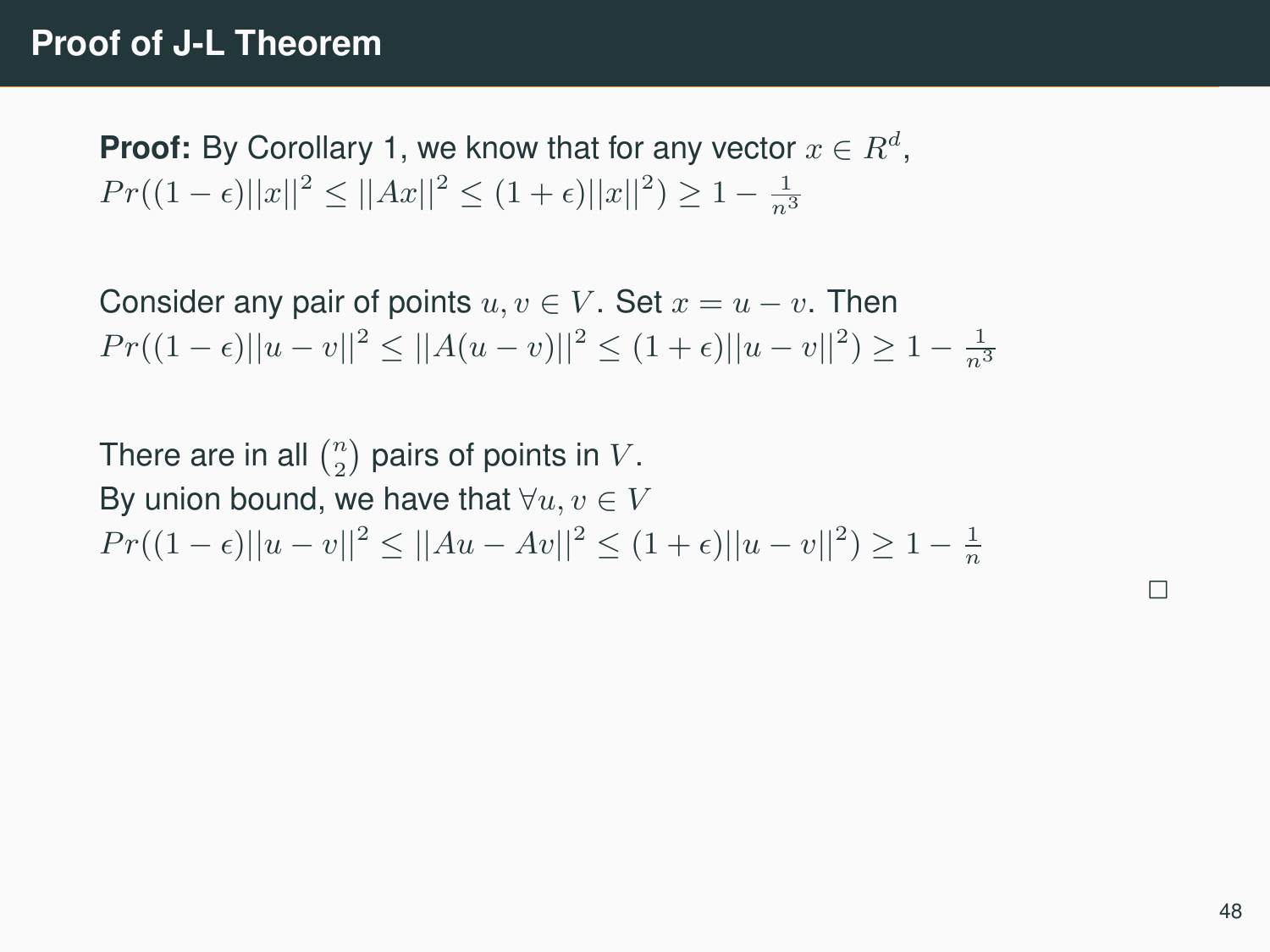## **Comments**

- 1. Choice of matrix  $A$  doesn't depend on points in  $V$
- 2. What properties A needed to satisfy?
- 3.  $E[||Ax||^2] = ||x||^2$
- 4. A is dense  $\implies Av$  takes more computation time
- 5. Can we find sparse matrix A? Choose entries of A from  $\{-1, 1, 0\}$  with probabilities  $1/6, 1/6$ , and  $2/3$ , respectively and normalize.

 $6. \ldots$